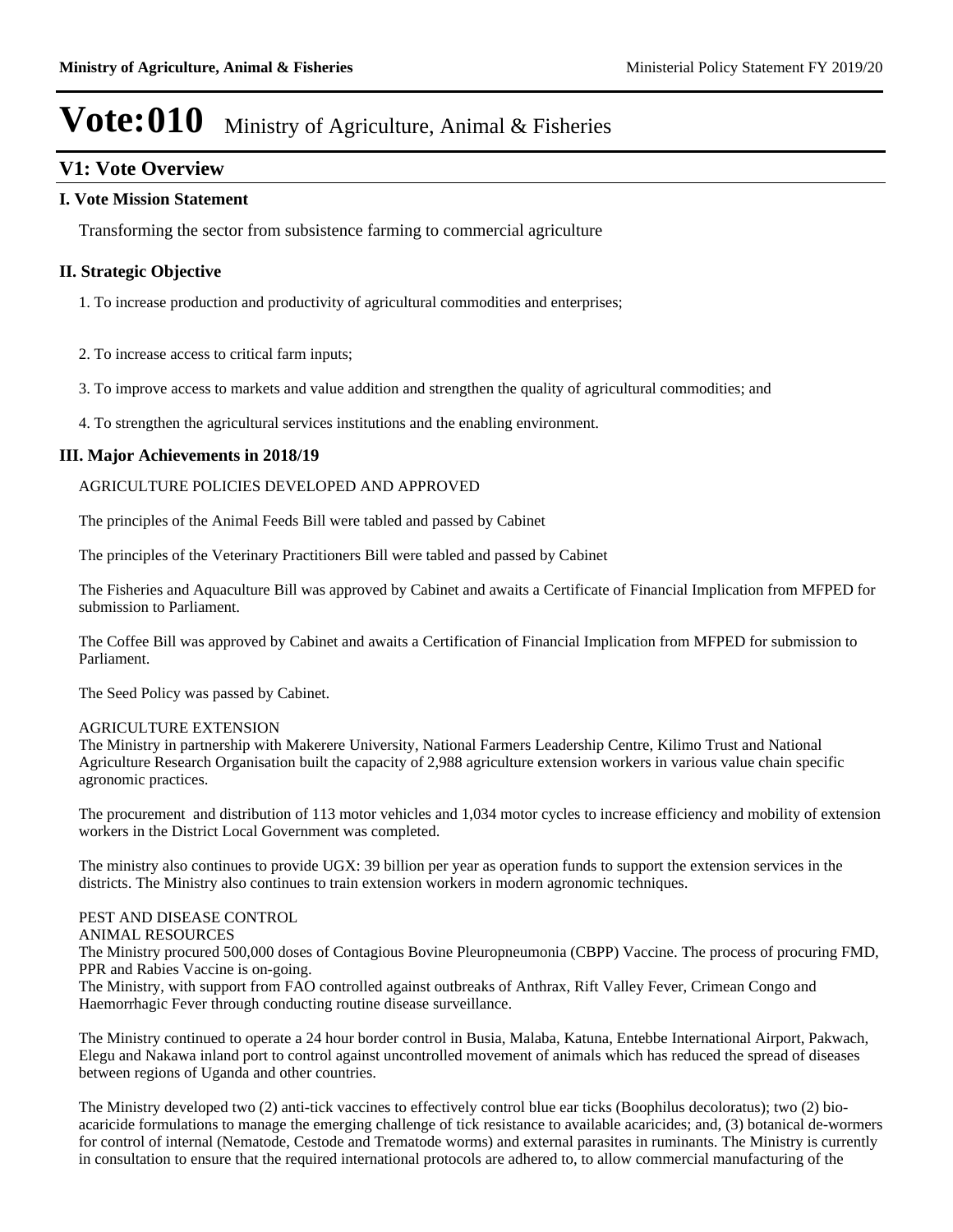vaccines.

A total of 12 district laboratories, 1 regional laboratory and 1 central laboratory were equipped with new laboratory equipment

A total of 30 sets of protective wear and 5000 tsetse targets were procured and 6000lts of Deltamethrin pour-on insecticide for emergence tsetse control interventions in High tsetse infested areas of Kaabong and Kotido districts. These are on-going in 6 sub counties of Karenga, Lobalangit, Loleria, kawalakol, Loyoro, Sidok in Kaabong district and 3 sub counties of Kacheri, Kotido and Rengen in Kotido district. Sensitization on community based vector control undertaken in 5 sub-counties of Napak District in conjunction with the district technical staff and the Community Animal Health workers (CAHWs)

Baseline tsetse entomological data were collected from the districts of Arua, Maracha, Moyo and Adjumani. 200 pyramidal tsetse traps were used for the data collection.

A total 160 youthful Animal Resource Key persons (ARK) from Teso sub region were trained in live bait technology using Restricted Acaricide Application (RAP)to spray cattle as a way of reducing the man- vector

The Ministry initiated the process of starting the manufacture of the Foot and Mouth Disease (FMD) vaccine and is exploring partnership with potential investors to commercially manufacture the FMD vaccine.

The Ministry is carrying out trials of three molecules including Vectoclor, Bantick, Eprinometim to deal with the resistant ticks in the country. The acaricide zoning strategy and implementation plan to manage movement of acaricides across zones after cleansing was rolled out in the 27 affected districts.

The Ministry developed guidelines on Animal movement and started drafting of the Animal Diseases Act.

#### CROP DISEASE CONTROL

The Ministry managed to contain the incidences of the major crop diseases in the country through regular surveillance and provision of technical support through established plant clinics. For example, Banana Bacterial Wilt has been contained to less than 5% and Maize Lethal Necrosis to less than 1%.

In order to contain the spread of fall army worm, 400 fall army worm targets were deployed to operationalize community based early warning. In addition, the process of procuring 6,000 kgs of copper oxychloride, 1,000 litres of Tebuconazole, 2,000 litres of Dimethoate, 150 motorized pumps, 200 knapsack sprayers is on-going.

### REGULATION AND CERTIFICATION

The Ministry has rolled out E-certification to eliminate delays in issuing import and export certificates which in turn will address the sanitary and phyto-sanitary challenges.

Seven trials were established in Ngetta, serere and Namalere. Four new lines of maize; two new lines of sorghum and one line of finger millet are undergoing distinctness, uniformity and stability (DUS) trials. This is meant to ensure that Imported and domestic varieties undergo testing in variety performance trials for at least two main growing seasons before their release.

#### FISHERIES RESOURCES

Through the roll out of enforcement interventions, the fisheries sub-sector has registered a 31% increase in Nile Perch fish stock and overall general improvement in fish stocks for other species on Lake Victoria.

Aquaculture is growing at a rate of 5.6 per annum despite the existing constraints to production including poor quality fish seed and feed.

In a bid to reduce fishing effort on Lake Victoria, the Ministry conducted and supervised licensing activities and compliance monitoring of Licensing activities on Lake Victoria where 12,274 vessels and 26,320 fishers were licensed and registered by the end of December 2018.

Sensitization meetings on Fish Breeding Areas guidelines were conducted in four fishing communities of Sango-bay (Rakai,), Bunjako (Mpigi), Kimmi (Jinja) and Ntinkalu (Mayuge)

A total of 780 Enforcement Operations undertaken by 13 Fisheries Protection Force (FPF) sectors in Dolwe, Jinja, Buikwe, Mukono, Wakiso, Mpigi, Mayuge, Masaka, Buvuma, Kalangala, Masaka Landing site, Kasese and Nakasongola

### VALUE ADDITION ACROSS THE AGRICULTURE SECTOR

The Ministry has completed construction and equipping the Katonga animal holding ground and the construction and equipping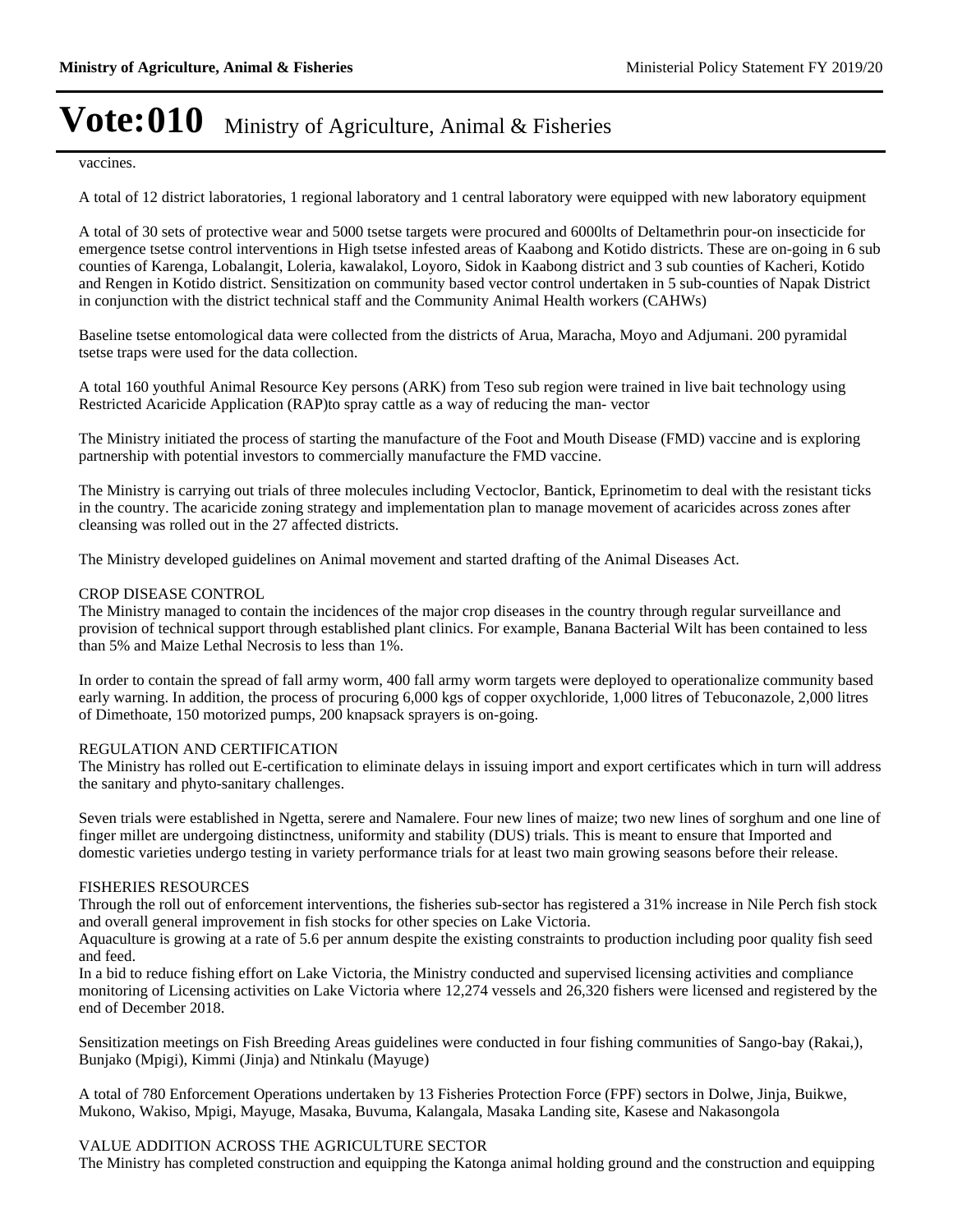of the animal holding ground in Kyankwanzi, NALI stands at 90%.

The partnership with BIDCO Oil Refineries in Kalangala has led to increase in the production of Crude Palm Oil from 24,927 MT valued at USD 12.6 million in 2017 to 37,363 MT valued at USD 19 million in 2018.

### WATER FOR AGRICULTURE PRODUCTION INFRASTRUCTURE

The Ministry of Agriculture, in partnership with the Ministry of Water and Environment have continued to invest in the construction of five irrigation schemes under a project, FIEFOCII. The level of completion of the schemes as at December 2018 was:

a) Doho II in Butaleja  $(1,178 \text{ ha}) - 30\%$  completed;

b) Mubuku II in Kasese (480 ha)  $-17\%$  completed;

c) Wadelai in Nebbi District  $(1,000 \text{ ha}) - 8\%$  completed;

d) Torchi in Oyam District  $(500 \text{ ha}) - 38\%$  completed;

e) Ngenge (880ha) in Kween District  $-33%$  completed.

The Ministry constructed and rehabilitated 152 valley tanks with total capacity of 2.3 million cubic meters. This has increased the proportion of farmers accessing and utilizing water for irrigation, aquaculture and livestock from 5% in 2014/15 to 17.8%. The procurement process to construct the regional mechanization centres at Agwata and Buwama is on-going. Ground breaking for the construction works is expected to commence by end of March 2019.

Under FIEFOC II, Resettlement Action plans and pre-feasibility studies have been conducted.

Resettlement action plan study for Atari irrigation scheme was completed and the design started in December 2018 and construction expected to start in Jan 2020

For Acomai irrigation scheme, the Resettlement action plan study and design works are still in progress

Procured heavy earth moving equipment to open up regional mechanization centers in Buwama and Agwata

### SUPPORT SERVICES

The Agriculture Value Chain Development Programme (AVCP) Project 1 that will support the value chains of Maize, Rice, and Dairy/ Beef was approved by Cabinet and Parliament and Declared effective by the African Development Bank.

The National Oil Palm Project (NOPP) that will expand oil palm value chain development activities to Buvuma, Mayuge, Masaka and Kiryandongo was approved by Cabinet and Parliament and Declared effective by the International Fund for Agriculture Development (IFAD).

The Ministry hosted various supervision and implementation support missions for projects funded by World Bank, IFAD, Islamic Development Bank, European Union and JICA.

The Ministry hosted a high powered Chinese Delegation from Hannan Province to explore investments and partnerships in Uganda's Agriculture Sector.

The Ministry hosted mission from Korea to discuss modalities of strengthening the ICT component support of the ACDP.

 The National Agriculture and Trade Show event was organized by MAAIF and other stakeholders from 13th to 22nd July 2018 at the Jinja Agricultural Show ground.

The Joint Agriculture Sector Annual Review (JASAR) 2018 workshop was held between the 28th and 29th August 2018 at Commonwealth Resort Hotel, Munyonyo Kampala

The World Food Day 2018 celebrations were organized by MAAIF and FAO on 16th October 2018 at Nabuin Agriculture Research and Development Institute in Nakapiripirit District under the theme of "A zero hunger World by 2030 is possible".

### **IV. Medium Term Plans**

Transforming the sector from subsistence farming to commercial agriculture'. The envisaged transformation will help create employment opportunities, especially for the young and for women, and increase household incomes, while ensuring household food security along the entire commodity value chain.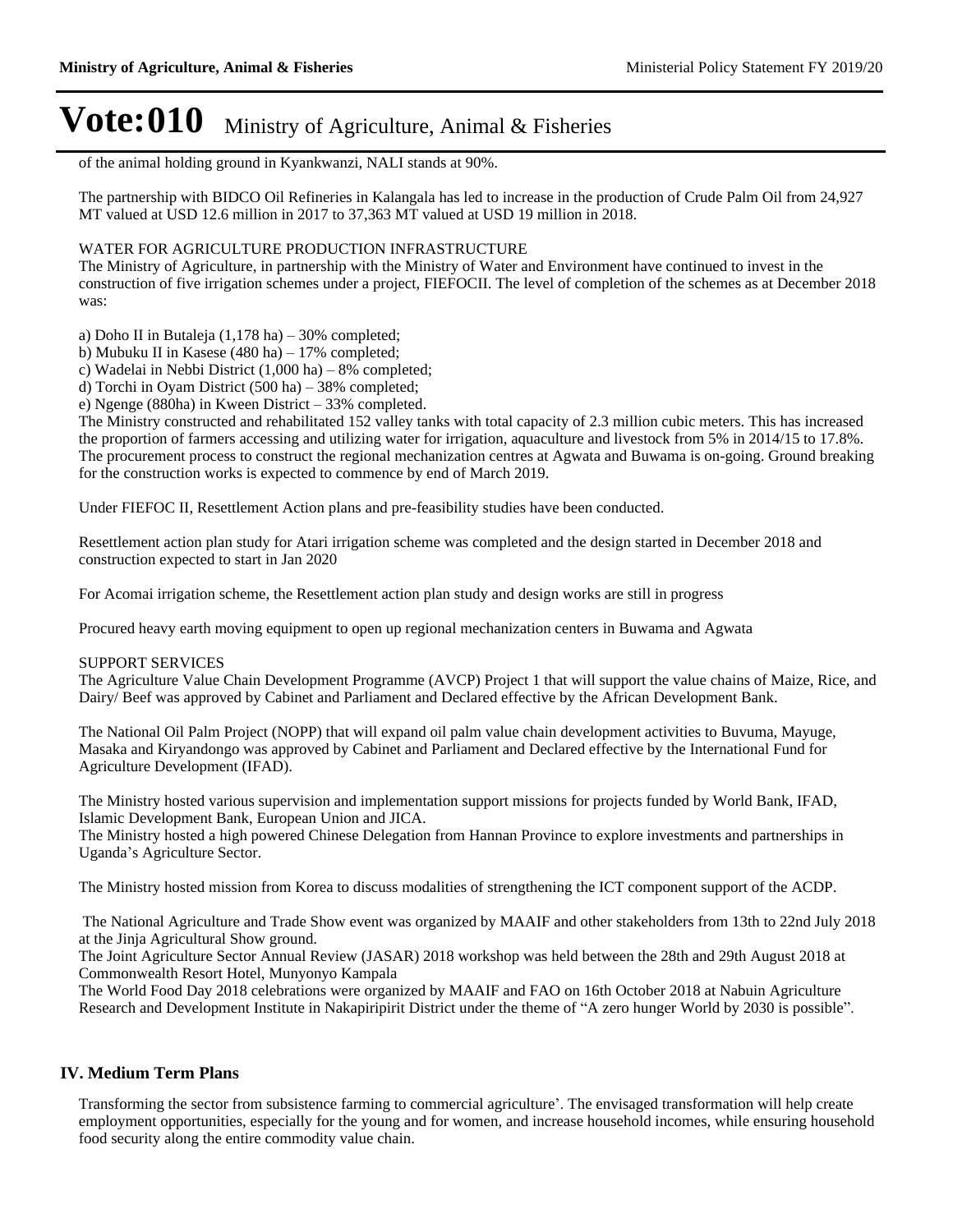### ANIMAL RESOURCES

The Ministry will scale up efforts to create an enabling environment to increase the national livestock herd through supporting a comprehensive animal genetic breeding program for meat (beef animals, piggery, poultry and ruminants).

The Ministry will also scale up support increased genetic development/ breeding for dairy animals in order to increase the production of dairy and its by-products for both domestic, regional and international markets. The Ministry will facilitate increased availability of breeding bulls (semen), improved semen cold chain across the country, ensure increased numbers of trained A.I technicians and increased uptake of embryo transfer technology.

The Ministry will further strategically provide an enabling environment for increased pasture production and increased availability of animal feeds. Public Private Partnerships with credible investors into the manufacturing of animal feeds will be explored more in the medium term.

The Ministry will revise the relevant laws and regulation regarding the movement of animals in order to contain the spread of animal diseases across regions. The Ministry will also facilitate the domestic manufacturing of animal drugs, vaccines and acaricides to make them more affordable to farmers in the medium term.

The Ministry will to set up regional animal handling grounds and quarantine centres and ensure optimal utilization of the existing ones in order to fulfil the accreditation requirements for beef exports.

#### EXTENSION SERVICES

The Ministry will create a model to provide agriculture extension services through the nucleus farmer and parish farmer models as agents of change in farming communities.

The Ministry will create and enforce a comprehensive legal framework that will enable proper regulation of extension services by the private sector.

The ministry will promote ICT platforms as a means of delivery of extension services and critical farm inputs to farmers at farm level.

Strengthening the framework for timely technology uptake/ adoption of newly released research technologies.

#### FISHERIES

The National vision for Uganda's fisheries sector is, "an ensured sustainable exploitation of the fishery resources at the highest possible levels, thereby maintaining fish availability for both present and future generations without degrading the environment

±Ensure Yield of large commercial species does not decline below 200,000 tons and increases by at least 10% annually.

- $-$  Safeguard employment and export earning currently estimated at more 180 M dollars annually
- $-$  Recover capture fish production from 461,726 tons in 2014 to 550,000 metric tons in 2020.

 $-$  Recover capture fish production from 461,726 tons in 2014 to 550,000 metric tons in 2020. Increase productivity, value addition and market access for Mukene and other small pelagic fishes (Ragoogi, Muziri and haplrochromines) by 10% annually over the next five years

#### INFRASTRUCTURE SERVICES

To promote access to agricultural machinery, through investments targeting: increased affordability of agricultural machinery; acquisition and utilisation of agricultural mechanisation technologies through public private partnerships (PPPs); supporting sustainable local manufacturing and maintenance of suitable agricultural machinery for farm production and postharvest processing; and, establishing appropriate incentive frameworks for the acquisition and financing of labour saving technologies among others.

To promote access to Water for Production, public investments will be directed towards increasing farmers' access to water for crop irrigation, livestock and aquaculture. Interventions will focus on: strengthening the legal and institutional framework and enhancing sector capacity for developing water for agricultural production; investing in modern irrigation technologies through construction of large as well as promotion of small scale irrigation technologies in line with the zoning strategy; development of large and medium water reservoirs and promoting rainwater harvesting and storage technologies for agriculture at household and farm levels.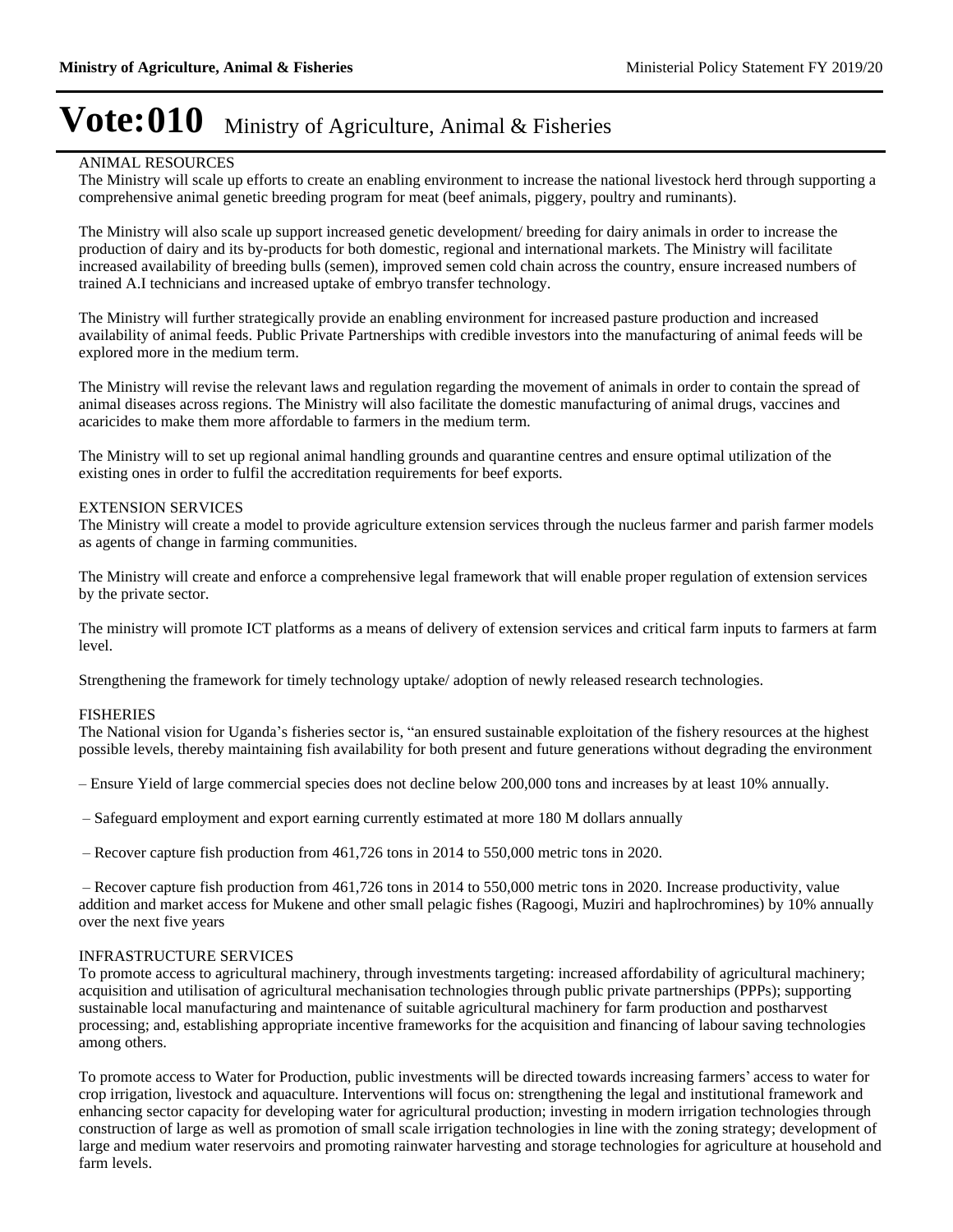#### SUPPORT SERVICES

To effectively supervise, coordinate and implement the sector interventions, the institutional capacity of MAAIF and public agricultural agencies will be strengthened.

The medium term interventions for institutional strengthening include; construction of MAAIF headquarters building; human resource development through training/ capacity building; strengthening institutional linkages and networking and improving access to working facilities; procuring tools and equipment for MAAIF, its agencies and DLGs.

The Agricultural training institutions (ATIs, Bukalasa Agricultural College and the Fisheries Training Institute, to be transformed into entities that are effectively responsive to agricultural knowledge and skills demanded by the labour market through interventions that include reviewing the curriculum, strengthening human resources, procuring modern equipment as well as tools and rehabilitating both teaching and physical infrastructure

To ensure effective implementation of the strategies, support will be provided towards capacity building for MAAIF staff responsible for agriculture sector policy and planning.; undertaking budget execution assessment exercises; linking Agriculture Sector Strategic Plan (ASSP) implementation with regional agriculture policy undertakings (EAC, COMESA, CAADP, Malabo etc.) and coordinating the timely production of agricultural sector mandatory policy, planning and budget papers.

Over the ASSP implementation period, the MAAIF will develop and implement an efficient Food Agricultural Statistics (FAS) system that will provide statistics to inform development of key government policy initiatives targeting poverty eradication. This will involve; strengthening the coordination and management of the agriculture sector statistical system; risk management and ICT; improving usability and dissemination of agriculture statistics; mainstreaming quality assurance in agriculture statistical production.

Concurrent efforts will also be directed towards strengthening and improving the agricultural sector M&E systems by reviewing, refining or developing effective mechanisms for the production of quality monitoring and evaluation data and information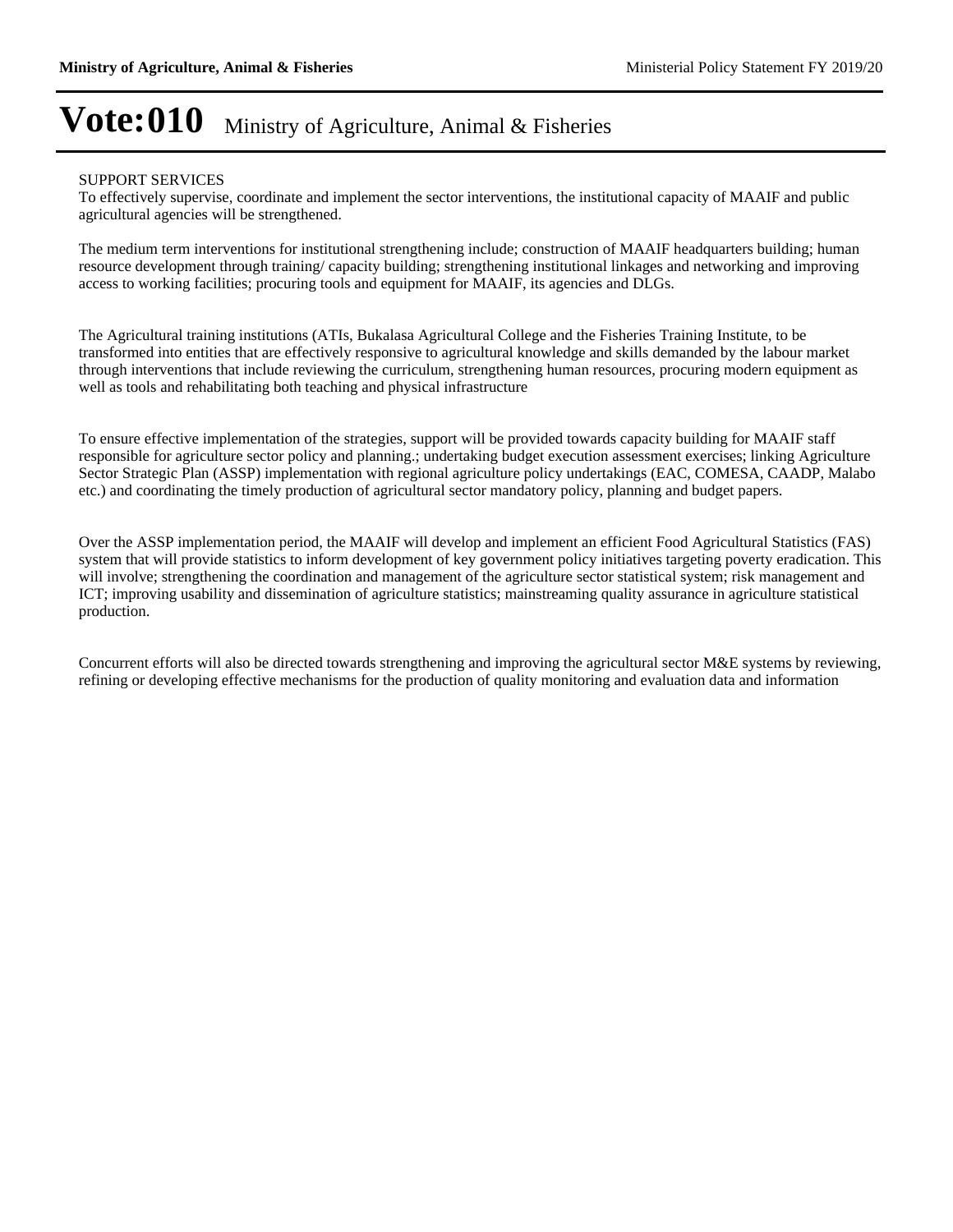### **V. Summary of Past Performance and Medium Term Budget Allocations**

**Table 5.1: Overview of Vote Expenditures (UShs Billion)**

|                  |                                                      |                    | 2018/19       |                                           |         |         |         | <b>MTEF Budget Projections</b> |         |
|------------------|------------------------------------------------------|--------------------|---------------|-------------------------------------------|---------|---------|---------|--------------------------------|---------|
|                  |                                                      | 2017/18<br>Outturn | <b>Budget</b> | <b>Approved Expenditure</b><br>by End Dec | 2019/20 | 2020/21 | 2021/22 | 2022/23                        | 2023/24 |
| <b>Recurrent</b> | Wage                                                 | 7.598              | 11.944        | 5.445                                     | 13.033  | 13.685  | 14.369  | 15.087                         | 15.842  |
|                  | Non Wage                                             | 66.429             | 33.465        | 14.442                                    | 39.557  | 45.491  | 54.589  | 65.506                         | 78.608  |
| Devt.            | GoU                                                  | 76.942             | 99.060        | 41.793                                    | 153.605 | 184.326 | 184.326 | 184.326                        | 184.326 |
|                  | Ext. Fin.                                            | 90.640             | 211.178       | 53.488                                    | 323.409 | 157.406 | 131.317 | 70.518                         | 2.005   |
|                  | <b>GoU</b> Total                                     | 150.969            | 144.470       | 61.680                                    | 206.195 | 243.501 | 253.284 | 264.920                        | 278.776 |
|                  | <b>Total GoU+Ext Fin (MTEF)</b>                      | 241.609            | 355.647       | 115.168                                   | 529.604 | 400.907 | 384.601 | 335.438                        | 280.781 |
|                  | Arrears                                              | 0.388              | 3.082         | 2.289                                     | 0.593   | 0.000   | 0.000   | 0.000                          | 0.000   |
|                  | <b>Total Budget</b>                                  | 241.996            | 358.729       | 117.456                                   | 530.198 | 400.907 | 384.601 | 335.438                        | 280.781 |
|                  | <b>A.I.A Total</b>                                   | N/A                | N/A           | N/A                                       | N/A     | N/A     | N/A     | N/A                            | N/A     |
|                  | <b>Grand Total</b>                                   | 241.996            | 358.729       | 117.456                                   | 530.198 | 400.907 | 384.601 | 335.438                        | 280.781 |
|                  | <b>Total Vote Budget</b><br><b>Excluding Arrears</b> | 241.609            | 355.647       | 115.168                                   | 529.604 | 400.907 | 384.601 | 335.438                        | 280.781 |

### **VI. Budget By Economic Clasification**

**Table V6.1 2018/19 and 2019/20 Budget Allocations by Item**

|                                       |        |          | 2018/19 Approved Budget | 2019/20 Draft Estimates |         |          |              |
|---------------------------------------|--------|----------|-------------------------|-------------------------|---------|----------|--------------|
| <b>Billion Uganda Shillings</b>       | GoU    | Ext. Fin | <b>AIA</b>              | <b>Total</b>            | GoU     | Ext. Fin | <b>Total</b> |
| <b>Output Class: Outputs Provided</b> | 84.655 | 148.127  | 0.000                   | 232.781                 | 111.818 | 176.362  | 288.180      |
| 211 Wages and Salaries                | 22.500 | 18.156   | 0.000                   | 40.656                  | 25.140  | 17.644   | 42.784       |
| 212 Social Contributions              | 11.523 | 0.258    | 0.000                   | 11.781                  | 12.976  | 1.937    | 14.913       |
| 213 Other Employee Costs              | 1.762  | 0.000    | 0.000                   | 1.762                   | 1.683   | 0.355    | 2.038        |
| 221 General Expenses                  | 7.632  | 10.419   | 0.000                   | 18.051                  | 13.009  | 28.791   | 41.800       |
| 222 Communications                    | 0.408  | 0.000    | 0.000                   | 0.408                   | 0.335   | 0.200    | 0.535        |
| 223 Utility and Property Expenses     | 1.452  | 0.210    | 0.000                   | 1.662                   | 1.262   | 1.103    | 2.365        |
| 224 Supplies and Services             | 25,220 | 102.893  | 0.000                   | 128.113                 | 32.407  | 93.900   | 126.307      |
| 225 Professional Services             | 2.329  | 13.331   | 0.000                   | 15.660                  | 8.179   | 23.602   | 31.781       |
| 226 Insurances and Licenses           | 0.400  | 0.000    | 0.000                   | 0.400                   | 0.000   | 0.285    | 0.285        |
| 227 Travel and Transport              | 10.019 | 2.860    | 0.000                   | 12.879                  | 14.662  | 7.494    | 22.156       |
| 228 Maintenance                       | 1.410  | 0.000    | 0.000                   | 1.410                   | 2.166   | 1.051    | 3.217        |
| <b>Output Class: Outputs Funded</b>   | 3.301  | 0.000    | 0.000                   | 3.301                   | 4.001   | 0.000    | 4.001        |
| 263 To other general government units | 0.957  | 0.000    | 0.000                   | 0.957                   | 1.557   | 0.000    | 1.557        |
| 264 To Resident Non-government units  | 2.344  | 0.000    | 0.000                   | 2.344                   | 2.444   | 0.000    | 2.444        |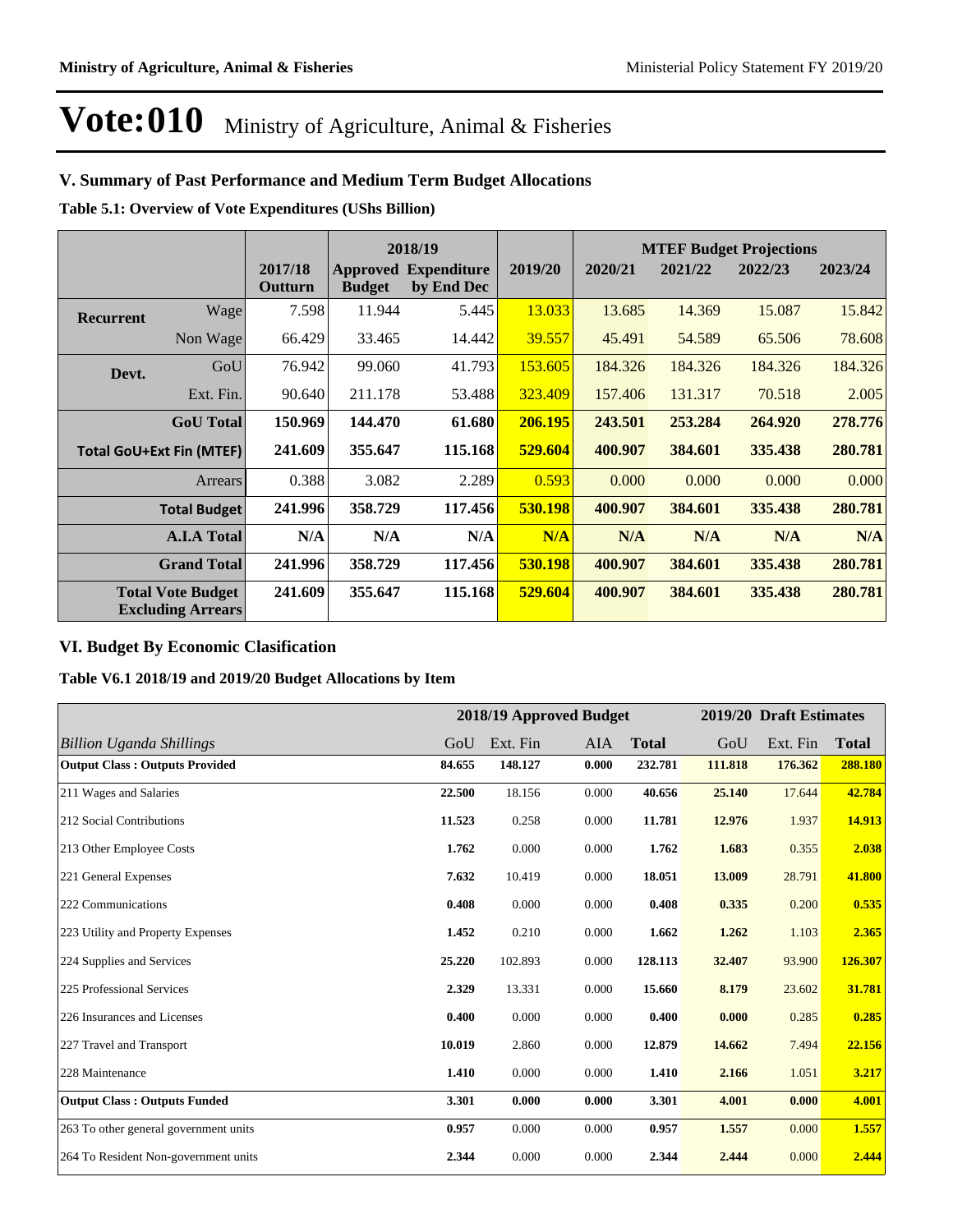| <b>Output Class: Capital Purchases</b>    | 56.514  | 63.051  | 0.000 | 119.565 | 90.376  | 147.047 | 237.423 |
|-------------------------------------------|---------|---------|-------|---------|---------|---------|---------|
| 281 Property expenses other than interest | 1.201   | 18.879  | 0.000 | 20.079  | 7.246   | 28.986  | 36.231  |
| 311 NON-PRODUCED ASSETS                   | 14.392  | 0.000   | 0.000 | 14.392  | 10.002  | 0.000   | 10.002  |
| 312 FIXED ASSETS                          | 40.921  | 44.172  | 0.000 | 85.093  | 73.128  | 118.062 | 191.190 |
| <b>Output Class: Arrears</b>              | 3.082   | 0.000   | 0.000 | 3.082   | 0.593   | 0.000   | 0.593   |
| 321 DOMESTIC                              | 3.082   | 0.000   | 0.000 | 3.082   | 0.593   | 0.000   | 0.593   |
| <b>Grand Total:</b>                       | 147.552 | 211.178 | 0.000 | 358.729 | 206.789 | 323.409 | 530.198 |
| <b>Total excluding Arrears</b>            | 144.470 | 211.178 | 0.000 | 355.647 | 206.195 | 323.409 | 529.604 |

### **VII. Budget By Programme And Subprogramme**

### **Table V7.1: Past Expenditure Outturns and Medium Term Projections by Programme and SubProgramme**

| <b>Billion Uganda shillings</b>                                                                 |                       | FY 2018/19                       |                                   |                                             | <b>Medium Term Projections</b> |         |         |         |
|-------------------------------------------------------------------------------------------------|-----------------------|----------------------------------|-----------------------------------|---------------------------------------------|--------------------------------|---------|---------|---------|
|                                                                                                 | FY 2017/18<br>Outturn | <b>Approved</b><br><b>Budget</b> | <b>Spent By</b><br><b>End Dec</b> | 2019-20<br><b>Proposed</b><br><b>Budget</b> | 2020-21                        | 2021-22 | 2022-23 | 2023-24 |
| 01 Crop Resources                                                                               | 66.987                | 214.753                          | 59.391                            | 262.791                                     | 170.351                        | 143.262 | 79.289  | 72.222  |
| 0104 Support for Tea Cocoa Seedlings                                                            | 1.467                 | 0.000                            | 0.000                             | 0.000                                       | 0.000                          | 0.000   | 0.000   | 0.000   |
| 02 Directorate of Crop Resources                                                                | 0.441                 | 0.442                            | 0.348                             | 0.442                                       | 0.442                          | 0.442   | 0.816   | 0.816   |
| 04 Crop Protection Department                                                                   | 2.037                 | 2.867                            | 1.203                             | 2.867                                       | 3.554                          | 3.867   | 4.700   | 8.000   |
| 05 Crop Production Department                                                                   | 0.525                 | 1.052                            | 0.465                             | 2.052                                       | 1.400                          | 2.000   | 4.000   | 9.391   |
| 1195 Vegetable Oil Development Project-<br>Phase 2                                              | 33.200                | 33.492                           | 21.310                            | 0.000                                       | 0.000                          | 0.000   | 0.000   | 0.000   |
| 1238 Rice Development Project                                                                   | 0.250                 | 0.170                            | 0.099                             | 0.000                                       | 0.000                          | 0.000   | 0.000   | 0.000   |
| 1263 Agriculture Cluster Development<br>Project                                                 | 6.006                 | 117.601                          | 29.345                            | 115.711                                     | 48.460                         | 11.411  | 6.800   | 2.800   |
| 1316 Enhancing National Food Security<br>through increased Rice production in Eastern<br>Uganda | 0.973                 | 21.770                           | 0.545                             | 41.899                                      | 26.551                         | 32.600  | 20.000  | 25.526  |
| 1361 Uganda-China South-South Coperation<br>Phase 2                                             | 0.670                 | 0.000                            | 0.000                             | 0.000                                       | 0.000                          | 0.000   | 0.000   | 0.000   |
| 1364 The Potato Commercialisation Project                                                       | 0.291                 | 0.225                            | 0.103                             | 0.000                                       | 0.000                          | 0.000   | 0.000   | 0.000   |
| 1386 Crop pests and diseases control phase 2                                                    | 4.835                 | 3.939                            | 0.959                             | 3.639                                       | 13.000                         | 13.000  | 20.000  | 4.000   |
| 14 Department of Crop Regulation and<br>Certification                                           | 1.416                 | 2.720                            | 1.117                             | 4.609                                       | 5.771                          | 6.179   | 6.631   | 12.484  |
| 1425 Multisectoral Food Safety & Nutrition<br>Project                                           | 14.877                | 30.475                           | 3.896                             | 23.325                                      | 21.255                         | 26.255  | 3.142   | 1.000   |
| 1508 National Oil Palm Project                                                                  | 0.000                 | 0.000                            | 0.000                             | 68.247                                      | 49.918                         | 47.507  | 13.200  | 8.205   |
| 02 Directorate of Animal Resources                                                              | 65.981                | 63.730                           | 21.770                            | 107.543                                     | 70.343                         | 62.543  | 79.475  | 47.506  |
| 06 Directorate of Animal Resources                                                              | 0.249                 | 0.241                            | 0.106                             | 0.241                                       | 0.241                          | 0.241   | 3.027   | 1.027   |
| 07 Animal Production Department                                                                 | 0.907                 | 2.277                            | 0.995                             | 2.277                                       | 2.277                          | 2.693   | 4.651   | 6.000   |
| 08 Livestock Health and Entomology                                                              | 3.048                 | 4.466                            | 2.118                             | 4.566                                       | 6.882                          | 7.666   | 10.825  | 8.179   |
| 09 Fisheries Resources Department                                                               | 0.460                 | 0.000                            | 0.000                             | 0.000                                       | 0.000                          | 0.000   | 0.000   | 0.000   |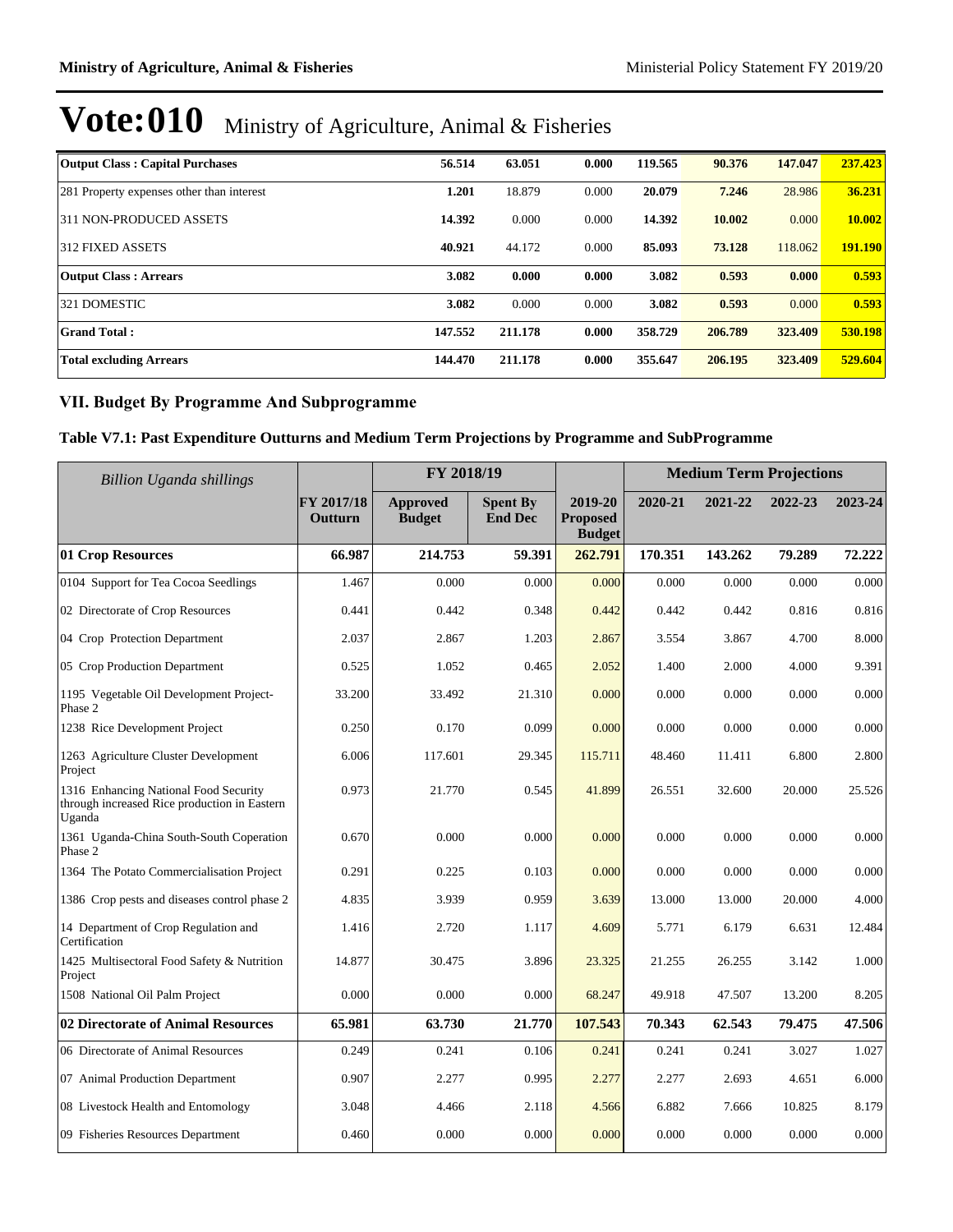| 1324 Nothern Uganda Farmers Livelihood<br><b>Improvement Project</b>                                                          | 13.629 | 3.460  | 6.656  | 3.650  | 3.523  | 3.523  | 3.523  | 0.210  |
|-------------------------------------------------------------------------------------------------------------------------------|--------|--------|--------|--------|--------|--------|--------|--------|
| 1326 Farm-Based Bee Reserves<br><b>Establishment Project</b>                                                                  | 1.721  | 1.235  | 0.672  | 1.135  | 2.735  | 2.735  | 2.735  | 2.735  |
| 1329 The Goat Export Project in Sembabule<br>District                                                                         | 0.760  | 0.950  | 0.015  | 0.000  | 0.000  | 0.000  | 0.000  | 0.000  |
| 1330 Livestock Diseases Control Project<br>Phase 2                                                                            | 11.732 | 10.942 | 1.262  | 18.625 | 10.000 | 10.000 | 10.408 | 5.408  |
| 1358 Meat Export Support Services                                                                                             | 12.568 | 21.458 | 3.774  | 16.408 | 20.000 | 16.536 | 15.000 | 19.928 |
| 1363 Regional Pastoral Livelihood<br><b>Improvement Project</b>                                                               | 19.200 | 15.420 | 4.773  | 53.640 | 16.451 | 9.915  | 19.915 | 0.300  |
| 1365 Support to Sustainable Fisheries<br>Development Project                                                                  | 0.323  | 0.000  | 0.000  | 0.000  | 0.000  | 0.000  | 0.000  | 0.000  |
| 1493 Developing A Market-Oriented And<br><b>Environmentally Sustainable Beef Meat</b><br>Industry In Uganda                   | 0.325  | 2.339  | 0.907  | 6.059  | 7.291  | 7.291  | 7.291  | 0.219  |
| 17 Department of Entomology                                                                                                   | 1.058  | 0.943  | 0.492  | 0.943  | 0.943  | 1.943  | 2.100  | 3.500  |
| 03 Directorate of Agricultural<br><b>Extension and Skills Managment</b>                                                       | 54.396 | 4.043  | 1.750  | 8.651  | 14.463 | 37.626 | 36.322 | 34.700 |
| 1139 ATAAS (Grant) EU, WB and DANIDA<br>Funded                                                                                | 16.903 | 0.000  | 0.000  | 0.000  | 0.000  | 0.000  | 0.000  | 0.000  |
| 1266 Support to Agro Processing &<br>Marketing of Agricultural Products Project                                               | 0.356  | 0.260  | 0.115  | 0.000  | 0.000  | 0.000  | 0.000  | 0.000  |
| 1362 Agro-Economic Impact Deepening in<br>the Albertine Basin                                                                 | 1.499  | 0.625  | 0.271  | 4.388  | 10.000 | 30.000 | 29.454 | 30.000 |
| 23 Department of Agricultural Extension and<br>Skills Management (DAESM)                                                      | 0.701  | 0.682  | 0.326  | 1.082  | 0.682  | 2.200  | 2.100  | 1.150  |
| 24 Department of Agricultural Investment<br>and Enterprise Development (DAIED)                                                | 2.443  | 2.153  | 0.919  | 2.858  | 3.153  | 3.200  | 3.250  | 2.250  |
| 26 Directorate of Agricultural Extension<br>Services                                                                          | 32.495 | 0.323  | 0.118  | 0.323  | 0.628  | 2.226  | 1.518  | 1.300  |
| 04 Fisheries Resources                                                                                                        | 8.354  | 11.837 | 4.239  | 18.573 | 30.847 | 24.847 | 25.626 | 21.650 |
| 09 Fisheries Resources Department                                                                                             | 0.932  | 0.938  | 0.386  | 0.938  | 0.938  | 1.200  | 1.200  | 2.200  |
| 1365 Support to Sustainable Fisheries<br>Development Project                                                                  | 2.953  | 3.677  | 1.301  | 8.539  | 18.000 | 10.000 | 10.000 | 10.000 |
| 1494 Promoting commercial aquaculture in<br><b>Uganda Project</b>                                                             |        |        |        |        |        |        |        |        |
|                                                                                                                               | 0.380  | 3.483  | 1.359  | 5.330  | 7.222  | 7.222  | 8.000  | 2.000  |
| 16 Directorate of Fisheries Resources                                                                                         | 0.315  | 0.285  | 0.113  | 0.285  | 0.285  | 0.530  | 0.530  | 0.530  |
| 18 Department of Aquaculture Management<br>and Development                                                                    | 2.268  | 1.788  | 0.482  | 1.788  | 1.788  | 2.770  | 2.770  | 2.770  |
| 19 Department of Fisheries Control,<br><b>Regulation and Quality Assurance</b>                                                | 1.506  | 1.667  | 0.598  | 1.693  | 2.615  | 3.126  | 3.126  | 4.150  |
| 05 Agriculture Infrastructure,<br><b>Mechanization and Water for</b><br><b>Agricultural Production</b>                        | 16.774 | 29.043 | 13.187 | 61.044 | 61.491 | 63.543 | 63.341 | 64.350 |
| 1323 The Project on Irrigation Scheme<br>Development in Central and Eastern Uganda<br>(PISD)-JICA Supported Project           | 0.883  | 0.819  | 0.432  | 1.819  | 2.000  | 2.000  | 2.000  | 0.000  |
| 1357 Improving Access and Use of<br>Agricultural Equipment and Mechanisation<br>through the use of labour Saving Technologies | 15.345 | 27.340 | 12.371 | 58.341 | 52.326 | 52.000 | 52.000 | 54.000 |
| 15 Department of Agricultural Infrastructure<br>and Water for Agricultural Production                                         | 0.547  | 0.884  | 0.383  | 0.884  | 7.164  | 9.543  | 9.341  | 10.350 |
| 49 Policy, Planning and Support<br><b>Services</b>                                                                            | 31.104 | 35.322 | 17.120 | 71.596 | 53.412 | 52.780 | 51.384 | 40.353 |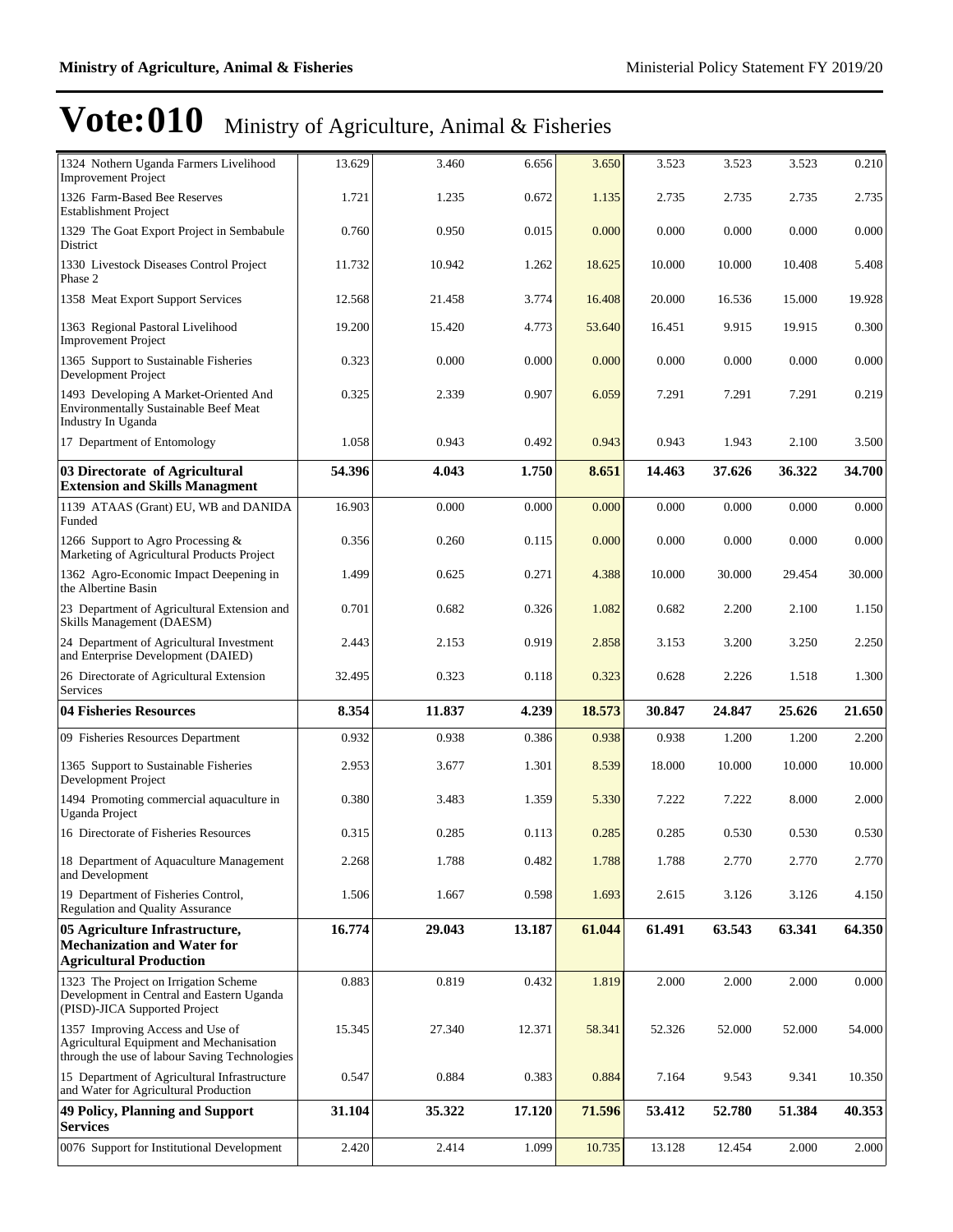| 01 Headquarters                                                                                                               | 7.140   | 5.724   | 2.601   | 5.422   | 5.361   | 5.361   | 5.361   | 5.061   |
|-------------------------------------------------------------------------------------------------------------------------------|---------|---------|---------|---------|---------|---------|---------|---------|
| 10 Department of Planning                                                                                                     | 1.620   | 1.694   | 0.897   | 2.194   | 1.694   | 1.694   | 1.694   | 1.694   |
| 1085 MAAIF Coordination/U Growth                                                                                              | 1.417   | 1.344   | 0.520   | 0.000   | 0.000   | 1.344   | 1.344   | 1.344   |
| 13 Internal Audit                                                                                                             | 0.490   | 0.461   | 0.221   | 0.461   | 0.461   | 0.461   | 0.461   | 0.461   |
| 1327 National Farmers Leadership Center<br>(NFLC)                                                                             | 1.000   | 1.300   | 0.346   | 1.800   | 1.000   | 1.000   | 11.000  | 11.000  |
| 1328 Support to Agricultural Training<br>Institutions                                                                         | 1.209   | 1.784   | 0.827   | 1.784   | 1.000   | 1.000   | 1.000   | 1.000   |
| 1357 Improving Access and Use of<br>Agricultural Equipment and Mechanisation<br>through the use of labour Saving Technologies | 0.367   | 0.000   | 0.000   | 0.000   | 0.000   | 0.000   | 0.000   | 0.000   |
| 1401 National Food and Agricultural<br>Statistics System (NFASS)                                                              | 0.943   | 1.392   | 0.933   | 1.392   | 1.392   | 1.392   | 1.392   | 1.392   |
| 1411 The COMESA Seed Harmonization<br>Implementation Plan (COMSHIP) Project                                                   | 0.628   | 1.694   | 1.069   | 4.394   | 2.000   | 2.000   | 2.000   | 2.000   |
| 1444 Agriculture Value Chain Development                                                                                      | 0.050   | 0.905   | 0.320   | 26.155  | 14.480  | 14.459  | 12.640  | 1.264   |
| 15 Department of Agricultural Infrastructure<br>and Water for Agricultural Production                                         | 0.338   | 0.000   | 0.000   | 0.000   | 0.000   | 0.000   | 0.000   | 0.000   |
| 22 Agricultural Statistical Unit                                                                                              | 0.765   | 0.660   | 0.284   | 0.660   | 0.660   | 0.660   | 0.660   | 0.660   |
| 25 Human Resource Management<br>Department                                                                                    | 12.715  | 15.950  | 8.002   | 16.599  | 12.237  | 10.956  | 11.833  | 12.477  |
| <b>Total for the Vote</b>                                                                                                     | 243.596 | 358.729 | 117.456 | 530.198 | 400.907 | 384.601 | 335.438 | 280.781 |
| <b>Total Excluding Arrears</b>                                                                                                | 243.209 | 355.647 | 115.168 | 529.604 | 400.907 | 384.601 | 335.438 | 280.781 |

### **VIII. Programme Performance and Medium Term Plans**

### **Table V8.1: Programme Outcome and Outcome Indicators ( Only applicable for FY 2019/20)**

| <b>Programme:</b>                       | 01 Crop Resources                                                                                                                                                                                                                                                                                                                                       |                 |                  |                            |                   |                   |  |  |  |
|-----------------------------------------|---------------------------------------------------------------------------------------------------------------------------------------------------------------------------------------------------------------------------------------------------------------------------------------------------------------------------------------------------------|-----------------|------------------|----------------------------|-------------------|-------------------|--|--|--|
| <b>Programme Objective</b><br>$\bullet$ | Support sustainable, market oriented crop production, pest and disease control, quality and safety of<br>plants and plant products; for improved food security and household income.                                                                                                                                                                    |                 |                  |                            |                   |                   |  |  |  |
| <b>Responsible Officer:</b>             | Director Crop Resources                                                                                                                                                                                                                                                                                                                                 |                 |                  |                            |                   |                   |  |  |  |
|                                         | <b>Programme Outcome:</b> Increased production and Productivity of 8 (beans, cassava, tea, coffee, Fruits & Vegetables, rice, banana,<br>and maize) priority and 3 strategic (Cocoa, vegetable oil, and Cotton) Commodities and Increased value<br>addition along the value chains, and, agriculture markets for the priority and strategic commodities |                 |                  |                            |                   |                   |  |  |  |
|                                         | Sector Outcomes contributed to by the Programme Outcome                                                                                                                                                                                                                                                                                                 |                 |                  |                            |                   |                   |  |  |  |
|                                         | 1. Increased production and productivity of priority and strategic commodities                                                                                                                                                                                                                                                                          |                 |                  |                            |                   |                   |  |  |  |
|                                         |                                                                                                                                                                                                                                                                                                                                                         |                 |                  | <b>Performance Targets</b> |                   |                   |  |  |  |
|                                         | 2019/20<br>2020/21<br>2021/22<br><b>Outcome Indicators</b>                                                                                                                                                                                                                                                                                              |                 |                  |                            |                   |                   |  |  |  |
|                                         |                                                                                                                                                                                                                                                                                                                                                         | <b>Baseline</b> | <b>Base year</b> | <b>Target</b>              | <b>Projection</b> | <b>Projection</b> |  |  |  |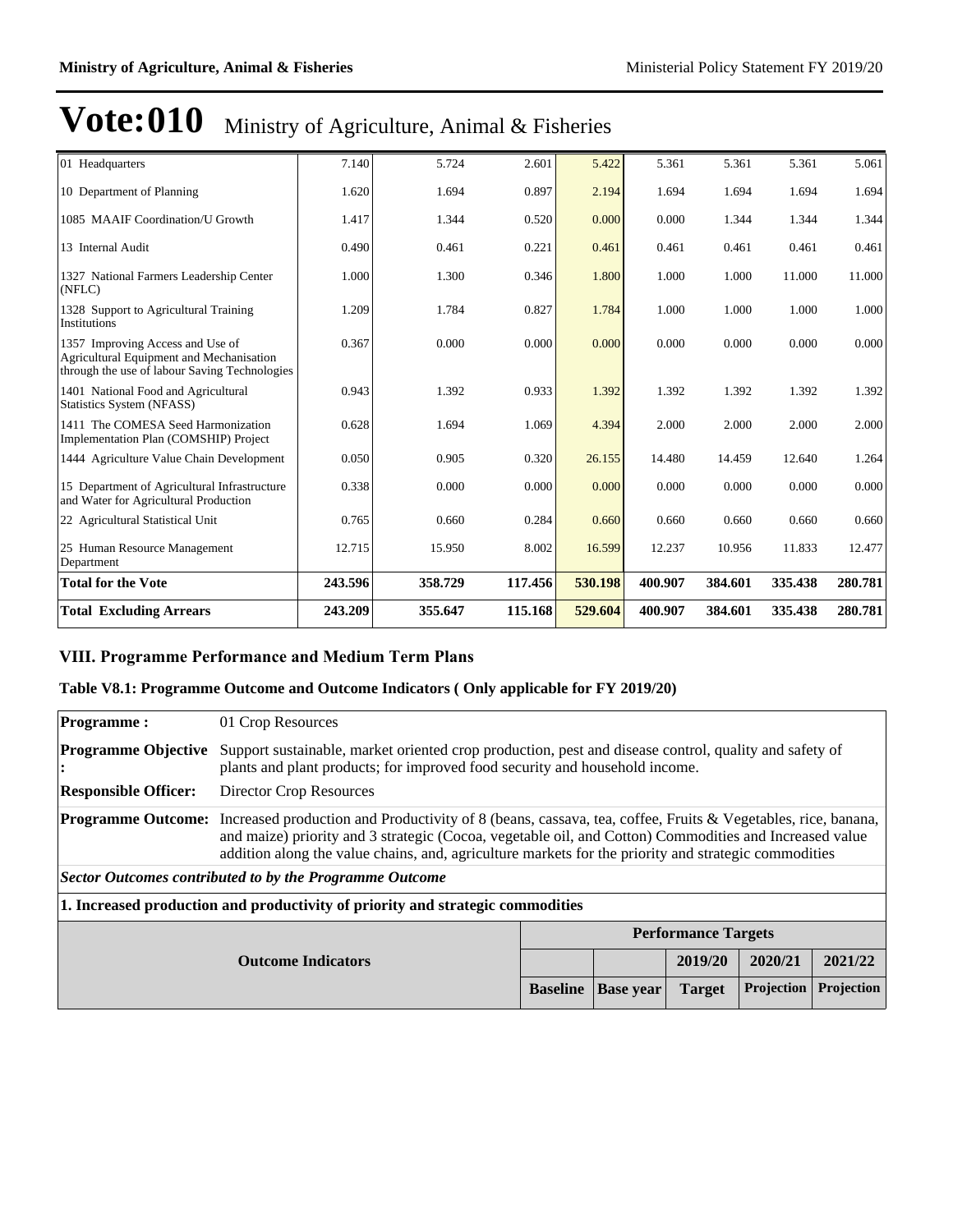|                                                   | · Percentage change of farming households that have adopted commercialized agriculture.                                                                                | 3.6                        | 2014             | 20%           | 22%        | 26%        |  |
|---------------------------------------------------|------------------------------------------------------------------------------------------------------------------------------------------------------------------------|----------------------------|------------------|---------------|------------|------------|--|
|                                                   | · Percentage increase in yields of priority and strategic commodities                                                                                                  | 13                         | 2008             | 27%           | 28%        | 29%        |  |
| value addition,                                   | · Percentage of farmers equipped with skills in post-harvest handling technologies, and                                                                                | 12                         | 2014             | 50%           | 60%        | 70%        |  |
|                                                   | <b>SubProgramme: 02 Directorate of Crop Resources</b>                                                                                                                  |                            |                  |               |            |            |  |
|                                                   | Output: 08 Increased value addition of priority commodities                                                                                                            |                            |                  |               |            |            |  |
| Number of farmers trained in value addition.      |                                                                                                                                                                        |                            |                  | 10,800        | 12,000     | 15,000     |  |
|                                                   | <b>SubProgramme: 04 Crop Protection Department</b>                                                                                                                     |                            |                  |               |            |            |  |
|                                                   | Output: 09 Control of pest and diseases in priority commodities                                                                                                        |                            |                  |               |            |            |  |
|                                                   | No. of mobile plant clinics established and operational                                                                                                                |                            |                  | 224           | 224        | 224        |  |
| No. of agro chemicals registered                  |                                                                                                                                                                        |                            |                  | <u>111</u>    | 115        | 120        |  |
| No. of chemical dealers premises registered       |                                                                                                                                                                        |                            |                  | <u>111</u>    | 111        | 111        |  |
|                                                   | No. of staff trained in pest surveillance, diagnostics and control                                                                                                     |                            |                  | 265           | 280        | 280        |  |
|                                                   | <b>SubProgramme: 05 Crop Production Department</b>                                                                                                                     |                            |                  |               |            |            |  |
|                                                   | Output: 02 Quality Assurance systems along the value chain                                                                                                             |                            |                  |               |            |            |  |
|                                                   | Number of farmers trained on post-harvest handling technologies (crops).                                                                                               |                            |                  | 10,800        | 12,000     | 15,000     |  |
|                                                   | Output: 03 Crop production technology promotion                                                                                                                        |                            |                  |               |            |            |  |
|                                                   | No. of technologies for priority commodities promoted                                                                                                                  |                            |                  | 15            | 15         | 15         |  |
| Number of farmer demonstration sites by commodity |                                                                                                                                                                        |                            |                  | <b>160</b>    | 160        | 160        |  |
|                                                   | SubProgramme: 1386 Crop pests and diseases control phase 2                                                                                                             |                            |                  |               |            |            |  |
|                                                   | Output: 03 Crop production technology promotion                                                                                                                        |                            |                  |               |            |            |  |
|                                                   | No. of technologies for priority commodities promoted                                                                                                                  |                            |                  | 20            |            |            |  |
| Number of farmer demonstration sites by commodity |                                                                                                                                                                        |                            |                  | <b>100</b>    |            |            |  |
|                                                   | <b>SubProgramme: 14 Department of Crop Regulation and Certification</b>                                                                                                |                            |                  |               |            |            |  |
|                                                   | Output: 02 Quality Assurance systems along the value chain                                                                                                             |                            |                  |               |            |            |  |
|                                                   | Number of firms/individuals licensed to export agricultural products.                                                                                                  |                            |                  | <b>200</b>    | 220        | 220        |  |
| <b>Programme:</b>                                 | 02 Directorate of Animal Resources                                                                                                                                     |                            |                  |               |            |            |  |
| <b>Programme Objective</b>                        | Support sustainable animal disease and vector control, market oriented animal production, food quality<br>and safety; for improved food security and household income. |                            |                  |               |            |            |  |
| <b>Responsible Officer:</b>                       | <b>Director Animal Resources</b>                                                                                                                                       |                            |                  |               |            |            |  |
| <b>Programme Outcome:</b>                         | Sustained control of animal disease and vector and improved market oriented production of quality and<br>safe animals animal products                                  |                            |                  |               |            |            |  |
|                                                   | <b>Sector Outcomes contributed to by the Programme Outcome</b>                                                                                                         |                            |                  |               |            |            |  |
|                                                   | 1. Increased production and productivity of priority and strategic commodities                                                                                         |                            |                  |               |            |            |  |
|                                                   |                                                                                                                                                                        | <b>Performance Targets</b> |                  |               |            |            |  |
|                                                   | <b>Outcome Indicators</b>                                                                                                                                              |                            |                  | 2019/20       | 2020/21    | 2021/22    |  |
|                                                   |                                                                                                                                                                        | <b>Baseline</b>            | <b>Base year</b> | <b>Target</b> | Projection | Projection |  |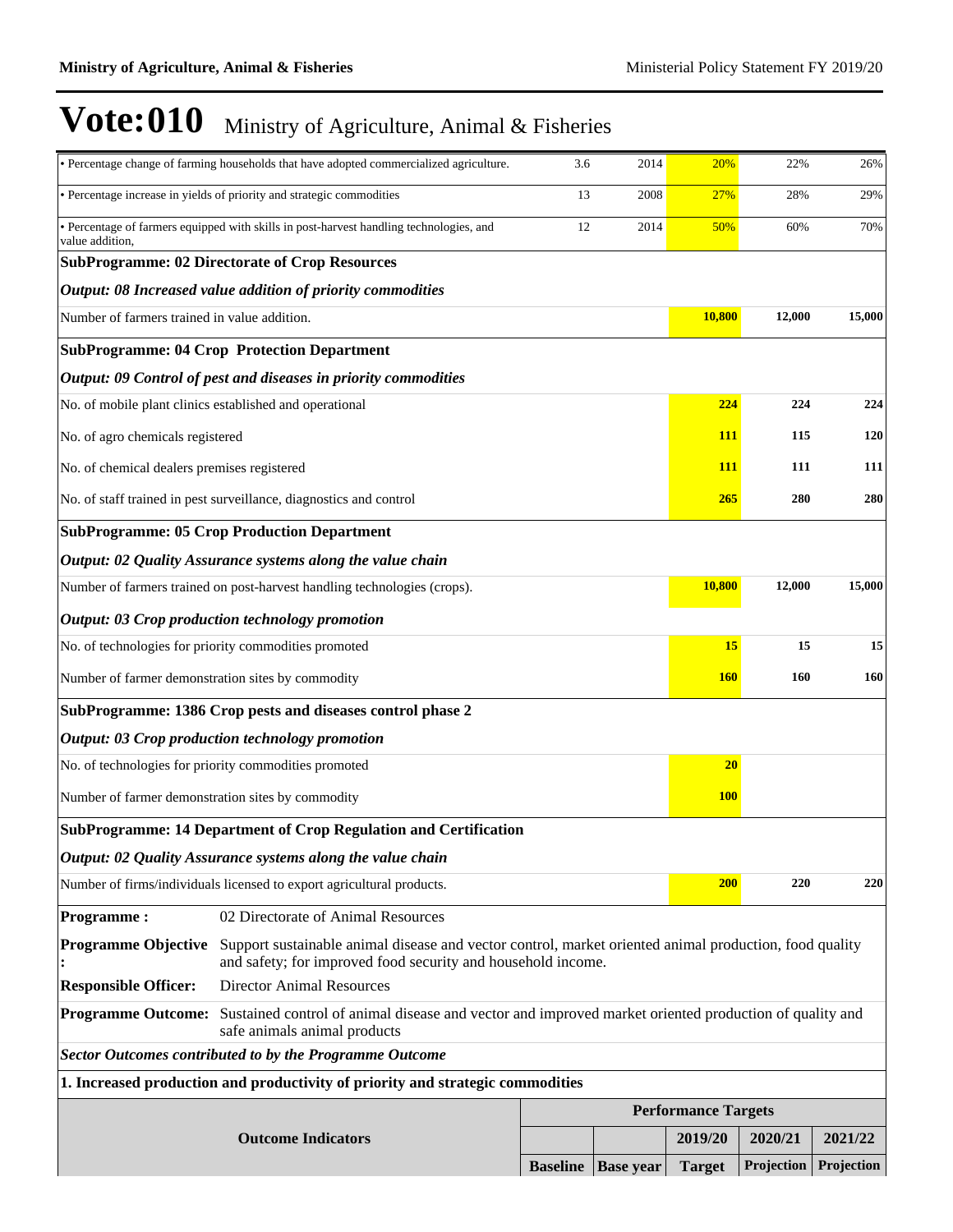| · Percentage change in animal disease and vector outbreaks |                                                                                                                                                                         | 21.3%           | 2014             | 12%                        | 8%         | 5%         |
|------------------------------------------------------------|-------------------------------------------------------------------------------------------------------------------------------------------------------------------------|-----------------|------------------|----------------------------|------------|------------|
|                                                            | • Percentage change in number of animals produced for market                                                                                                            | 10%             | 2014             | 31%                        | 34%        | 36%        |
| safety                                                     | • Percentage change in rejection of animal and animal products due to poor quality and                                                                                  | 16              | 2014             | 10%                        | 7%         | 5%         |
|                                                            | <b>SubProgramme: 07 Animal Production Department</b>                                                                                                                    |                 |                  |                            |            |            |
|                                                            | <b>Output: 03 Promotion of Animals and Animal Products</b>                                                                                                              |                 |                  |                            |            |            |
|                                                            | No. of livestock farmers trained in livestock oriented production.                                                                                                      |                 |                  | 2,000                      | 3,000      | 3,000      |
|                                                            | No. of animal and animal product importers and exporters registered.                                                                                                    |                 |                  | <b>10</b>                  | 15         | 20         |
|                                                            | Output: 07 Promotion of priority animal products and productivity                                                                                                       |                 |                  |                            |            |            |
|                                                            | No. of animal feed lot demonstrations and zero grazing units undertaken                                                                                                 |                 |                  | <b>15</b>                  | 20         | 25         |
|                                                            | No. of farmers trained on post-harvest handling technologies                                                                                                            |                 |                  | 300                        | 400        | 400        |
|                                                            | <b>SubProgramme: 08 Livestock Health and Entomology</b>                                                                                                                 |                 |                  |                            |            |            |
|                                                            | Output: 09 Vector and disease control in priority animal commodities                                                                                                    |                 |                  |                            |            |            |
| No. of animals treated by disease                          |                                                                                                                                                                         |                 |                  | 2,100,000                  | 2,250,000  | 2,550,000  |
| No. Cattle traders licenses procured and issued            |                                                                                                                                                                         |                 |                  | <b>220</b>                 | 250        | 270        |
|                                                            | <b>SubProgramme: 1358 Meat Export Support Services</b>                                                                                                                  |                 |                  |                            |            |            |
|                                                            | <b>Output: 03 Promotion of Animals and Animal Products</b>                                                                                                              |                 |                  |                            |            |            |
|                                                            | No. of livestock farmers trained in livestock oriented production.                                                                                                      |                 |                  | <b>120</b>                 |            |            |
|                                                            | No. of animal and animal product importers and exporters registered.                                                                                                    |                 |                  | <b>10</b>                  |            |            |
| <b>Programme:</b>                                          | 03 Directorate of Agricultural Extension and Skills Managment                                                                                                           |                 |                  |                            |            |            |
| <b>Programme Objective</b>                                 | To support, promote and guide extension service delivery and to promote improved practices for<br>production and productivity, post-harvest handling and value addition |                 |                  |                            |            |            |
| <b>Responsible Officer:</b>                                | Director Agricultural Extension Service                                                                                                                                 |                 |                  |                            |            |            |
|                                                            | <b>Programme Outcome:</b> Improved provision of Extension services to value actors                                                                                      |                 |                  |                            |            |            |
|                                                            | <b>Sector Outcomes contributed to by the Programme Outcome</b>                                                                                                          |                 |                  |                            |            |            |
|                                                            | 1. Increased production and productivity of priority and strategic commodities                                                                                          |                 |                  |                            |            |            |
|                                                            |                                                                                                                                                                         |                 |                  | <b>Performance Targets</b> |            |            |
|                                                            | <b>Outcome Indicators</b>                                                                                                                                               |                 |                  | 2019/20                    | 2020/21    | 2021/22    |
|                                                            |                                                                                                                                                                         | <b>Baseline</b> | <b>Base year</b> | <b>Target</b>              | Projection | Projection |
|                                                            |                                                                                                                                                                         |                 |                  |                            |            |            |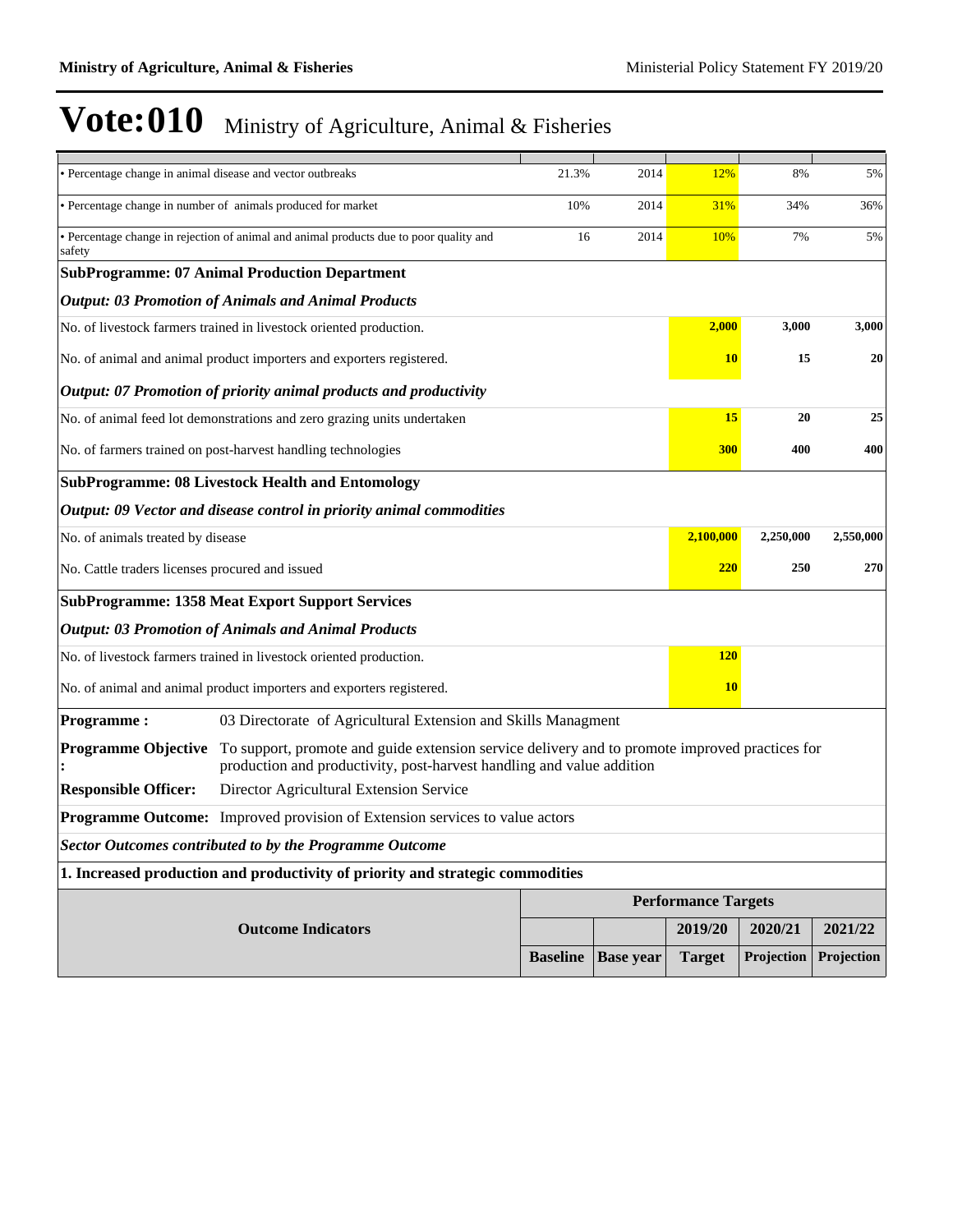|                                                          | • Percentage of generated technologies promoted to value chain actors                                                                                                                | 15   | 2014 | 60%                        | 70%     | 75%     |
|----------------------------------------------------------|--------------------------------------------------------------------------------------------------------------------------------------------------------------------------------------|------|------|----------------------------|---------|---------|
| • Percentage of value chain actors applying technologies |                                                                                                                                                                                      | 16.1 | 2014 | 60%                        | 70%     | 75%     |
|                                                          | · Percentage change in production and productivity of priority and strategic commodities                                                                                             | 15   | 2008 | 31%                        | 34%     | 37%     |
|                                                          | SubProgramme: 23 Department of Agricultural Extension and Skills Management (DAESM)                                                                                                  |      |      |                            |         |         |
|                                                          | Output: 04 Provision of Agricultural production extension services                                                                                                                   |      |      |                            |         |         |
|                                                          | No. of agro processors of priority/strategic commodities trained.                                                                                                                    |      |      | 1,045                      | 1,045   | 1,045   |
|                                                          | SubProgramme: 24 Department of Agricultural Investment and Enterprise Development (DAIED)                                                                                            |      |      |                            |         |         |
|                                                          | <b>Output: 05 Provision of Value Addition extension services</b>                                                                                                                     |      |      |                            |         |         |
|                                                          | No .of farmer groups for priority/strategic commodities trained.                                                                                                                     |      |      | 30,000                     | 30,500  | 31,000  |
|                                                          | <b>SubProgramme: 26 Directorate of Agricultural Extension Services</b>                                                                                                               |      |      |                            |         |         |
|                                                          | Output: 03 Agricultural extension co-ordination strengthened                                                                                                                         |      |      |                            |         |         |
|                                                          | No. of Agricultural extension service providers accredited                                                                                                                           |      |      | 20                         | 20      | 20      |
| Ration of extension officers to farmers                  |                                                                                                                                                                                      |      |      | 500                        | 500     | 500     |
| No. of farmer groups formed                              |                                                                                                                                                                                      |      |      | 6,000                      | 6,000   | 6,200   |
| <b>Programme:</b>                                        | 04 Fisheries Resources                                                                                                                                                               |      |      |                            |         |         |
| <b>Programme Objective</b>                               | Support sustainable, market oriented fish production, management, development, control quality and<br>safety of fisheries products; for improved food security and household income. |      |      |                            |         |         |
| <b>Responsible Officer:</b>                              | <b>Director Fisheries Resources</b>                                                                                                                                                  |      |      |                            |         |         |
| <b>Programme Outcome:</b>                                | Increased fish production, productivity and value addition along the fish value chain while ensuring safety<br>and quality                                                           |      |      |                            |         |         |
|                                                          | <b>Sector Outcomes contributed to by the Programme Outcome</b>                                                                                                                       |      |      |                            |         |         |
|                                                          | 1. Increased production and productivity of priority and strategic commodities                                                                                                       |      |      |                            |         |         |
|                                                          |                                                                                                                                                                                      |      |      | <b>Performance Targets</b> |         |         |
|                                                          | <b>Outcome Indicators</b>                                                                                                                                                            |      |      | 2019/20                    | 2020/21 | 2021/22 |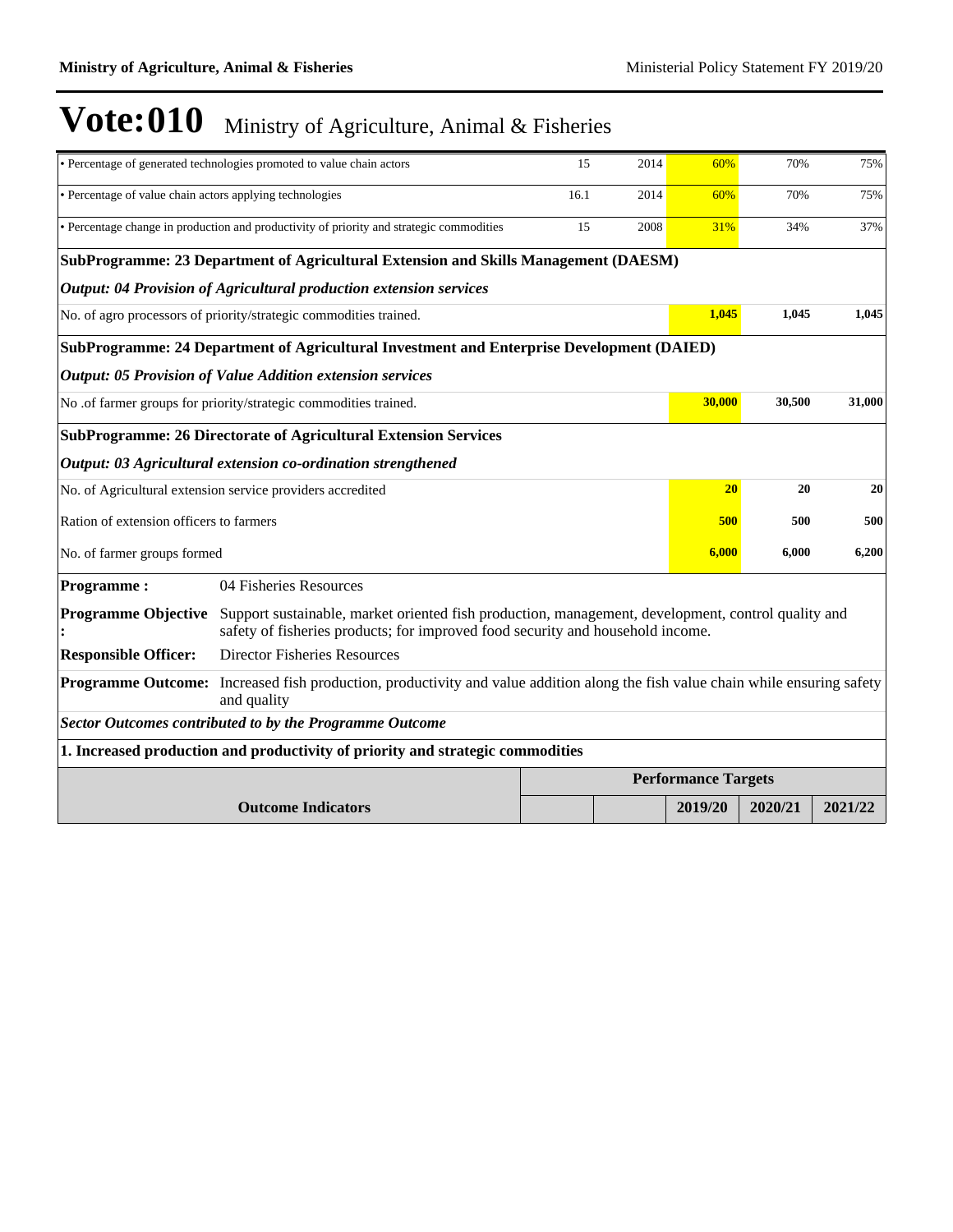|                                                             |                                                                                                                                                            | <b>Baseline</b> | <b>Base year</b> | <b>Target</b>              | Projection   | Projection |
|-------------------------------------------------------------|------------------------------------------------------------------------------------------------------------------------------------------------------------|-----------------|------------------|----------------------------|--------------|------------|
| · Percentage change in yield per production system          |                                                                                                                                                            | 7.6             | 2014             | 26%                        | 28%          | 30%        |
| · Percentage change in fish trade volumes and value         |                                                                                                                                                            | 6.4             | 2014             | 29%                        | 34%          | 38%        |
| · Percentage change in fishing effort in major water bodies |                                                                                                                                                            | 3.4             | 2014             | 18%                        | 24%          | 30%        |
|                                                             | SubProgramme: 1365 Support to Sustainable Fisheries Development Project                                                                                    |                 |                  |                            |              |            |
|                                                             | <b>Output: 02 Fisheries Quality Assurance and standards</b>                                                                                                |                 |                  |                            |              |            |
| No. of fishing licences issued.                             |                                                                                                                                                            |                 |                  | 25,000                     | 27,500       | 30,250     |
| No.of boats licensed                                        |                                                                                                                                                            |                 |                  | 11,000                     | 12,100       | 13,310     |
| <b>Output: 04 Promotion of sustainable fisheries</b>        |                                                                                                                                                            |                 |                  |                            |              |            |
| No. of improved fish technologies promoted                  |                                                                                                                                                            |                 |                  | 5                          | 7            | 8          |
| No. of fish fingerings distributed to farmers               |                                                                                                                                                            |                 |                  | 1,500,000                  | 1,500,000    | 1,750,000  |
| No. of farmers receiving fish seed                          |                                                                                                                                                            |                 |                  | 300                        | 300          | 300        |
|                                                             | SubProgramme: 1494 Promoting commercial aquaculture in Uganda Project                                                                                      |                 |                  |                            |              |            |
| <b>Output: 04 Promotion of sustainable fisheries</b>        |                                                                                                                                                            |                 |                  |                            |              |            |
|                                                             | No. of aquaculture parks identified, designed and constructed                                                                                              |                 |                  |                            | $\mathbf{1}$ | 1          |
|                                                             | SubProgramme: 19 Department of Fisheries Control, Regulation and Quality Assurance                                                                         |                 |                  |                            |              |            |
|                                                             | Output: 06 Improved market access for livestock and livestock products                                                                                     |                 |                  |                            |              |            |
|                                                             | Quantity by type of fish stocked (mirror cup, tilapia and Nile perch)                                                                                      |                 |                  | 1,000,000                  | 1,200,000    | 1,300,000  |
| <b>Programme:</b>                                           | 05 Agriculture Infrastructure, Mechanization and Water for Agricultural Production                                                                         |                 |                  |                            |              |            |
| <b>Programme Objective</b>                                  | Support the development of agricultural infrastructure, water for agricultural production and<br>mechanisation to enable achievement of sector objectives. |                 |                  |                            |              |            |
| <b>Responsible Officer:</b>                                 | Commisioner Agriculture Infrastructure and Water for Production                                                                                            |                 |                  |                            |              |            |
|                                                             | <b>Programme Outcome:</b> Improved access by farmers to agricultural infrastructure, water for Agriculture production and<br>mechanization.                |                 |                  |                            |              |            |
|                                                             | <b>Sector Outcomes contributed to by the Programme Outcome</b>                                                                                             |                 |                  |                            |              |            |
|                                                             | 1. Increased production and productivity of priority and strategic commodities                                                                             |                 |                  |                            |              |            |
|                                                             |                                                                                                                                                            |                 |                  | <b>Performance Targets</b> |              |            |
|                                                             | <b>Outcome Indicators</b>                                                                                                                                  |                 |                  | 2019/20                    | 2020/21      | 2021/22    |
|                                                             |                                                                                                                                                            | <b>Baseline</b> | <b>Base year</b> | <b>Target</b>              | Projection   | Projection |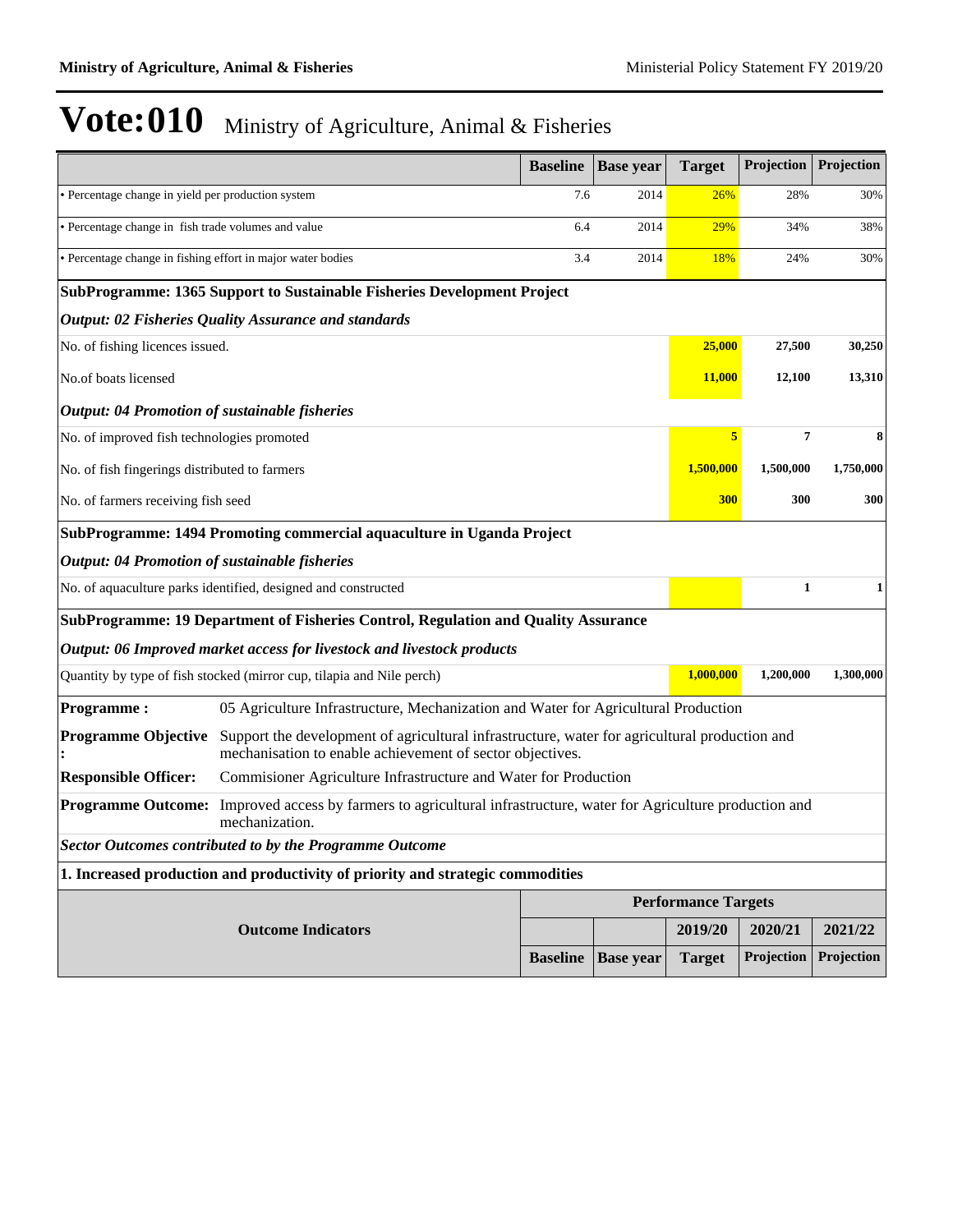| • Percentage of farmers using labour saving technologies                                                                                        |                                                                                                      | 20  | 2014 | 38%            | 40%   | 43%   |
|-------------------------------------------------------------------------------------------------------------------------------------------------|------------------------------------------------------------------------------------------------------|-----|------|----------------|-------|-------|
| • Percentage change in farmers accessing water for agricultural production.                                                                     |                                                                                                      | 6.1 | 2014 | 30%            | 33%   | 35%   |
| • Percentage of farmers accessing Sustainable Land Management services                                                                          |                                                                                                      | 9.3 | 2014 | 40%            | 44%   | 46%   |
| SubProgramme: 1323 The Project on Irrigation Scheme Development in Central and Eastern Uganda (PISD)-JICA<br><b>Supported Project</b>           |                                                                                                      |     |      |                |       |       |
| <b>Output: 82 Construction of irrigation schemes</b>                                                                                            |                                                                                                      |     |      |                |       |       |
| No. of new based irrigation schemes designed                                                                                                    |                                                                                                      |     |      | $\overline{2}$ | 1     | 1     |
| No. of small scale irrigation demonstrations constructed                                                                                        |                                                                                                      |     |      | 40             | 40    | 40    |
| No. of Valley Tanks and Dams (capacity) constructed                                                                                             |                                                                                                      |     |      | 300            | 300   | 300   |
| No. of Water user committees formed and trained                                                                                                 |                                                                                                      |     |      | 45             | 45    | 45    |
| SubProgramme: 1357 Improving Access and Use of Agricultural Equipment and Mechanisation through the use of labour<br><b>Saving Technologies</b> |                                                                                                      |     |      |                |       |       |
| Output: 05 Creating and Enabling environment for Agriculture                                                                                    |                                                                                                      |     |      |                |       |       |
| No. of agriculture machinery (by type) promoted.                                                                                                |                                                                                                      |     |      | $\overline{4}$ | 4     | 4     |
| No. of hectares of land bush cleared.                                                                                                           |                                                                                                      |     |      | 5,000          | 5,500 | 6,000 |
| No. of kilometers of farm access roads opened.                                                                                                  |                                                                                                      |     |      | 90             | 100   | 120   |
| No. of kilometers of farm access roads improved                                                                                                 |                                                                                                      |     |      | <b>100</b>     | 120   | 140   |
| <b>Programme:</b>                                                                                                                               | 49 Policy, Planning and Support Services                                                             |     |      |                |       |       |
| <b>Programme Objective</b>                                                                                                                      | Provide support services that are common to the sector for effective and efficient service delivery. |     |      |                |       |       |
| <b>Responsible Officer:</b><br>Pius Wakabi                                                                                                      |                                                                                                      |     |      |                |       |       |
| <b>Programme Outcome:</b> Improved coordination of sector priorities, policies, strategies, institutions and budgets                            |                                                                                                      |     |      |                |       |       |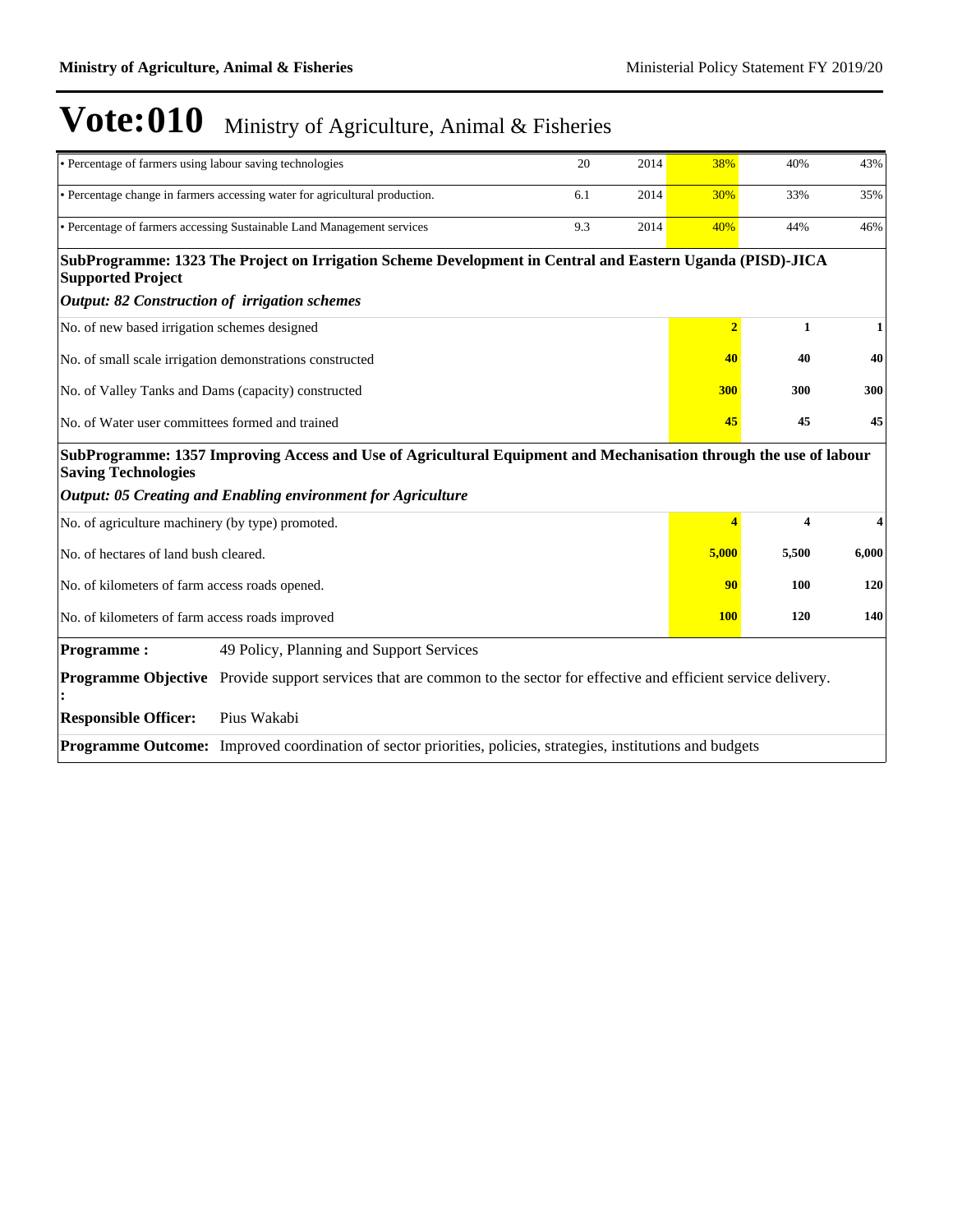| <b>Sector Outcomes contributed to by the Programme Outcome</b>                        |                            |                  |                                                                                                                                                  |                                                                                                                                       |                                                                                                                                              |
|---------------------------------------------------------------------------------------|----------------------------|------------------|--------------------------------------------------------------------------------------------------------------------------------------------------|---------------------------------------------------------------------------------------------------------------------------------------|----------------------------------------------------------------------------------------------------------------------------------------------|
| 1. Increased production of selected agricultural enterprises                          |                            |                  |                                                                                                                                                  |                                                                                                                                       |                                                                                                                                              |
|                                                                                       | <b>Performance Targets</b> |                  |                                                                                                                                                  |                                                                                                                                       |                                                                                                                                              |
| <b>Outcome Indicators</b>                                                             |                            |                  | 2019/20                                                                                                                                          | 2020/21                                                                                                                               | 2021/22                                                                                                                                      |
|                                                                                       | <b>Baseline</b>            | <b>Base year</b> | <b>Target</b>                                                                                                                                    | Projection                                                                                                                            | Projection                                                                                                                                   |
| • Quality of service delivery in the Sector improved.                                 |                            |                  | <b>Better policy</b><br>zuidance and<br>regulatory<br>services<br>provided                                                                       | Better policy<br>guidance and<br>regulatory<br>services<br>provided                                                                   | Better policy<br>guidance and<br>regulatory<br>services<br>provided                                                                          |
| • Formulated sector policies, regulations and strategies coordinated and implemented. |                            |                  | <b>ASSP</b><br>evaluation<br>undertaken                                                                                                          | <i>implementati</i> strategic plan<br>on final for $2020/21$ -<br>2024/25<br>formulated<br>and approved                               | New sector Sector Policy<br>audit<br>undertaken<br>as the<br>country<br>embraces<br>middle<br>income<br>status                               |
| • Policy and administrative guidance provided to sector institutions                  |                            |                  | <b>Regular top</b><br>policy<br>management<br>neetings and<br><b>MAAIF</b> and<br>agencies<br>restructured<br>for better<br>service<br>delivery. | Regular top<br>policy<br>management<br>meetings and<br>MAAIF and<br>its agencies<br>restructured<br>for better<br>service<br>delivery | Regular top<br>policy<br>management<br>meetings and<br><b>MAAIF</b> and<br>its agencies<br>restructured<br>for better<br>service<br>delivery |
| <b>SubProgramme: 0076 Support for Institutional Development</b>                       |                            |                  |                                                                                                                                                  |                                                                                                                                       |                                                                                                                                              |
| <b>Output: 19 Human Resource Management Services</b>                                  |                            |                  |                                                                                                                                                  |                                                                                                                                       |                                                                                                                                              |
| Proportion of staff paid by 28th of every month                                       |                            |                  | 100%                                                                                                                                             |                                                                                                                                       |                                                                                                                                              |
| Proportion of staff reporting on time                                                 |                            |                  | 100%                                                                                                                                             |                                                                                                                                       |                                                                                                                                              |
| <b>SubProgramme: 01 Headquarters</b>                                                  |                            |                  |                                                                                                                                                  |                                                                                                                                       |                                                                                                                                              |
| <b>Output: 01 Strategies, policies, plans and Guidelines</b>                          |                            |                  |                                                                                                                                                  |                                                                                                                                       |                                                                                                                                              |
| Production of Annual Statistical Abstract, MPS, BFP and Annual performance report     |                            |                  | 100%                                                                                                                                             | 100%                                                                                                                                  | 100%                                                                                                                                         |
| <b>SubProgramme: 10 Department of Planning</b>                                        |                            |                  |                                                                                                                                                  |                                                                                                                                       |                                                                                                                                              |
| Output: 01 Strategies, policies, plans and Guidelines                                 |                            |                  |                                                                                                                                                  |                                                                                                                                       |                                                                                                                                              |
| No. of sector policies, laws and regulations formulated                               |                            |                  | 5                                                                                                                                                | 5                                                                                                                                     | 5                                                                                                                                            |
| No. of strategies developed from approved policies                                    |                            |                  | 5                                                                                                                                                | 5                                                                                                                                     | $\sqrt{5}$                                                                                                                                   |
| No. of joint planning, reviews and JASAR held                                         |                            |                  | 1                                                                                                                                                | $\mathbf{1}$                                                                                                                          | $\mathbf{1}$                                                                                                                                 |
| Production of Annual Statistical Abstract, MPS, BFP and Annual performance report     |                            |                  | 100%                                                                                                                                             | 100%                                                                                                                                  | 100%                                                                                                                                         |
| Output: 04 Monitoring and evaluating the activities of the sector                     |                            |                  |                                                                                                                                                  |                                                                                                                                       |                                                                                                                                              |
| No. of Agricultural sector ME plan in place                                           |                            |                  | $\mathbf{1}$                                                                                                                                     | $\mathbf{1}$                                                                                                                          | $\mathbf{1}$                                                                                                                                 |
| Annual work plans developed                                                           |                            |                  | 21                                                                                                                                               | 21                                                                                                                                    | 21                                                                                                                                           |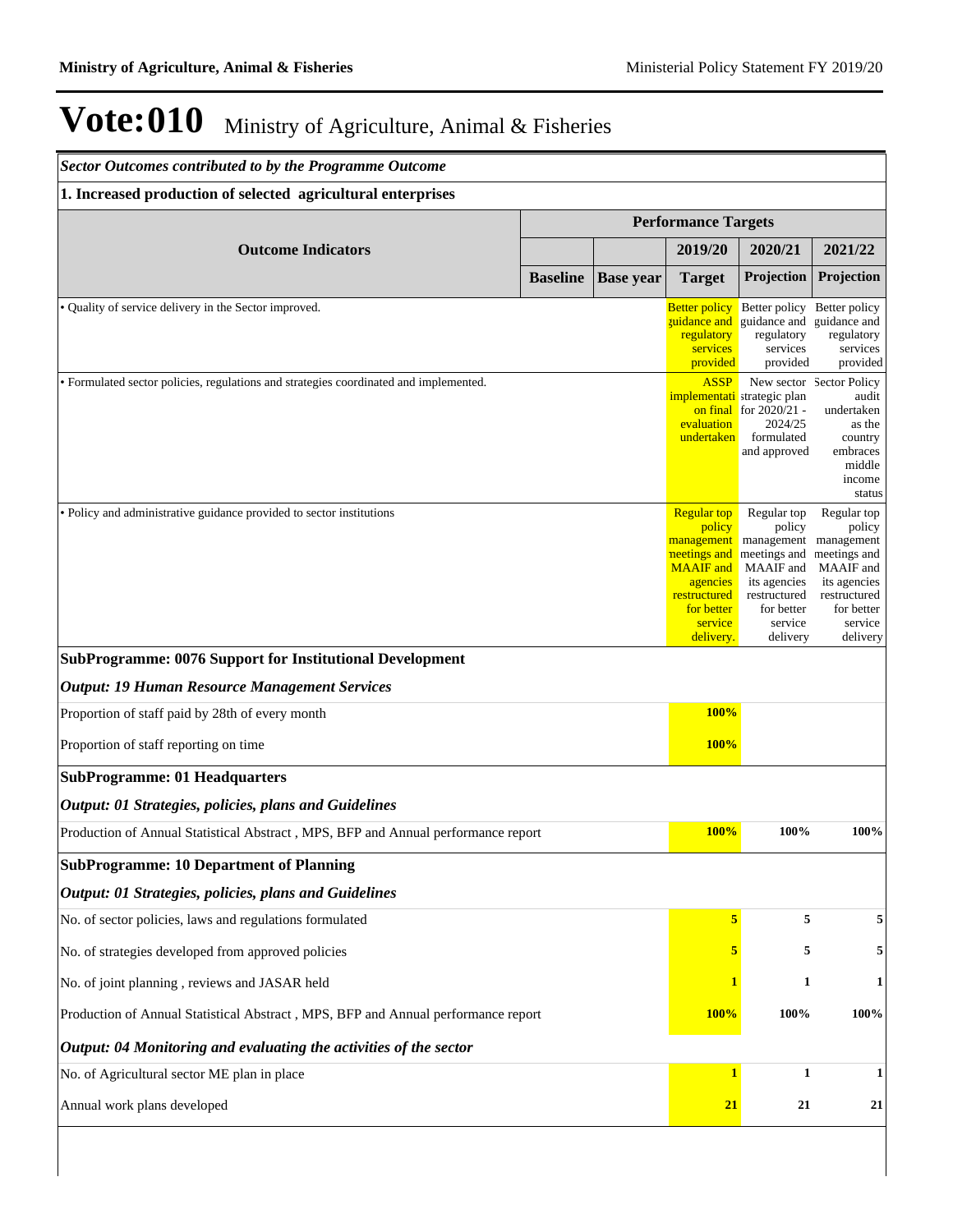| SubProgramme: 22 Agricultural Statistical Unit                                    |            |     |     |  |  |  |  |
|-----------------------------------------------------------------------------------|------------|-----|-----|--|--|--|--|
| Output: 07 Monitoring & Evaluation of commodity approach activities in the sector |            |     |     |  |  |  |  |
| No. of policies, programs and projects monitored                                  | 50         | 50  | 50  |  |  |  |  |
| SubProgramme: 25 Human Resource Management Department                             |            |     |     |  |  |  |  |
| Output: 02 Administration, HRD and Accounting                                     |            |     |     |  |  |  |  |
| No. of positions filled as per the established structure                          | 30         | 30  | 35  |  |  |  |  |
| No. of staff trained as per the identified gaps (Needs Assessment)                | <b>100</b> | 100 | 100 |  |  |  |  |
| No. of extension officers recruited                                               | 365        | 500 | 300 |  |  |  |  |

### **IX. Major Capital Investments And Changes In Resource Allocation**

### **Table 9.1: Major Capital Investment (Capital Purchases outputs over 0.5Billion)**

|                                                                                                                                                                                                                                                                                                                                                                               | FY 2018/19     |                                                                                                                                                                                                                                                                                                                                                                                                                                                                                                                                                                                                                                                                                                                                                                                                                          | FY 2019/20                                                                                                                                                                                                                                                                                                                                                                                                                                                                                                                                     |  |  |
|-------------------------------------------------------------------------------------------------------------------------------------------------------------------------------------------------------------------------------------------------------------------------------------------------------------------------------------------------------------------------------|----------------|--------------------------------------------------------------------------------------------------------------------------------------------------------------------------------------------------------------------------------------------------------------------------------------------------------------------------------------------------------------------------------------------------------------------------------------------------------------------------------------------------------------------------------------------------------------------------------------------------------------------------------------------------------------------------------------------------------------------------------------------------------------------------------------------------------------------------|------------------------------------------------------------------------------------------------------------------------------------------------------------------------------------------------------------------------------------------------------------------------------------------------------------------------------------------------------------------------------------------------------------------------------------------------------------------------------------------------------------------------------------------------|--|--|
| <b>Appr. Budget and Planned Outputs</b>                                                                                                                                                                                                                                                                                                                                       |                | <b>Expenditures and Achievements by</b><br>end Dec                                                                                                                                                                                                                                                                                                                                                                                                                                                                                                                                                                                                                                                                                                                                                                       | <b>Proposed Budget and Planned</b><br><b>Outputs</b>                                                                                                                                                                                                                                                                                                                                                                                                                                                                                           |  |  |
| Vote 010 Ministry of Agriculture, Animal & Fisheries                                                                                                                                                                                                                                                                                                                          |                |                                                                                                                                                                                                                                                                                                                                                                                                                                                                                                                                                                                                                                                                                                                                                                                                                          |                                                                                                                                                                                                                                                                                                                                                                                                                                                                                                                                                |  |  |
| Program: 01 01 Crop Resources                                                                                                                                                                                                                                                                                                                                                 |                |                                                                                                                                                                                                                                                                                                                                                                                                                                                                                                                                                                                                                                                                                                                                                                                                                          |                                                                                                                                                                                                                                                                                                                                                                                                                                                                                                                                                |  |  |
| Development Project : 1263 Agriculture Cluster Development Project                                                                                                                                                                                                                                                                                                            |                |                                                                                                                                                                                                                                                                                                                                                                                                                                                                                                                                                                                                                                                                                                                                                                                                                          |                                                                                                                                                                                                                                                                                                                                                                                                                                                                                                                                                |  |  |
| Output: 01 01 73 Roads, Streets and Highways                                                                                                                                                                                                                                                                                                                                  |                |                                                                                                                                                                                                                                                                                                                                                                                                                                                                                                                                                                                                                                                                                                                                                                                                                          |                                                                                                                                                                                                                                                                                                                                                                                                                                                                                                                                                |  |  |
| Develop and disseminate criteria for prioritisation of district<br>roads to be support<br>Farm access road surveyed in the pilot districts (baseline<br>survey)<br>Rehabilitation of farmer access roads in the ACDP<br>implementation districts<br>Selection of access roads for improvement in the selected<br>cluster districts and focusing on the 5 selected commodities |                | following the prioritization of roads by the<br>District Coordination Teams (DCTs) and<br>approvals by the Cluster Multi-Stakeholder<br>Platforms (CMSPs), 253 km have been<br>identified for rehabilitaion: Kalungu (38km),<br>Ntungamo (43km), Iganga (48km), Amuru<br>(64km) & Nebbi (60km).<br>Following the prioritization of roads by the<br>District Coordination Teams (DCTs) and<br>approvals by the Cluster Multi-Stakeholder<br>Platforms (CMSPs), 253 km have been<br>identified for rehabilitaion: Kalungu (38km),<br>Ntungamo (43km), Iganga (48km), Amuru<br>(64km) & Nebbi (60km).<br>identified farmer access roads for rehabilitation<br>in Kalungu, Ntungamo, Iganga, Amuru, and<br>Nebbi.<br>identified farmer access roads for rehabilitation<br>in Kalungu, Ntungamo, Iganga, Amuru, and<br>Nebbi. | Potential site specific Environment and Social<br>risks and impacts identified and corresponding<br><b>ESMPs</b> developed<br>Rehabilitative works on road chokes designed for<br>critical movement on the farm produce to the<br>market<br>Road bottlenecks rehabilitated on select farm<br>access roads in 28 rollout districts to benefit 45%<br>youth women and PWD<br>Road chokes on 48 farm access roads identified.<br>surveyed, prioritized and approved<br>Undertake technical supervision of road works in<br>the cluster districts. |  |  |
| <b>Total Output Cost(Ushs Thousand)</b>                                                                                                                                                                                                                                                                                                                                       | 20,000,000     | 251,000                                                                                                                                                                                                                                                                                                                                                                                                                                                                                                                                                                                                                                                                                                                                                                                                                  | 11,700,000                                                                                                                                                                                                                                                                                                                                                                                                                                                                                                                                     |  |  |
| Gou Dev't:                                                                                                                                                                                                                                                                                                                                                                    | $\overline{0}$ | $\Omega$                                                                                                                                                                                                                                                                                                                                                                                                                                                                                                                                                                                                                                                                                                                                                                                                                 | $\Omega$                                                                                                                                                                                                                                                                                                                                                                                                                                                                                                                                       |  |  |
| Ext Fin:                                                                                                                                                                                                                                                                                                                                                                      | 20,000,000     | 251,000                                                                                                                                                                                                                                                                                                                                                                                                                                                                                                                                                                                                                                                                                                                                                                                                                  | 11,700,000                                                                                                                                                                                                                                                                                                                                                                                                                                                                                                                                     |  |  |
| A.I.A.                                                                                                                                                                                                                                                                                                                                                                        | $\overline{0}$ | $\boldsymbol{0}$                                                                                                                                                                                                                                                                                                                                                                                                                                                                                                                                                                                                                                                                                                                                                                                                         | $\Omega$                                                                                                                                                                                                                                                                                                                                                                                                                                                                                                                                       |  |  |
| Output: 01 01 76 Purchase of Office and ICT Equipment, including Software                                                                                                                                                                                                                                                                                                     |                |                                                                                                                                                                                                                                                                                                                                                                                                                                                                                                                                                                                                                                                                                                                                                                                                                          |                                                                                                                                                                                                                                                                                                                                                                                                                                                                                                                                                |  |  |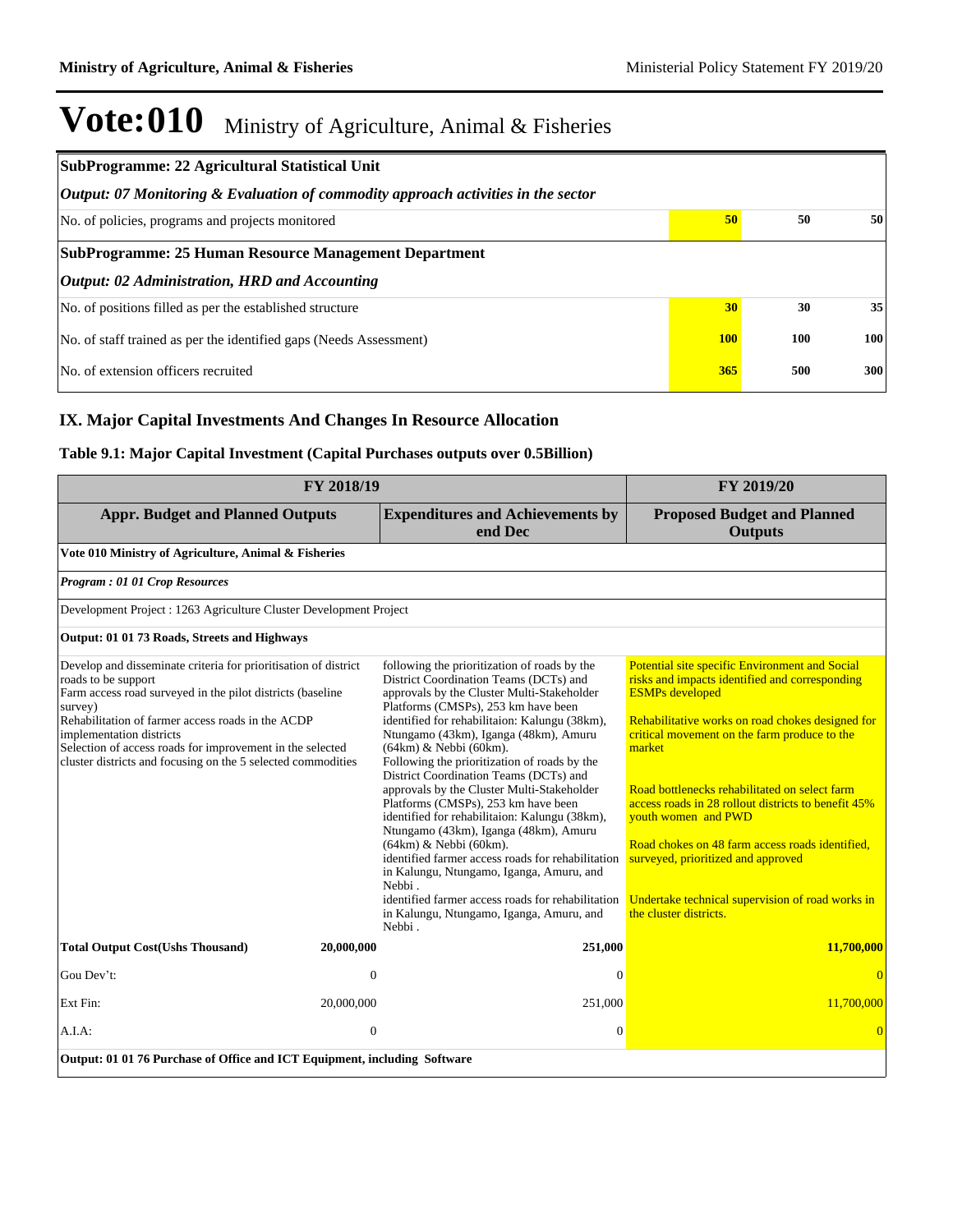| GIS Hardware and Software procured<br>High speed internet connectivity and toll free line activated<br>ICT systems supplies & service, maintenance and licenses; 1<br>Ms Exchange Licence for the exchange server and 200 user<br>cals<br>Power backup solution installed in the server room<br>Procurement of ICT Hardware and Software<br>Technical staff capacity developed<br><b>Total Output Cost(Ushs Thousand)</b> | 1,632,000        | GIS Hardware and Software procured<br>High speed internet connectivity and toll free<br>line activated at MAAIF headquarters<br>ICT systems supplies & service, maintenance<br>and licenses; 1 Ms Exchange Licence for the<br>exchange server and 200 user cals<br>Power backup solution installed in the server<br>room<br>Initiated the procuring ICT hardware and soft<br>ware for the project<br>Supervised eVMA training of trainers and<br>beneficiaries in the four pilot districts of<br>Kalungu (1,736), Ntungamo, Iganga, Amuru<br>and Nebbi.<br>Sensitization undertaken in 13 rollout districts<br>benefitting including Chairmen of LCV, RDCs,<br>CAOs, DPOs, Sector heads, councilors,<br>secretaries for production, LC3 chairmen,<br>members from civil society, Agro input dealers,<br>off takers, farmer representatives, youth<br>leaders, sub county chiefs, extension and<br>community development workers. Cluster 11 -<br>698 partipants (433M, 265F); Cluster 2 - 359<br>participants (284M,75F);<br>570,000 | Conduct ICT capacity building of staff in Ministry<br>and DLG Staff in the project districts<br><b>ICT Hardware and Software procured (Server</b><br>computers and their attendant application<br>software).<br><b>Integrated Agricultural Information Platform</b><br>(IAIP) Developed, Supplied, Installed and<br>Implemented.<br><b>Integrated Agricultural Information Platform and</b><br>other systems/platforms interfaced<br>Procure and configure a Network Access Control<br>software and Information and Computer systems<br>maintained<br>Validate, pre-test, Design, Development and<br>implementation of the Agriculture Geo Portal<br>platform<br>1,780,000 |  |
|---------------------------------------------------------------------------------------------------------------------------------------------------------------------------------------------------------------------------------------------------------------------------------------------------------------------------------------------------------------------------------------------------------------------------|------------------|--------------------------------------------------------------------------------------------------------------------------------------------------------------------------------------------------------------------------------------------------------------------------------------------------------------------------------------------------------------------------------------------------------------------------------------------------------------------------------------------------------------------------------------------------------------------------------------------------------------------------------------------------------------------------------------------------------------------------------------------------------------------------------------------------------------------------------------------------------------------------------------------------------------------------------------------------------------------------------------------------------------------------------------|----------------------------------------------------------------------------------------------------------------------------------------------------------------------------------------------------------------------------------------------------------------------------------------------------------------------------------------------------------------------------------------------------------------------------------------------------------------------------------------------------------------------------------------------------------------------------------------------------------------------------------------------------------------------------|--|
| Gou Dev't:                                                                                                                                                                                                                                                                                                                                                                                                                | $\mathbf{0}$     | $\mathbf{0}$                                                                                                                                                                                                                                                                                                                                                                                                                                                                                                                                                                                                                                                                                                                                                                                                                                                                                                                                                                                                                         | $\overline{0}$                                                                                                                                                                                                                                                                                                                                                                                                                                                                                                                                                                                                                                                             |  |
| Ext Fin:                                                                                                                                                                                                                                                                                                                                                                                                                  | 1,632,000        | 570,000                                                                                                                                                                                                                                                                                                                                                                                                                                                                                                                                                                                                                                                                                                                                                                                                                                                                                                                                                                                                                              | 1,780,000                                                                                                                                                                                                                                                                                                                                                                                                                                                                                                                                                                                                                                                                  |  |
| A.I.A:                                                                                                                                                                                                                                                                                                                                                                                                                    | $\mathbf{0}$     | $\boldsymbol{0}$                                                                                                                                                                                                                                                                                                                                                                                                                                                                                                                                                                                                                                                                                                                                                                                                                                                                                                                                                                                                                     | $\overline{0}$                                                                                                                                                                                                                                                                                                                                                                                                                                                                                                                                                                                                                                                             |  |
| Output: 01 01 82 Construction of irrigation schemes                                                                                                                                                                                                                                                                                                                                                                       |                  |                                                                                                                                                                                                                                                                                                                                                                                                                                                                                                                                                                                                                                                                                                                                                                                                                                                                                                                                                                                                                                      |                                                                                                                                                                                                                                                                                                                                                                                                                                                                                                                                                                                                                                                                            |  |
|                                                                                                                                                                                                                                                                                                                                                                                                                           |                  |                                                                                                                                                                                                                                                                                                                                                                                                                                                                                                                                                                                                                                                                                                                                                                                                                                                                                                                                                                                                                                      | Construction of small scale coffee irrigation<br>systems in the coffee growing districts of the<br>project implementation areas<br>Feasibility studies and detailed engineering design<br>of 5 irrigation schemes undertaken at the<br>ZARDI's.<br>Feasibility studies and detailed engineering design<br>of irrigation schemes carried out<br><b>Smallholder Coffee Irrigation systems established</b><br>and maintained in 21 districts. These will benefit<br>40% youth, women and PWD<br>Undertake technical designs and supervision of<br>irrigation infrastructure to support production in<br>the Cluster districts                                                 |  |
| <b>Total Output Cost(Ushs Thousand)</b>                                                                                                                                                                                                                                                                                                                                                                                   | $\bf{0}$         | 0                                                                                                                                                                                                                                                                                                                                                                                                                                                                                                                                                                                                                                                                                                                                                                                                                                                                                                                                                                                                                                    | 672,000                                                                                                                                                                                                                                                                                                                                                                                                                                                                                                                                                                                                                                                                    |  |
| Gou Dev't:                                                                                                                                                                                                                                                                                                                                                                                                                | $\mathbf{0}$     | $\boldsymbol{0}$                                                                                                                                                                                                                                                                                                                                                                                                                                                                                                                                                                                                                                                                                                                                                                                                                                                                                                                                                                                                                     | $\left 0\right\rangle$                                                                                                                                                                                                                                                                                                                                                                                                                                                                                                                                                                                                                                                     |  |
| Ext Fin:                                                                                                                                                                                                                                                                                                                                                                                                                  | $\mathbf{0}$     | $\boldsymbol{0}$                                                                                                                                                                                                                                                                                                                                                                                                                                                                                                                                                                                                                                                                                                                                                                                                                                                                                                                                                                                                                     | 672,000                                                                                                                                                                                                                                                                                                                                                                                                                                                                                                                                                                                                                                                                    |  |
| A.I.A.                                                                                                                                                                                                                                                                                                                                                                                                                    | $\boldsymbol{0}$ | $\overline{0}$                                                                                                                                                                                                                                                                                                                                                                                                                                                                                                                                                                                                                                                                                                                                                                                                                                                                                                                                                                                                                       | $\overline{0}$                                                                                                                                                                                                                                                                                                                                                                                                                                                                                                                                                                                                                                                             |  |
| Development Project : 1316 Enhancing National Food Security through increased Rice production in Eastern Uganda<br>Output: 01 01 82 Construction of irrigation schemes                                                                                                                                                                                                                                                    |                  |                                                                                                                                                                                                                                                                                                                                                                                                                                                                                                                                                                                                                                                                                                                                                                                                                                                                                                                                                                                                                                      |                                                                                                                                                                                                                                                                                                                                                                                                                                                                                                                                                                                                                                                                            |  |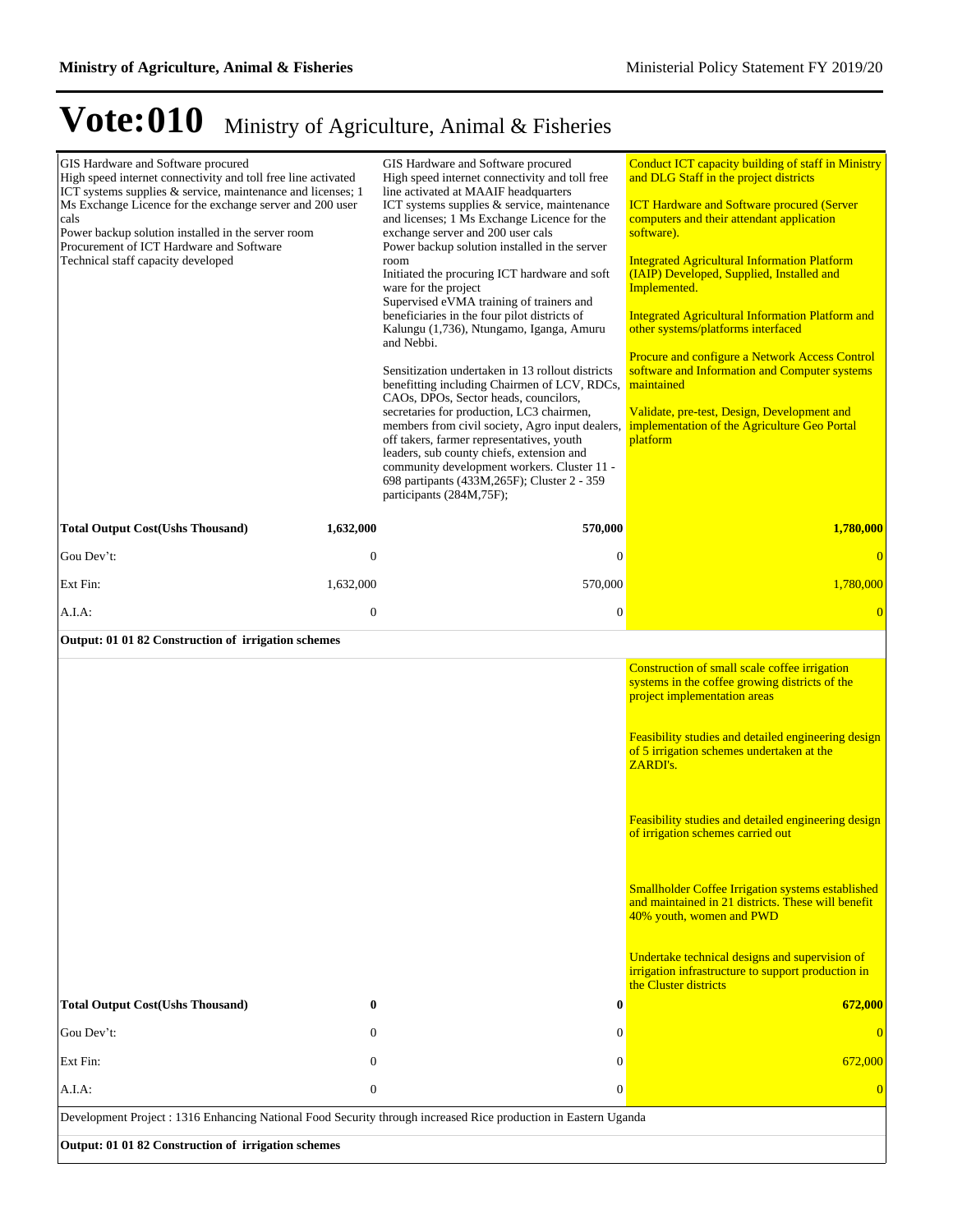| Conduct detailed design study for civil works at Kitumbezi<br>and Naigombwa<br>Conduct detailed design study for civil works at Kitumbezi<br>and Naigombwa<br>Conduct detailed design study for civil works at Kitumbezi<br>and Naigombwa<br>Conduct feasibility studies, Base line studies, environmental<br>social impact assessment study<br>Conduct Resettlement action plan and Dam safety study in<br>Kitumbezi and Naigombwa.<br>Design study for civil works at Kitumbezi and Naigombwa<br>conducted, Feasibility studies done, Base line studies,<br>environmental social impact assessment study<br>Detailed Engineering design and Constructing supervision<br>study, exposure and services for producer organization<br>development and familization visits on irrigation schemes,<br>Resettlement action plan and Dam safety study conducted.<br>Detailed Engineering design and Construction supervision<br>study, exposure and services for producer organisation<br>development and familization visits on irrigation schemes<br>Resettlement action plan and Dam safety study conducted. |              | Developed and finalized the Terms of<br>Reference for the baselines and shared them<br>with IDB for a no objection<br>Request for Expression of Interest (REOI) for<br>Consultancy was advertised in the media on<br>22nd October, 2018. A letter to that effect was<br>distributed to all IsDB Member Countries<br>Embassies in Uganda. Thirty nine (39)<br>Consultancy Firms worldwide expressed<br>interest in the project. Evaluation was<br>completed and 8 consultancy firms have been<br>shortlisted and forwarded to IsDB for approval.<br>Terms of reference for Detailed Engineering<br>Design, Studies and Construction Supervision<br>prepared by MAAIF Engineers and shared with<br>stakeholders/IDB for no objection<br>Developed and finalized the Terms of<br>Reference for the baselines and shared them<br>with IDB for a no objection<br>Developed and finalized the Terms of<br>Reference for the baselines and shared them<br>with IDB for a no objection<br>Terms of reference for Detailed Engineering<br>Design, Studies and Construction Supervision<br>prepared by MAAIF Engineers<br>Finalized comprehensive Terms of Reference<br>for the Detailed Engineering Design and<br>supervision study. Resettlement Action Plan,<br><b>Environment Assessment and Settlement</b><br><b>Action Plan</b><br>Terms of reference for Detailed Engineering<br>Design, Studies and Construction Supervision<br>prepared by MAAIF Engineers<br>The process of conducting a resettlement Actio<br>Plan and Dam Safety study was on going by the<br>end of the quarter | Conduct feasibility studies, Base line studies, and<br>environmental social impact assessment study for<br>Kitumbezi in Busowa, Bugiri and Naigombwa in<br><b>Bugweri Districts</b><br>Monitoring and supervision of the project capital<br>works at Kitumbezi in Busowa, Bugiri District<br>and Naigombwa in Bugweri District<br>Undertake construction of works water dams, farm<br>land development and preparation of drainage<br>facilities at Kitumbezi in Busowa, Bugiri District<br>and Naigombwa in Bugweri District<br>Undertake detailed engineering designs for the<br>construction of Dam and irrigation Scheme at<br>Kitumbezi in Busowa, Bugiri and Naigombwa in<br><b>Bugweri Districts</b> |
|-----------------------------------------------------------------------------------------------------------------------------------------------------------------------------------------------------------------------------------------------------------------------------------------------------------------------------------------------------------------------------------------------------------------------------------------------------------------------------------------------------------------------------------------------------------------------------------------------------------------------------------------------------------------------------------------------------------------------------------------------------------------------------------------------------------------------------------------------------------------------------------------------------------------------------------------------------------------------------------------------------------------------------------------------------------------------------------------------------------|--------------|------------------------------------------------------------------------------------------------------------------------------------------------------------------------------------------------------------------------------------------------------------------------------------------------------------------------------------------------------------------------------------------------------------------------------------------------------------------------------------------------------------------------------------------------------------------------------------------------------------------------------------------------------------------------------------------------------------------------------------------------------------------------------------------------------------------------------------------------------------------------------------------------------------------------------------------------------------------------------------------------------------------------------------------------------------------------------------------------------------------------------------------------------------------------------------------------------------------------------------------------------------------------------------------------------------------------------------------------------------------------------------------------------------------------------------------------------------------------------------------------------------------------------------------------------------------------------------|-------------------------------------------------------------------------------------------------------------------------------------------------------------------------------------------------------------------------------------------------------------------------------------------------------------------------------------------------------------------------------------------------------------------------------------------------------------------------------------------------------------------------------------------------------------------------------------------------------------------------------------------------------------------------------------------------------------|
| <b>Total Output Cost(Ushs Thousand)</b>                                                                                                                                                                                                                                                                                                                                                                                                                                                                                                                                                                                                                                                                                                                                                                                                                                                                                                                                                                                                                                                                   | 18,878,690   | $\bf{0}$                                                                                                                                                                                                                                                                                                                                                                                                                                                                                                                                                                                                                                                                                                                                                                                                                                                                                                                                                                                                                                                                                                                                                                                                                                                                                                                                                                                                                                                                                                                                                                           | 36,844,083                                                                                                                                                                                                                                                                                                                                                                                                                                                                                                                                                                                                                                                                                                  |
| Gou Dev't:                                                                                                                                                                                                                                                                                                                                                                                                                                                                                                                                                                                                                                                                                                                                                                                                                                                                                                                                                                                                                                                                                                | $\mathbf{0}$ | $\boldsymbol{0}$                                                                                                                                                                                                                                                                                                                                                                                                                                                                                                                                                                                                                                                                                                                                                                                                                                                                                                                                                                                                                                                                                                                                                                                                                                                                                                                                                                                                                                                                                                                                                                   | $\overline{0}$                                                                                                                                                                                                                                                                                                                                                                                                                                                                                                                                                                                                                                                                                              |
| Ext Fin:                                                                                                                                                                                                                                                                                                                                                                                                                                                                                                                                                                                                                                                                                                                                                                                                                                                                                                                                                                                                                                                                                                  | 18,878,690   | $\boldsymbol{0}$                                                                                                                                                                                                                                                                                                                                                                                                                                                                                                                                                                                                                                                                                                                                                                                                                                                                                                                                                                                                                                                                                                                                                                                                                                                                                                                                                                                                                                                                                                                                                                   | 36,844,083                                                                                                                                                                                                                                                                                                                                                                                                                                                                                                                                                                                                                                                                                                  |
| A.I.A:                                                                                                                                                                                                                                                                                                                                                                                                                                                                                                                                                                                                                                                                                                                                                                                                                                                                                                                                                                                                                                                                                                    | $\mathbf{0}$ | $\mathbf{0}$                                                                                                                                                                                                                                                                                                                                                                                                                                                                                                                                                                                                                                                                                                                                                                                                                                                                                                                                                                                                                                                                                                                                                                                                                                                                                                                                                                                                                                                                                                                                                                       | $\overline{0}$                                                                                                                                                                                                                                                                                                                                                                                                                                                                                                                                                                                                                                                                                              |
| Development Project : 1508 National Oil Palm Project                                                                                                                                                                                                                                                                                                                                                                                                                                                                                                                                                                                                                                                                                                                                                                                                                                                                                                                                                                                                                                                      |              |                                                                                                                                                                                                                                                                                                                                                                                                                                                                                                                                                                                                                                                                                                                                                                                                                                                                                                                                                                                                                                                                                                                                                                                                                                                                                                                                                                                                                                                                                                                                                                                    |                                                                                                                                                                                                                                                                                                                                                                                                                                                                                                                                                                                                                                                                                                             |
| Output: 01 01 71 Acquisition of Land by Government                                                                                                                                                                                                                                                                                                                                                                                                                                                                                                                                                                                                                                                                                                                                                                                                                                                                                                                                                                                                                                                        |              |                                                                                                                                                                                                                                                                                                                                                                                                                                                                                                                                                                                                                                                                                                                                                                                                                                                                                                                                                                                                                                                                                                                                                                                                                                                                                                                                                                                                                                                                                                                                                                                    |                                                                                                                                                                                                                                                                                                                                                                                                                                                                                                                                                                                                                                                                                                             |
|                                                                                                                                                                                                                                                                                                                                                                                                                                                                                                                                                                                                                                                                                                                                                                                                                                                                                                                                                                                                                                                                                                           |              |                                                                                                                                                                                                                                                                                                                                                                                                                                                                                                                                                                                                                                                                                                                                                                                                                                                                                                                                                                                                                                                                                                                                                                                                                                                                                                                                                                                                                                                                                                                                                                                    | 1,000 hectares of the purchased land for the oil<br>palm nucleus estate in Buvuma cleared of all<br>encumbrances with special interest in women,<br>youths, elderly and PWDs<br>Boundary roads constructed around all<br>environmentally senstive areas<br>Demarcation of all land acquired by the project for<br>the nucleus estate in Buvuma<br>Produce a land survey map for the oil palm estate<br>in Buvuma                                                                                                                                                                                                                                                                                            |
| <b>Total Output Cost(Ushs Thousand)</b>                                                                                                                                                                                                                                                                                                                                                                                                                                                                                                                                                                                                                                                                                                                                                                                                                                                                                                                                                                                                                                                                   | $\bf{0}$     | $\bf{0}$                                                                                                                                                                                                                                                                                                                                                                                                                                                                                                                                                                                                                                                                                                                                                                                                                                                                                                                                                                                                                                                                                                                                                                                                                                                                                                                                                                                                                                                                                                                                                                           | 8,002,033                                                                                                                                                                                                                                                                                                                                                                                                                                                                                                                                                                                                                                                                                                   |
| Gou Dev't:                                                                                                                                                                                                                                                                                                                                                                                                                                                                                                                                                                                                                                                                                                                                                                                                                                                                                                                                                                                                                                                                                                | $\mathbf{0}$ | $\mathbf{0}$                                                                                                                                                                                                                                                                                                                                                                                                                                                                                                                                                                                                                                                                                                                                                                                                                                                                                                                                                                                                                                                                                                                                                                                                                                                                                                                                                                                                                                                                                                                                                                       | 8,002,033                                                                                                                                                                                                                                                                                                                                                                                                                                                                                                                                                                                                                                                                                                   |
| Ext Fin:                                                                                                                                                                                                                                                                                                                                                                                                                                                                                                                                                                                                                                                                                                                                                                                                                                                                                                                                                                                                                                                                                                  | $\mathbf{0}$ | $\mathbf{0}$                                                                                                                                                                                                                                                                                                                                                                                                                                                                                                                                                                                                                                                                                                                                                                                                                                                                                                                                                                                                                                                                                                                                                                                                                                                                                                                                                                                                                                                                                                                                                                       | $\theta$                                                                                                                                                                                                                                                                                                                                                                                                                                                                                                                                                                                                                                                                                                    |
| A.I.A.                                                                                                                                                                                                                                                                                                                                                                                                                                                                                                                                                                                                                                                                                                                                                                                                                                                                                                                                                                                                                                                                                                    | $\mathbf{0}$ | $\mathbf{0}$                                                                                                                                                                                                                                                                                                                                                                                                                                                                                                                                                                                                                                                                                                                                                                                                                                                                                                                                                                                                                                                                                                                                                                                                                                                                                                                                                                                                                                                                                                                                                                       | $\Omega$                                                                                                                                                                                                                                                                                                                                                                                                                                                                                                                                                                                                                                                                                                    |
| Output: 01 01 72 Government Buildings and Administrative Infrastructure                                                                                                                                                                                                                                                                                                                                                                                                                                                                                                                                                                                                                                                                                                                                                                                                                                                                                                                                                                                                                                   |              |                                                                                                                                                                                                                                                                                                                                                                                                                                                                                                                                                                                                                                                                                                                                                                                                                                                                                                                                                                                                                                                                                                                                                                                                                                                                                                                                                                                                                                                                                                                                                                                    |                                                                                                                                                                                                                                                                                                                                                                                                                                                                                                                                                                                                                                                                                                             |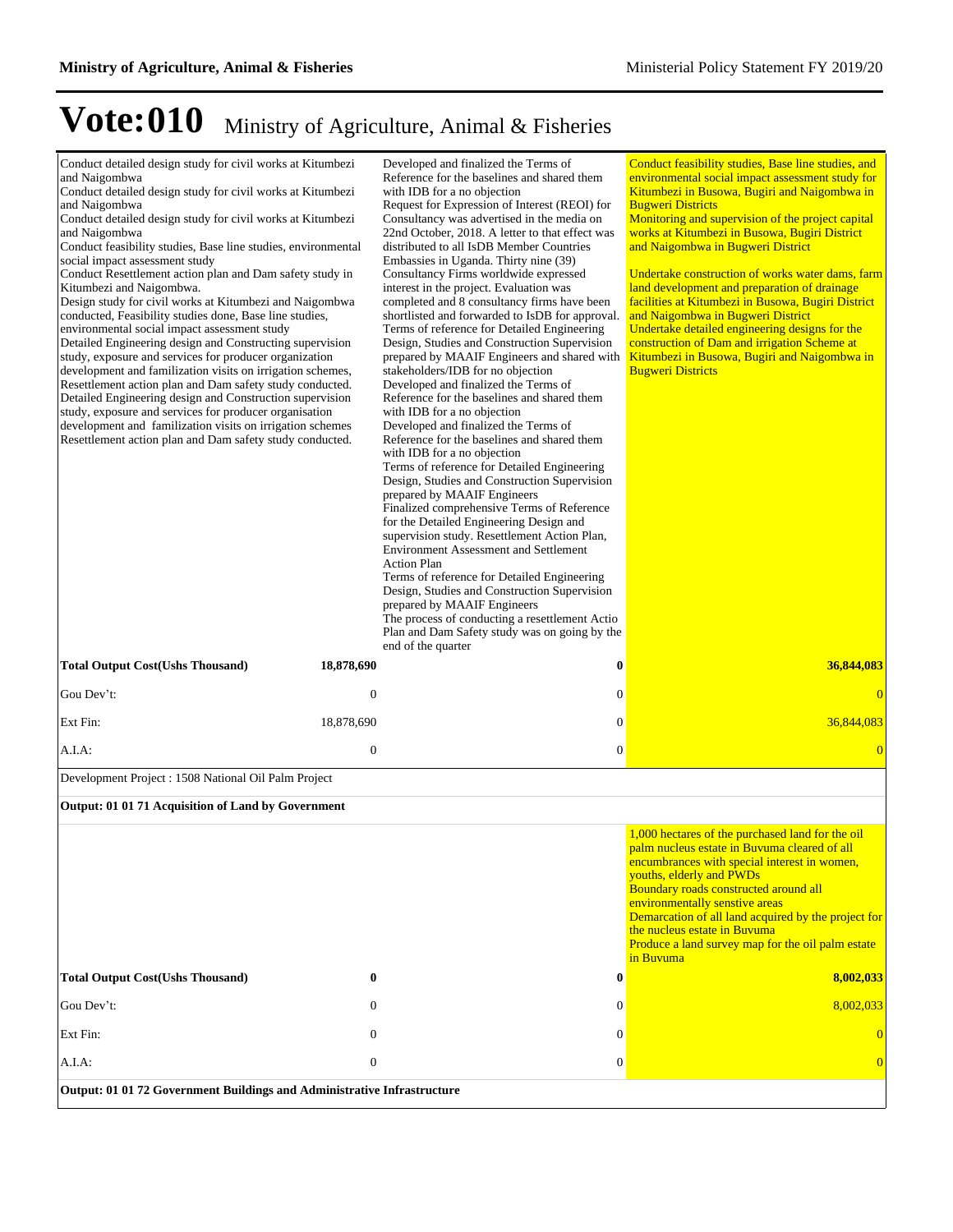|                                                                           |                |                  | Construction of an office block for the Buvuma<br>Oil Palm Growers Trust in Buvuma with facilities<br>to enable full access for the youths, women and<br><b>PWDs</b>                                                                                                                                                                                                                                                                                                                                                                                                                                                                                                                                                             |
|---------------------------------------------------------------------------|----------------|------------------|----------------------------------------------------------------------------------------------------------------------------------------------------------------------------------------------------------------------------------------------------------------------------------------------------------------------------------------------------------------------------------------------------------------------------------------------------------------------------------------------------------------------------------------------------------------------------------------------------------------------------------------------------------------------------------------------------------------------------------|
|                                                                           |                |                  | Construction of fertilizers stores for the<br>smallholder oil palm farmers' fertilizers in<br><b>Buvuma</b>                                                                                                                                                                                                                                                                                                                                                                                                                                                                                                                                                                                                                      |
| <b>Total Output Cost(Ushs Thousand)</b>                                   | $\bf{0}$       | $\bf{0}$         | 1,140,000                                                                                                                                                                                                                                                                                                                                                                                                                                                                                                                                                                                                                                                                                                                        |
| Gou Dev't:                                                                | $\theta$       | $\theta$         | $\overline{0}$                                                                                                                                                                                                                                                                                                                                                                                                                                                                                                                                                                                                                                                                                                                   |
| Ext Fin:                                                                  | $\mathbf{0}$   | $\mathbf{0}$     | 1,140,000                                                                                                                                                                                                                                                                                                                                                                                                                                                                                                                                                                                                                                                                                                                        |
| A.I.A.                                                                    | $\mathbf{0}$   | $\boldsymbol{0}$ | $\overline{0}$                                                                                                                                                                                                                                                                                                                                                                                                                                                                                                                                                                                                                                                                                                                   |
| Output: 01 01 73 Roads, Streets and Highways                              |                |                  |                                                                                                                                                                                                                                                                                                                                                                                                                                                                                                                                                                                                                                                                                                                                  |
|                                                                           |                |                  | Complete the construction of landing sites in<br>Kalangala (03 landing sites), Buvuma (01 landing<br>site) and Buikwe (01 landing site) districts. This<br>will benefit 55% youth and women<br>Complete the supervision of landing sites in<br>Kalangala, Buvuma and Buikwe districts<br>Construct 25 kms of access roads in Buyuma with<br>special emphasis on ensuring connection to oil<br>palm villages with many youths, women and<br><b>PWDs</b><br>Construct 75 kms of farm roads in Buyuma with<br>special emphasis to improving access to roads<br>connecting to oil palm gardens owned by youths,<br>women and PWDs                                                                                                    |
| <b>Total Output Cost(Ushs Thousand)</b>                                   | $\bf{0}$       | 0                | 22,000,000                                                                                                                                                                                                                                                                                                                                                                                                                                                                                                                                                                                                                                                                                                                       |
| Gou Dev't:                                                                | $\theta$       | $\boldsymbol{0}$ | $\overline{0}$                                                                                                                                                                                                                                                                                                                                                                                                                                                                                                                                                                                                                                                                                                                   |
| Ext Fin:                                                                  | $\mathbf{0}$   | $\mathbf{0}$     | 22,000,000                                                                                                                                                                                                                                                                                                                                                                                                                                                                                                                                                                                                                                                                                                                       |
| $A.I.A$ :                                                                 | $\mathbf{0}$   | $\overline{0}$   | $\overline{0}$                                                                                                                                                                                                                                                                                                                                                                                                                                                                                                                                                                                                                                                                                                                   |
| Output: 01 01 75 Purchase of Motor Vehicles and Other Transport Equipment |                |                  |                                                                                                                                                                                                                                                                                                                                                                                                                                                                                                                                                                                                                                                                                                                                  |
|                                                                           |                |                  | Purchase 10 4WD double cabin pick-ups for<br>implementation of field start up and roll out<br>activities for the project<br>Purchase 2 station wagons for the PMU offices<br>and field activities under the NOPP<br>Purchase 21 motor cycles for the field extension<br>workers under the Buvuma Oil Palm Growers<br>Trust (BOPGT), Buvuma District Local<br>Government and other roll out areas<br>Purchase a ferry to improve transportation<br>between Bugala, Bunyama and Bubembe islands<br>in Kalangala district with the facilities to cater for<br>the youths, women and PWDs<br>Purchase a ferry to improve transportation<br>between Buvuma and Buikwe districts with<br>special facilities for women, youths and PWDs |
| <b>Total Output Cost(Ushs Thousand)</b>                                   | $\bf{0}$       | $\bf{0}$         | 23,075,000                                                                                                                                                                                                                                                                                                                                                                                                                                                                                                                                                                                                                                                                                                                       |
| Gou Dev't:                                                                | $\theta$       | $\theta$         | $\theta$                                                                                                                                                                                                                                                                                                                                                                                                                                                                                                                                                                                                                                                                                                                         |
| Ext Fin:                                                                  | $\overline{0}$ | $\overline{0}$   | 23,075,000                                                                                                                                                                                                                                                                                                                                                                                                                                                                                                                                                                                                                                                                                                                       |
| A.I.A:                                                                    | $\mathbf{0}$   | $\overline{0}$   | $\overline{0}$                                                                                                                                                                                                                                                                                                                                                                                                                                                                                                                                                                                                                                                                                                                   |
| Output: 01 01 76 Purchase of Office and ICT Equipment, including Software |                |                  |                                                                                                                                                                                                                                                                                                                                                                                                                                                                                                                                                                                                                                                                                                                                  |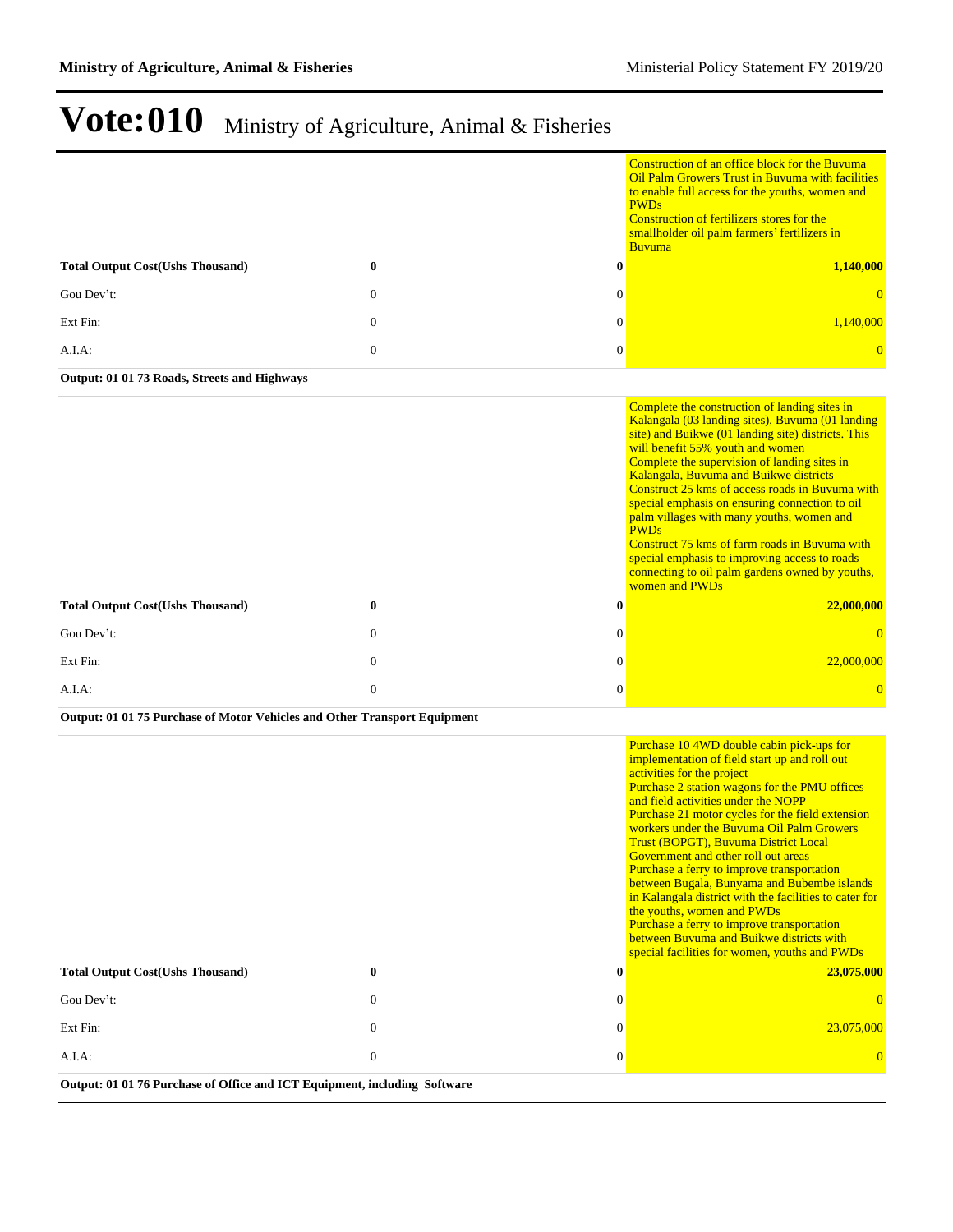|                                                                                                                                                         |                  |                                                                                                                                                                           | Procurement of 5 desk top computers for the PMU<br>Purchase 1 projector for the Project Management<br>Unit<br><b>Purchase an M&amp;E Management Information</b><br><b>System for the PMU</b><br>Purchase of 20 laptops for PMU and field offices<br>Purchase of an accounting package for the PMU<br>Purchase office furniture for the PMU and Hub<br>Offices which should meet specifications for<br>women, youths and PWDs |
|---------------------------------------------------------------------------------------------------------------------------------------------------------|------------------|---------------------------------------------------------------------------------------------------------------------------------------------------------------------------|------------------------------------------------------------------------------------------------------------------------------------------------------------------------------------------------------------------------------------------------------------------------------------------------------------------------------------------------------------------------------------------------------------------------------|
| <b>Total Output Cost(Ushs Thousand)</b>                                                                                                                 | $\bf{0}$         |                                                                                                                                                                           | $\boldsymbol{0}$<br>955,000                                                                                                                                                                                                                                                                                                                                                                                                  |
| Gou Dev't:                                                                                                                                              | $\mathbf{0}$     |                                                                                                                                                                           | $\mathbf{0}$                                                                                                                                                                                                                                                                                                                                                                                                                 |
| Ext Fin:                                                                                                                                                | $\mathbf{0}$     |                                                                                                                                                                           | $\boldsymbol{0}$<br>955,000                                                                                                                                                                                                                                                                                                                                                                                                  |
| A.I.A.                                                                                                                                                  | $\mathbf{0}$     |                                                                                                                                                                           | $\boldsymbol{0}$<br>$\overline{0}$                                                                                                                                                                                                                                                                                                                                                                                           |
| <b>Program : 01 02 Directorate of Animal Resources</b>                                                                                                  |                  |                                                                                                                                                                           |                                                                                                                                                                                                                                                                                                                                                                                                                              |
| Development Project : 1358 Meat Export Support Services                                                                                                 |                  |                                                                                                                                                                           |                                                                                                                                                                                                                                                                                                                                                                                                                              |
| Output: 01 02 79 Acquisition of Other Capital Assets                                                                                                    |                  |                                                                                                                                                                           |                                                                                                                                                                                                                                                                                                                                                                                                                              |
| Purchase of special trucks to<br>move animals to and from the<br>animals handling centre prior to<br>slaughtering the animals for beef<br>export        |                  | The purchase of special trucks to move animals<br>to and from the animal handling centre prior to<br>slaughter was on going by the end of the<br>quarter                  | Maintenance of the constructed animal holding<br>grounds. These holding ground will benefit 30%<br>youth and women<br>Procure and promote appropriate on-farm labor<br>and energy saving technologies of dairy and beef<br>preservation in areas that are of the national grid<br>that promote value addition. This will involve<br>45% youth and women.                                                                     |
| <b>Total Output Cost(Ushs Thousand)</b>                                                                                                                 | 500,000          |                                                                                                                                                                           | $\bf{0}$<br>500,000                                                                                                                                                                                                                                                                                                                                                                                                          |
| Gou Dev't:                                                                                                                                              | 500,000          |                                                                                                                                                                           | 500,000<br>$\mathbf{0}$                                                                                                                                                                                                                                                                                                                                                                                                      |
| Ext Fin:                                                                                                                                                | $\mathbf{0}$     |                                                                                                                                                                           | $\mathbf{0}$<br>$\overline{0}$                                                                                                                                                                                                                                                                                                                                                                                               |
| $A.I.A$ :                                                                                                                                               | $\mathbf{0}$     |                                                                                                                                                                           | $\overline{0}$<br>$\overline{0}$                                                                                                                                                                                                                                                                                                                                                                                             |
| Output: 01 02 80 Livestock Infrastructure Construction                                                                                                  |                  |                                                                                                                                                                           |                                                                                                                                                                                                                                                                                                                                                                                                                              |
| To construct, equip and operate 2 holding grounds at, Lusenke, Construction of the Animal Holding Ground<br>Maruzi, Ruhengyere and Nshaara govt ranches |                  | and quarantine stations at Kyankwanzi NALI<br>was commissioned to National Enterprise<br>Corporation. Completed construction of the<br>Animal Handling ground at Katonga. | To construct, equip and operate 2 holding grounds<br>in Nshaara and Ruhengyere                                                                                                                                                                                                                                                                                                                                               |
| <b>Total Output Cost(Ushs Thousand)</b>                                                                                                                 | 11,010,400       | 3,162,770                                                                                                                                                                 | 10,010,400                                                                                                                                                                                                                                                                                                                                                                                                                   |
| Gou Dev't:                                                                                                                                              | 11,010,400       | 3,162,770                                                                                                                                                                 | 10,010,400                                                                                                                                                                                                                                                                                                                                                                                                                   |
| Ext Fin:                                                                                                                                                | $\mathbf{0}$     |                                                                                                                                                                           | $\mathbf{0}$<br>$\bf{0}$                                                                                                                                                                                                                                                                                                                                                                                                     |
| $A.I.A$ :                                                                                                                                               | $\boldsymbol{0}$ |                                                                                                                                                                           | $\boldsymbol{0}$<br>$\Omega$                                                                                                                                                                                                                                                                                                                                                                                                 |
| Development Project : 1363 Regional Pastoral Livelihood Improvement Project                                                                             |                  |                                                                                                                                                                           |                                                                                                                                                                                                                                                                                                                                                                                                                              |
| Output: 01 02 79 Acquisition of Other Capital Assets                                                                                                    |                  |                                                                                                                                                                           |                                                                                                                                                                                                                                                                                                                                                                                                                              |
|                                                                                                                                                         |                  |                                                                                                                                                                           | <b>Animal Nutrition improved in three districts</b><br>through procurement of 10 set fodder conservation<br>equipment and training farmers on fodder<br>conservation<br><b>Cattle Crushes Construction in selected sites of</b><br>Kaabong, Abim, Kotido, Moroto, Napak<br>Nakapiripirit, Amudat, Kween, Nabilatuk,<br>Amuria, Katakwi, Bukedea, Kumi                                                                        |
| <b>Total Output Cost(Ushs Thousand)</b>                                                                                                                 | $\bf{0}$         |                                                                                                                                                                           | $\bf{0}$<br>3,100,000                                                                                                                                                                                                                                                                                                                                                                                                        |
| Gou Dev't:                                                                                                                                              | $\boldsymbol{0}$ |                                                                                                                                                                           | 0<br>$\Omega$                                                                                                                                                                                                                                                                                                                                                                                                                |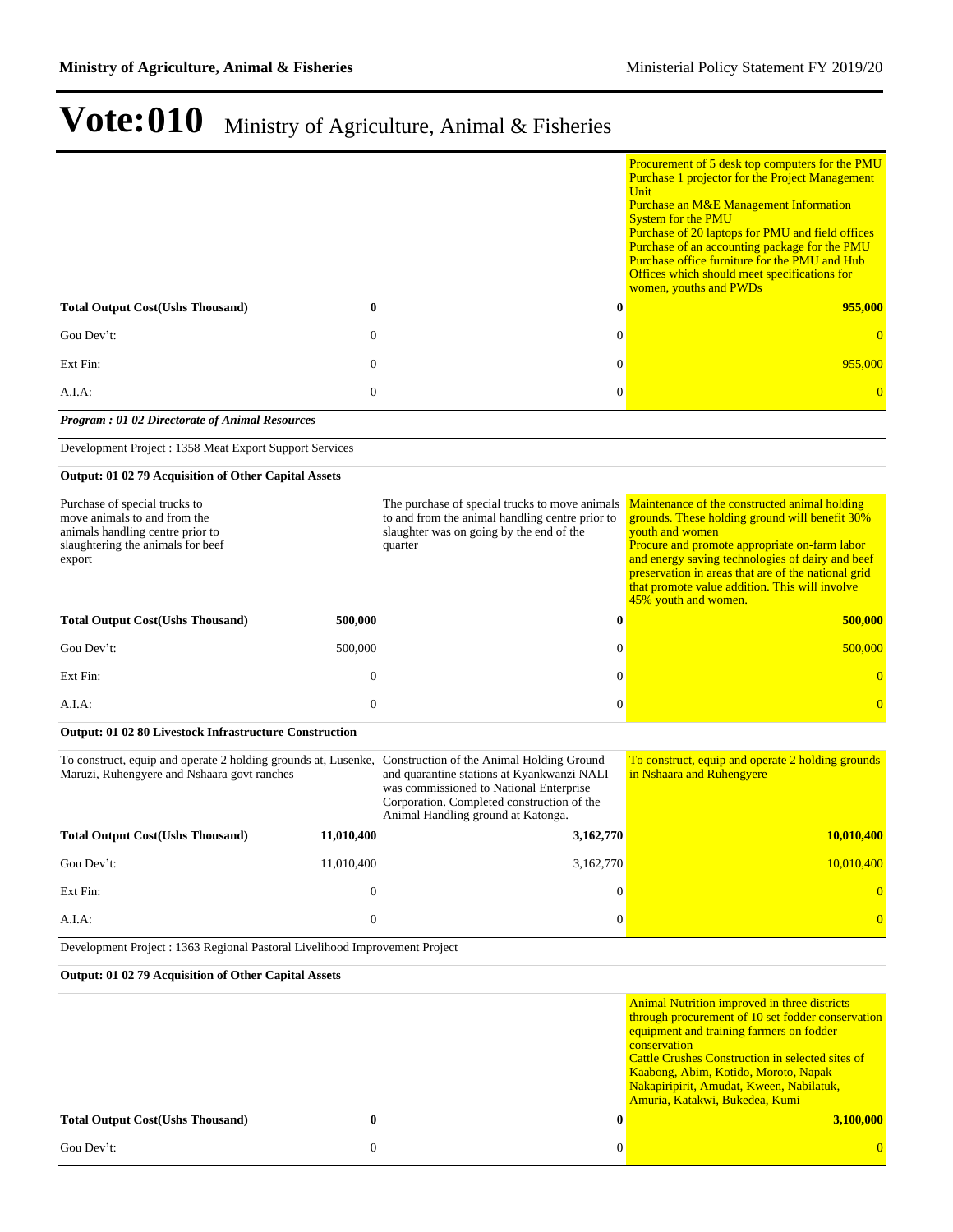| Ext Fin:                                                                                                                                                                                                                                                                                                                                                                                                                              | $\mathbf{0}$                                                              | $\boldsymbol{0}$                                                                                                                                                                                                                                                                                                                                                                                                                                                                                                                                                                                                                                                                                                                                                                                                                                                                                                                                                                            | 3,100,000                                                                                                                                                                                                                                                                                                                                                                                                                                                                                    |  |  |  |
|---------------------------------------------------------------------------------------------------------------------------------------------------------------------------------------------------------------------------------------------------------------------------------------------------------------------------------------------------------------------------------------------------------------------------------------|---------------------------------------------------------------------------|---------------------------------------------------------------------------------------------------------------------------------------------------------------------------------------------------------------------------------------------------------------------------------------------------------------------------------------------------------------------------------------------------------------------------------------------------------------------------------------------------------------------------------------------------------------------------------------------------------------------------------------------------------------------------------------------------------------------------------------------------------------------------------------------------------------------------------------------------------------------------------------------------------------------------------------------------------------------------------------------|----------------------------------------------------------------------------------------------------------------------------------------------------------------------------------------------------------------------------------------------------------------------------------------------------------------------------------------------------------------------------------------------------------------------------------------------------------------------------------------------|--|--|--|
| A.I.A.                                                                                                                                                                                                                                                                                                                                                                                                                                | $\boldsymbol{0}$                                                          | $\boldsymbol{0}$                                                                                                                                                                                                                                                                                                                                                                                                                                                                                                                                                                                                                                                                                                                                                                                                                                                                                                                                                                            | $\overline{0}$                                                                                                                                                                                                                                                                                                                                                                                                                                                                               |  |  |  |
| Output: 01 02 80 Livestock Infrastructure Construction                                                                                                                                                                                                                                                                                                                                                                                |                                                                           |                                                                                                                                                                                                                                                                                                                                                                                                                                                                                                                                                                                                                                                                                                                                                                                                                                                                                                                                                                                             |                                                                                                                                                                                                                                                                                                                                                                                                                                                                                              |  |  |  |
| Infrastructures for water resources constructed<br>rehabilitate 210 hectares of degraded rangelands<br>supervising construction of works                                                                                                                                                                                                                                                                                              |                                                                           | Construction works have started and 38% of the<br>process has been completed. Work sof water<br>resource infrastructure (dam, valley tanks,<br>livestock markets and bore halls) in the 12<br>districts of Amuria, Abim, Kotido, Bukedea,<br>Kumi, Katakwi, Moroto, Nakapiripit, Kween,<br>Amudat and Napak<br>Training Extension staff beneficiary<br>communities in rangeland rehabilitation &<br>pasture management for 24 range rehabilitation<br>sites is on going<br>Conducted site supervision of the construction<br>works on going.                                                                                                                                                                                                                                                                                                                                                                                                                                                | Conduct feasibility study of the livestock<br>infrastructure<br>Infrastructures for water resources constructed (4<br>dams and 8 valley tanks) in Kaabong, Abim,<br>Kotido, Moroto, Napak Nakapiripirit, Amudat,<br>Kween, Nabilatuk, Amuria, Katakwi, Bukedea,<br>Kumi These will benefit 30% youth and women<br>Supervision of construction works of the 4 dams<br>and 8 tanks<br><b>Undertake Environmental Impact Assessment</b><br>before the commencement of the construction<br>works |  |  |  |
| <b>Total Output Cost(Ushs Thousand)</b>                                                                                                                                                                                                                                                                                                                                                                                               | 8,840,000                                                                 | 3,400,000                                                                                                                                                                                                                                                                                                                                                                                                                                                                                                                                                                                                                                                                                                                                                                                                                                                                                                                                                                                   | 3,879,047                                                                                                                                                                                                                                                                                                                                                                                                                                                                                    |  |  |  |
| Gou Dev't:                                                                                                                                                                                                                                                                                                                                                                                                                            | $\mathbf{0}$                                                              | $\overline{0}$                                                                                                                                                                                                                                                                                                                                                                                                                                                                                                                                                                                                                                                                                                                                                                                                                                                                                                                                                                              | 100,000                                                                                                                                                                                                                                                                                                                                                                                                                                                                                      |  |  |  |
| Ext Fin:                                                                                                                                                                                                                                                                                                                                                                                                                              | 8,840,000                                                                 | 3,400,000                                                                                                                                                                                                                                                                                                                                                                                                                                                                                                                                                                                                                                                                                                                                                                                                                                                                                                                                                                                   | 3,779,047                                                                                                                                                                                                                                                                                                                                                                                                                                                                                    |  |  |  |
| A.I.A:                                                                                                                                                                                                                                                                                                                                                                                                                                | $\mathbf{0}$                                                              | $\overline{0}$                                                                                                                                                                                                                                                                                                                                                                                                                                                                                                                                                                                                                                                                                                                                                                                                                                                                                                                                                                              | $\overline{0}$                                                                                                                                                                                                                                                                                                                                                                                                                                                                               |  |  |  |
| Output: 01 02 81 Livestock marketing facility construction                                                                                                                                                                                                                                                                                                                                                                            |                                                                           |                                                                                                                                                                                                                                                                                                                                                                                                                                                                                                                                                                                                                                                                                                                                                                                                                                                                                                                                                                                             |                                                                                                                                                                                                                                                                                                                                                                                                                                                                                              |  |  |  |
| cattle crushes construction in selected sites in the Karamoja<br>sub region. (30% of the beneficiaries will be youth and<br>women)<br>Develop Livestock market infrastructure<br>Develop Livestock market infrastructure (12 markets, 12<br>s/sheds/3 auction grounds, 3 b/check points. 30% of the<br>beneficiaries will be women and youth<br>Strengthen Regional marketing information system<br>supervision of construction works |                                                                           | Construction works of cattle crushes<br>construction at the identified sites is at 38%<br>level of completeness. Work of the cattle<br>crushes in Amuria, Abim, Kotido, Bukedea,<br>Kumi, Katakwi, Moroto, Nakapiripit, Kween,<br>Amudat and Napak are underway<br>Construction of 12 livestock markets<br>infrastructure is on going in the 12 districts.<br>Construction is at the 38% level of<br>completeness.<br>Construction works have started and 38% of the<br>process has been completed. Work sof water<br>resource infrastructure (dam, valley tanks,<br>livestock markets and bore halls) in the 12<br>districts of Amuria, Abim, Kotido, Bukedea,<br>Kumi, Katakwi, Moroto, Nakapiripit, Kween,<br>Amudat and Napak<br>Established the regional Market Information<br>System under the guidance of IGAD<br>Systems administrator and Communication<br>specialist trained .Software installed.<br>12 District commercial officers trained<br>Conducted supervision of on going | Capacity building of livestock farmers in cattle<br>marketing and trade dynamics in the 12 districts.<br>Develop 12 Livestock market infrastructure;<br>Construction (12 markets, 12 s/sheds/3 auction<br>grounds, $3$ b/check points $(30)$ in the project area                                                                                                                                                                                                                             |  |  |  |
| <b>Total Output Cost(Ushs Thousand)</b>                                                                                                                                                                                                                                                                                                                                                                                               | 3,200,000                                                                 | construction works of the slaughter slabs, cattle<br>markets, cattle crushes at the specific sites<br>678,000                                                                                                                                                                                                                                                                                                                                                                                                                                                                                                                                                                                                                                                                                                                                                                                                                                                                               | 27,731,000                                                                                                                                                                                                                                                                                                                                                                                                                                                                                   |  |  |  |
| Gou Dev't:                                                                                                                                                                                                                                                                                                                                                                                                                            | 100,000                                                                   | 38,000                                                                                                                                                                                                                                                                                                                                                                                                                                                                                                                                                                                                                                                                                                                                                                                                                                                                                                                                                                                      | $\Omega$                                                                                                                                                                                                                                                                                                                                                                                                                                                                                     |  |  |  |
| Ext Fin:                                                                                                                                                                                                                                                                                                                                                                                                                              | 3,100,000                                                                 | 640,000                                                                                                                                                                                                                                                                                                                                                                                                                                                                                                                                                                                                                                                                                                                                                                                                                                                                                                                                                                                     | 27.731,000                                                                                                                                                                                                                                                                                                                                                                                                                                                                                   |  |  |  |
| A.I.A:                                                                                                                                                                                                                                                                                                                                                                                                                                | $\boldsymbol{0}$                                                          | 0                                                                                                                                                                                                                                                                                                                                                                                                                                                                                                                                                                                                                                                                                                                                                                                                                                                                                                                                                                                           | $\Omega$                                                                                                                                                                                                                                                                                                                                                                                                                                                                                     |  |  |  |
| Development Project : 1493 Developing A Market-Oriented And Environmentally Sustainable Beef Meat Industry In Uganda                                                                                                                                                                                                                                                                                                                  |                                                                           |                                                                                                                                                                                                                                                                                                                                                                                                                                                                                                                                                                                                                                                                                                                                                                                                                                                                                                                                                                                             |                                                                                                                                                                                                                                                                                                                                                                                                                                                                                              |  |  |  |
|                                                                                                                                                                                                                                                                                                                                                                                                                                       | Output: 01 02 75 Purchase of Motor Vehicles and Other Transport Equipment |                                                                                                                                                                                                                                                                                                                                                                                                                                                                                                                                                                                                                                                                                                                                                                                                                                                                                                                                                                                             |                                                                                                                                                                                                                                                                                                                                                                                                                                                                                              |  |  |  |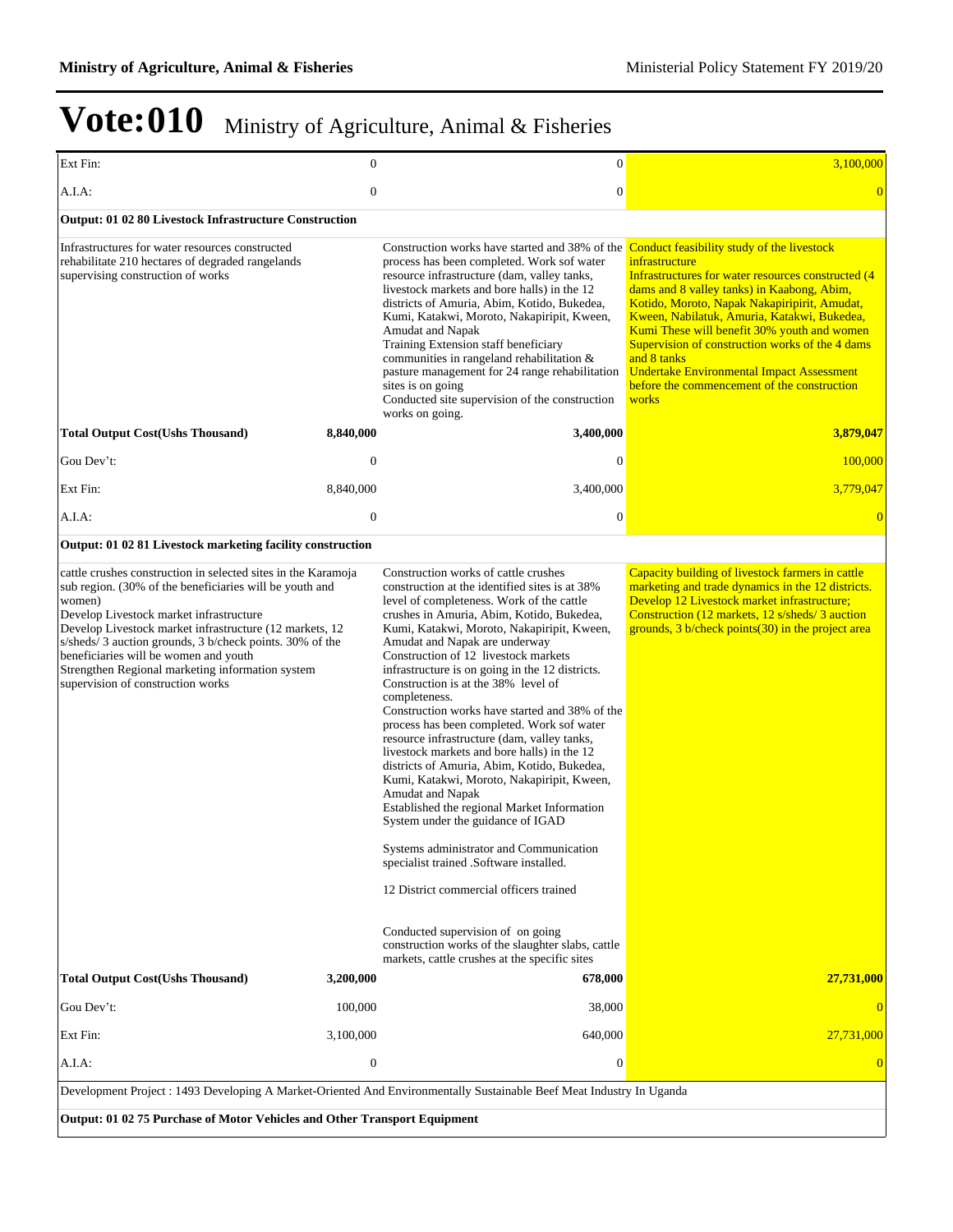|                                                                                                                                                                                                      |                  |                                                                                                                                                                                                                                       |                  | Purchase of 5 vehicles for the Developing of a<br><b>Market-Oriented and Environmentally Sustainable</b><br><b>Beef Meat Industry project activities</b>                                                                    |  |
|------------------------------------------------------------------------------------------------------------------------------------------------------------------------------------------------------|------------------|---------------------------------------------------------------------------------------------------------------------------------------------------------------------------------------------------------------------------------------|------------------|-----------------------------------------------------------------------------------------------------------------------------------------------------------------------------------------------------------------------------|--|
| <b>Total Output Cost(Ushs Thousand)</b>                                                                                                                                                              | 0                |                                                                                                                                                                                                                                       | 0                | 1,492,563                                                                                                                                                                                                                   |  |
| Gou Dev't:                                                                                                                                                                                           | $\Omega$         |                                                                                                                                                                                                                                       | 0                | $\Omega$                                                                                                                                                                                                                    |  |
| Ext Fin:                                                                                                                                                                                             | $\mathbf{0}$     |                                                                                                                                                                                                                                       | $\Omega$         | 1,492,563                                                                                                                                                                                                                   |  |
| $A.I.A$ :                                                                                                                                                                                            | $\mathbf{0}$     |                                                                                                                                                                                                                                       | $\boldsymbol{0}$ | $\overline{0}$                                                                                                                                                                                                              |  |
| Program : 01 03 Directorate of Agricultural Extension and Skills Managment                                                                                                                           |                  |                                                                                                                                                                                                                                       |                  |                                                                                                                                                                                                                             |  |
| Development Project : 1362 Agro-Economic Impact Deepening in the Albertine Basin                                                                                                                     |                  |                                                                                                                                                                                                                                       |                  |                                                                                                                                                                                                                             |  |
| Output: 01 03 75 Purchase of Motor Vehicles and Other Transport Equipment                                                                                                                            |                  |                                                                                                                                                                                                                                       |                  |                                                                                                                                                                                                                             |  |
| Procure one motor vehicle for the implementation of the<br>project activities                                                                                                                        |                  | Procured one station wagon for the<br>implementation of project activities                                                                                                                                                            |                  | Procure 350 motor cycles as an additional<br>distribution to the district sub country government<br>extension workers (Ring fenced budget item)                                                                             |  |
| <b>Total Output Cost(Ushs Thousand)</b>                                                                                                                                                              | 200,000          |                                                                                                                                                                                                                                       | $\bf{0}$         | 3,500,000                                                                                                                                                                                                                   |  |
| Gou Dev't:                                                                                                                                                                                           | 200,000          |                                                                                                                                                                                                                                       | 0                | 3,500,000                                                                                                                                                                                                                   |  |
| Ext Fin:                                                                                                                                                                                             | $\mathbf{0}$     |                                                                                                                                                                                                                                       | $\theta$         | $\overline{0}$                                                                                                                                                                                                              |  |
| A.I.A:                                                                                                                                                                                               | $\mathbf{0}$     |                                                                                                                                                                                                                                       | $\overline{0}$   | $\overline{0}$                                                                                                                                                                                                              |  |
| <b>Program: 01 04 Fisheries Resources</b>                                                                                                                                                            |                  |                                                                                                                                                                                                                                       |                  |                                                                                                                                                                                                                             |  |
| Development Project : 1365 Support to Sustainable Fisheries Development Project                                                                                                                      |                  |                                                                                                                                                                                                                                       |                  |                                                                                                                                                                                                                             |  |
| Output: 01 04 83 Fisheries Infrastructure Construction                                                                                                                                               |                  |                                                                                                                                                                                                                                       |                  |                                                                                                                                                                                                                             |  |
| Complete and operationalize the unfinished fish handling<br>infrastructure left behind by FDP.<br>Procure 2 double cabin pick ups vehicles<br>Procurement of water weed mechanical removal equipment |                  | Procurement of 2 double cabin pick ups was on<br>going by the end of the quarter. Procurement to<br>be concluded by March 2019<br>Procurement of water weed mechanical<br>removal equipment was on going by the end of<br>the quarter |                  | Procure four motor vehicles for the Directorate of<br><b>Fisheries Operations</b><br>Recall and complete and operationalize the<br>unfinished fish handling infrastructure left behind<br>by Fisheries Development Project. |  |
| <b>Total Output Cost(Ushs Thousand)</b>                                                                                                                                                              | 762,000          |                                                                                                                                                                                                                                       | 0                | 762,000                                                                                                                                                                                                                     |  |
| Gou Dev't:                                                                                                                                                                                           | 762,000          |                                                                                                                                                                                                                                       | $\Omega$         | 762,000                                                                                                                                                                                                                     |  |
| Ext Fin:                                                                                                                                                                                             | $\mathbf{0}$     |                                                                                                                                                                                                                                       | $\theta$         | $\overline{0}$                                                                                                                                                                                                              |  |
| A.I.A:                                                                                                                                                                                               | $\Omega$         |                                                                                                                                                                                                                                       | $\theta$         | $\overline{0}$                                                                                                                                                                                                              |  |
| Development Project : 1494 Promoting commercial aquaculture in Uganda Project                                                                                                                        |                  |                                                                                                                                                                                                                                       |                  |                                                                                                                                                                                                                             |  |
| Output: 01 04 83 Fisheries Infrastructure Construction                                                                                                                                               |                  |                                                                                                                                                                                                                                       |                  |                                                                                                                                                                                                                             |  |
|                                                                                                                                                                                                      |                  |                                                                                                                                                                                                                                       |                  | Procure land in Apac and in Kalangala for fish<br>farming                                                                                                                                                                   |  |
| <b>Total Output Cost(Ushs Thousand)</b>                                                                                                                                                              | $\bf{0}$         |                                                                                                                                                                                                                                       | 0                | 2,000,000                                                                                                                                                                                                                   |  |
| Gou Dev't:                                                                                                                                                                                           | 0                |                                                                                                                                                                                                                                       | 0                | 2,000,000                                                                                                                                                                                                                   |  |
| Ext Fin:                                                                                                                                                                                             | 0                |                                                                                                                                                                                                                                       | 0                | $\Omega$                                                                                                                                                                                                                    |  |
| A.I.A:                                                                                                                                                                                               | $\boldsymbol{0}$ |                                                                                                                                                                                                                                       | 0                | $\Omega$                                                                                                                                                                                                                    |  |
| Program : 01 05 Agriculture Infrastructure, Mechanization and Water for Agricultural Production                                                                                                      |                  |                                                                                                                                                                                                                                       |                  |                                                                                                                                                                                                                             |  |
| Development Project : 1323 The Project on Irrigation Scheme Development in Central and Eastern Uganda (PISD)-JICA Supported Project                                                                  |                  |                                                                                                                                                                                                                                       |                  |                                                                                                                                                                                                                             |  |
| Output: 01 05 82 Construction of irrigation schemes                                                                                                                                                  |                  |                                                                                                                                                                                                                                       |                  |                                                                                                                                                                                                                             |  |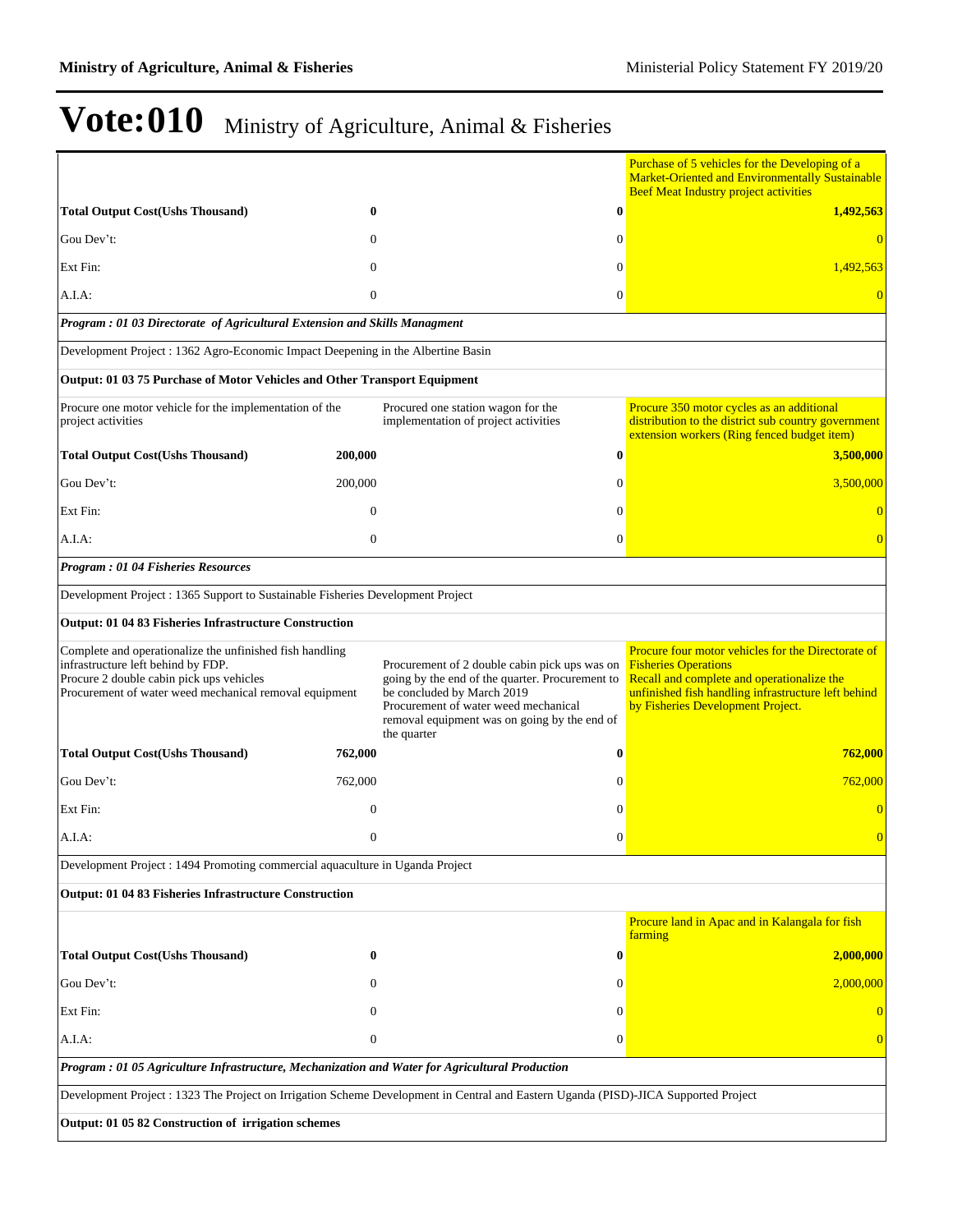| Agricultural Mechanisation and<br>Value Chain Development<br>integrated into Water for<br><b>Agricultural Production</b><br>Irrigation Scheme(s) Operation<br>and Management Frameworks<br>Developed and implemented<br>Community Based Irrigation Management System (CBMS) for Irrigation Scheme(s) Operation and<br>WfAP facilities/schemes developed<br>Irrigation Scheme(s) Operation and Management Frameworks<br>Developed and implemented<br>Procurement of contractors for Atari Basin Irrigation Scheme<br>initiated by JICA<br><b>Resettlement Action Plans</b><br>(RAP) studies for Atari<br><b>Resettlement Action Plans</b><br>(RAP) studies for Atari and<br>Sironko-Acomai undertaken<br><b>UIPE Continuous Professional</b><br>Development for MAAIF<br>engineers |                                  | Initiated the development of Agricultural<br>Mechanisation and Value Chain Development<br>integrated into Water for Agricultural<br>Production Irrigation Scheme(s) Operation and<br><b>Management Frameworks</b><br>Initiated the development of Community Based<br>Irrigation Management System (CBMS) for<br>WfAP facilities/schemes<br>Management Frameworks Developed and<br>implemented<br>Initiated the procurement of contractors for<br>Atari Basin Irrigation Scheme<br>The Resettlement Action Plan (RAP) study<br>consultancy for Atari Irrigation scheme (GoU<br>funded) was completed with approval of the<br>property valuation report by the Chief<br>Government Valuer                                        | Provide matching grant support for irrigation to<br>local governments in accordance with National<br><b>Water Catchment records and specific local</b><br>government needs through MOUs with MAAIF |
|-----------------------------------------------------------------------------------------------------------------------------------------------------------------------------------------------------------------------------------------------------------------------------------------------------------------------------------------------------------------------------------------------------------------------------------------------------------------------------------------------------------------------------------------------------------------------------------------------------------------------------------------------------------------------------------------------------------------------------------------------------------------------------------|----------------------------------|--------------------------------------------------------------------------------------------------------------------------------------------------------------------------------------------------------------------------------------------------------------------------------------------------------------------------------------------------------------------------------------------------------------------------------------------------------------------------------------------------------------------------------------------------------------------------------------------------------------------------------------------------------------------------------------------------------------------------------|----------------------------------------------------------------------------------------------------------------------------------------------------------------------------------------------------|
| <b>Total Output Cost(Ushs Thousand)</b>                                                                                                                                                                                                                                                                                                                                                                                                                                                                                                                                                                                                                                                                                                                                           | 500,800                          | 288,162                                                                                                                                                                                                                                                                                                                                                                                                                                                                                                                                                                                                                                                                                                                        | 1,500,800                                                                                                                                                                                          |
| Gou Dev't:                                                                                                                                                                                                                                                                                                                                                                                                                                                                                                                                                                                                                                                                                                                                                                        | 500,800                          | 288,162                                                                                                                                                                                                                                                                                                                                                                                                                                                                                                                                                                                                                                                                                                                        | 1,500,800                                                                                                                                                                                          |
| Ext Fin:<br>A.I.A:                                                                                                                                                                                                                                                                                                                                                                                                                                                                                                                                                                                                                                                                                                                                                                | $\mathbf{0}$<br>$\boldsymbol{0}$ | $\mathbf{0}$<br>$\mathbf{0}$                                                                                                                                                                                                                                                                                                                                                                                                                                                                                                                                                                                                                                                                                                   | $\overline{0}$<br>$\overline{0}$                                                                                                                                                                   |
|                                                                                                                                                                                                                                                                                                                                                                                                                                                                                                                                                                                                                                                                                                                                                                                   |                                  | Development Project : 1357 Improving Access and Use of Agricultural Equipment and Mechanisation through the use of labour Saving Technologies                                                                                                                                                                                                                                                                                                                                                                                                                                                                                                                                                                                  |                                                                                                                                                                                                    |
| Output: 01 05 72 Government Buildings and Administrative Infrastructure                                                                                                                                                                                                                                                                                                                                                                                                                                                                                                                                                                                                                                                                                                           |                                  |                                                                                                                                                                                                                                                                                                                                                                                                                                                                                                                                                                                                                                                                                                                                |                                                                                                                                                                                                    |
| Develop Standard Technical designs, drawings, prefeasibility                                                                                                                                                                                                                                                                                                                                                                                                                                                                                                                                                                                                                                                                                                                      |                                  | The designs and drawings for the construction                                                                                                                                                                                                                                                                                                                                                                                                                                                                                                                                                                                                                                                                                  | <b>Provide maintenance for the Namalele Agriculture</b>                                                                                                                                            |
| studies and Supervision of the infrastructure and regulatory<br>requirements<br>Requirements and specifications<br>for rehabilitation and maintenance<br>designed and developed                                                                                                                                                                                                                                                                                                                                                                                                                                                                                                                                                                                                   |                                  | and rehabilitation of the Regional<br>Mechanization Centres at Agwata and Buwama<br>have been completed. Construction will<br>commence in April 2019 and completed by the<br>end of the Financial Year.<br>developed and identified water infrastructure<br>and facilities equipment to be used for<br>development of the facilities especially in the<br>districts of high population, limited land<br>availability and hilly areas<br>Standard Technical Specifications for<br>procurement of the 4EX, 3BD, 2Mobile<br>Workshop Vans, 2Univ Serve Rigs,<br>6DCPickUps, 10Tractors/<br>Implements and Walk behind tractors<br>developed<br>Pre Shipment Inspection and Payment of the<br>2BD, 3ExC and 1 DB Pick Up processed | <b>Mechanical Center and Workshop</b>                                                                                                                                                              |
| <b>Total Output Cost(Ushs Thousand)</b>                                                                                                                                                                                                                                                                                                                                                                                                                                                                                                                                                                                                                                                                                                                                           | 198,000                          | $\bf{0}$                                                                                                                                                                                                                                                                                                                                                                                                                                                                                                                                                                                                                                                                                                                       | 500,000                                                                                                                                                                                            |
| Gou Dev't:                                                                                                                                                                                                                                                                                                                                                                                                                                                                                                                                                                                                                                                                                                                                                                        | 198,000                          | $\theta$                                                                                                                                                                                                                                                                                                                                                                                                                                                                                                                                                                                                                                                                                                                       | 500,000                                                                                                                                                                                            |
| Ext Fin:                                                                                                                                                                                                                                                                                                                                                                                                                                                                                                                                                                                                                                                                                                                                                                          | $\boldsymbol{0}$                 | $\theta$                                                                                                                                                                                                                                                                                                                                                                                                                                                                                                                                                                                                                                                                                                                       | $\overline{0}$                                                                                                                                                                                     |
| A.I.A:                                                                                                                                                                                                                                                                                                                                                                                                                                                                                                                                                                                                                                                                                                                                                                            | $\boldsymbol{0}$                 | $\boldsymbol{0}$                                                                                                                                                                                                                                                                                                                                                                                                                                                                                                                                                                                                                                                                                                               | $\overline{0}$                                                                                                                                                                                     |
| Output: 01 05 77 Purchase of Specialised Machinery & Equipment                                                                                                                                                                                                                                                                                                                                                                                                                                                                                                                                                                                                                                                                                                                    |                                  |                                                                                                                                                                                                                                                                                                                                                                                                                                                                                                                                                                                                                                                                                                                                |                                                                                                                                                                                                    |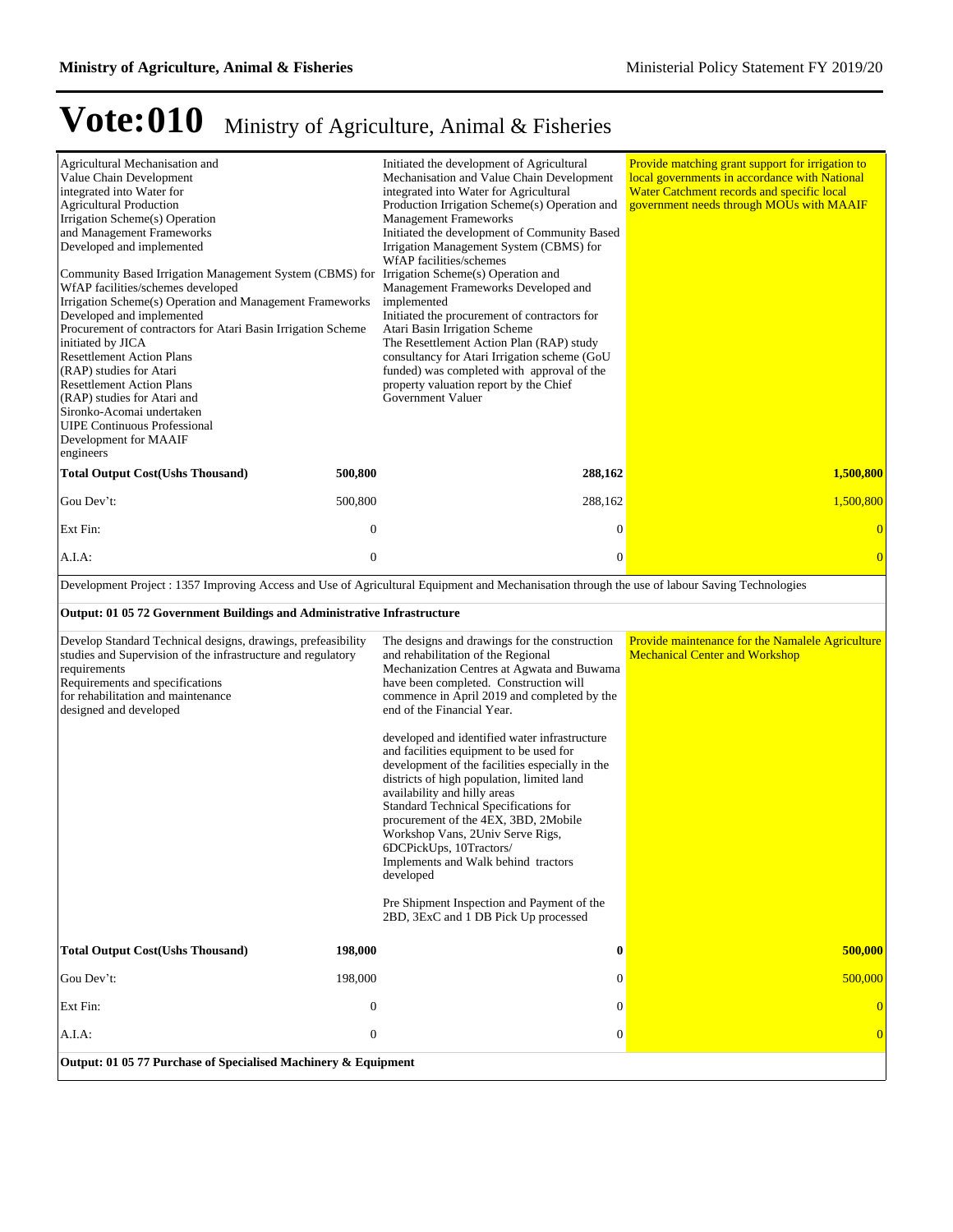Purchase of heavy heath moving equipment and tractors to support establishment of the regional agriculture mechanization centers. (30% beneficiaries will be youth and women) Standard Technical Specifications for procurement of the 4EX, 3BD, 2Mobile Workshop Vans, 2Univ Serve Rigs, 6DCPickUps, 10Tractors/ Implements and Walk behind tractors developed. Pre Shipment Inspection and Payment of the 2BD, 3ExC and 1 DB Pick Up Initiated and processed Procure heavy earth moving equipment(Four heavy (earth moving) equipment: Hydraulic excavators, Rigs, multipurpose bulldozers, Chain/Wheel Loaders, Water Bowzers, Dump Trucks, Tandem Rollers, Low Bed) for Kiryandongo and Mbale regional mechanisation centr **Total Output Cost(Ushs Thousand) 13,381,836 2,813,972 9,381,836** Gou Dev¶t: 13,381,836 2,813,972 9,381,836 Ext Fin: 0 0 0 A.I.A: 0 0 0 **Output: 01 05 82 Construction of irrigation schemes** Undertake engineering designs and construction of small scale irrigation schemes basing on water catchment areas in districts in accordance with the water catchment maps **Total Output Cost(Ushs Thousand) 0 0 34,000,000** Gou Dev¶t: 0 0 34,000,000 Ext Fin: 0 0 0 A.I.A: 0 0 0 **Output: 01 05 83 Valley Tank Construction (livestock)** 140Farm Access Roads (300Kms) opened/improved in the 4 regions of the country. 30% of the beneficiaries will be youth and women with disabilities 9000Acres of farm land bush cleared and 4000Acres opened in the selected areas in the four regions. 30% of the beneficiaries will be youth, women and people with disablilities Designs, Construct and develop 320Valley tanks /dams for Agric production and on farm water infrastructure storage capacity of  $(7500 - 22,000)$ m<sup>3</sup>, 45 Farm access roads (210) Kms were opened, and improved in the districts of Kalangala, Jinja, Ngora, Sembabule, Nakasongola, Kumi, Mukono, Wakiso, Kiruhura, Gomba, Luwero and Adjumani 3100Acres of arable farm land bush cleared, opened and ploughed for farming in 15 districts of Sembabule, Rakai, Kalangala, Serere, Kumi, Mukono, Padere, Lyantonde, Kalangala, Kiryadongo, Wakiso, Nakaseke, Kayunga, Nakasongola and Mubende 2000Acres of arable farmland opened, ploughed and planted in the districts of Amuru, Kaabong, Wakiso, Mukono, Luwero, Serere, Kumi, Soroti, Mityana, Kamuli, Iganga, Pader, Lwamwo, Bukedea, Mpigi, Kayunga, Nakaseke 41 Valley Tanks, dams, Fish Ponds (5,000± 15,000)m<sup>3</sup> designed, constructed, rehabilitated and developed in the districts of Kayunga, Nakasongola, Nakaseke, Soroti, Katakwi, Mubende, Kamuli, Wakiso, Rakai, Kiryadongo, Padere, Buikwe, Luwero, Kalungu, Nebbi, Kyotere, Gomba and Isingiro construction of 300 valley dams in water stricken areas and drought affected areas using MAAIF equipment and outsourcing where possible. 45% of the beneficiaries will be youth and women Construction of valley tanks in the districts along the cattle corridor. 45% of the beneficiaries will be youth and women **Total Output Cost(Ushs Thousand) 11,160,000 8,195,083 10,160,000** Gou Dev't: 11,160,000 10,160,000 10,160,000 100,160,000 10,160,000 10,160,000 10,160,000 10,160,000 10,160,000 Ext Fin: 0 0 0 A.I.A: 0 0 0 *Program : 01 49 Policy, Planning and Support Services* Development Project : 0076 Support for Institutional Development

**Output: 01 49 72 Government Buildings and Administrative Infrastructure**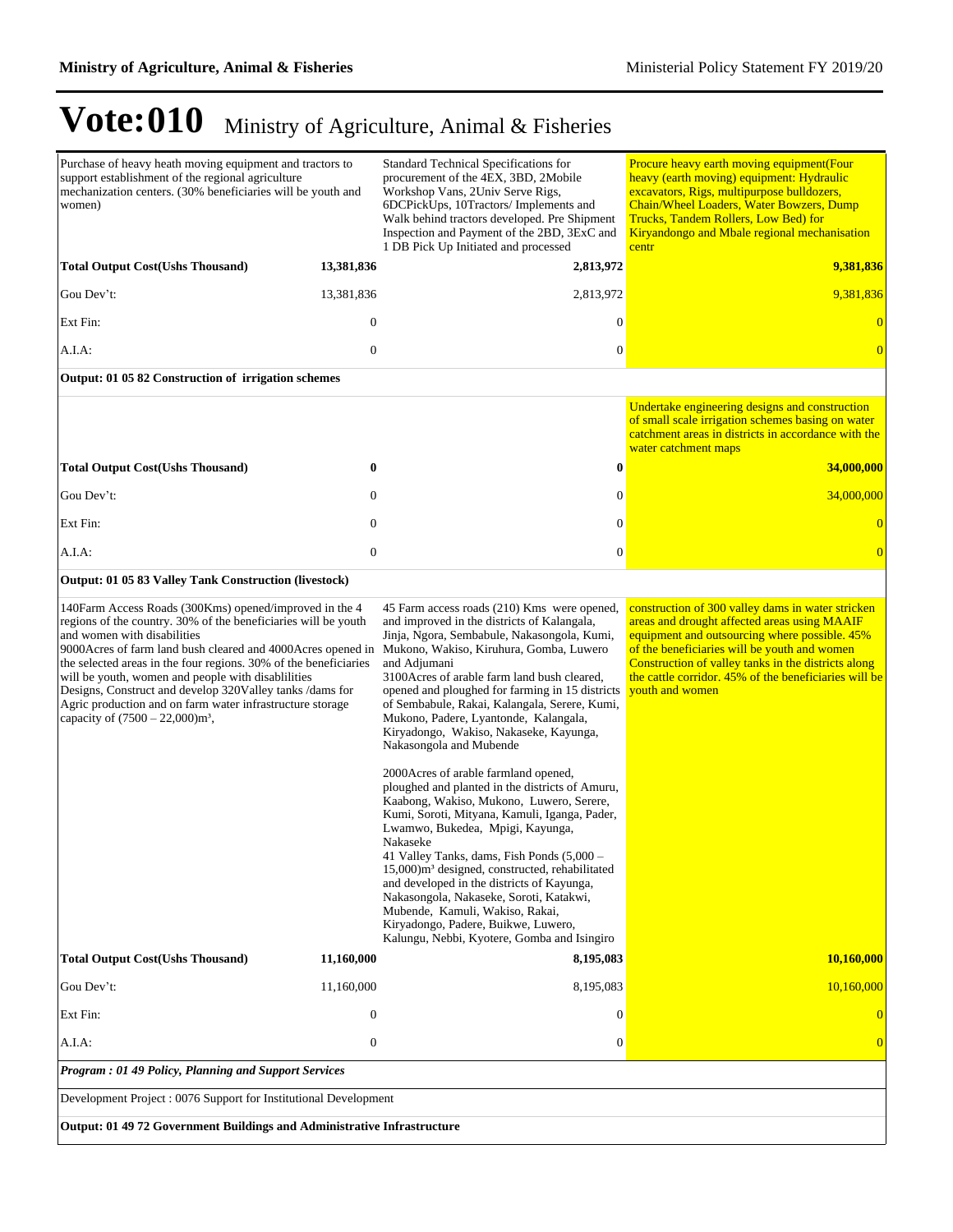| Development and implementation of Human Resource<br><b>Management Policies</b><br>Repair and renovation of MAAIF headquarter<br>buildings in Entebbe |                  | Monitored the implementation of the Human<br>Resource Management Policies of recruitment<br>of Agriculture Extension Workers in Local<br>Governments<br>Facilitated engineer from works to carry out<br>inspection of renovation works at National<br>Animal Disease and Diagnostic Centre<br>(NADDEC)<br>Payment of the final certificate for renovation<br>works at NADDEC. Renovation works at<br>NADDEC are on-going and so far, 80% has<br>been covered | <b>National Animal Disease Diagnostic</b><br>Epidemiological Centre (NADDEC) phase two<br>buildings rehabilitated and renovated.<br>One stop center renovated t MAAIF head quarter<br>building<br>Wandegeya Stores and fence buildings renovated.                                                                                                               |
|------------------------------------------------------------------------------------------------------------------------------------------------------|------------------|--------------------------------------------------------------------------------------------------------------------------------------------------------------------------------------------------------------------------------------------------------------------------------------------------------------------------------------------------------------------------------------------------------------------------------------------------------------|-----------------------------------------------------------------------------------------------------------------------------------------------------------------------------------------------------------------------------------------------------------------------------------------------------------------------------------------------------------------|
|                                                                                                                                                      |                  | Submitted the Bills of Quantities and design<br>drawings for renovation of NADDEC phase 2,<br>Headquarter Toilets and partial contribution to<br>station wagon purchase for the Minister.                                                                                                                                                                                                                                                                    |                                                                                                                                                                                                                                                                                                                                                                 |
|                                                                                                                                                      |                  | Finalised renovation Works at NADDEC<br>PHASE 1 and staff canteen phase 1                                                                                                                                                                                                                                                                                                                                                                                    |                                                                                                                                                                                                                                                                                                                                                                 |
| <b>Total Output Cost(Ushs Thousand)</b>                                                                                                              | 600,000          | 365,152                                                                                                                                                                                                                                                                                                                                                                                                                                                      | 995,000                                                                                                                                                                                                                                                                                                                                                         |
| Gou Dev't:                                                                                                                                           | 600,000          | 365,152                                                                                                                                                                                                                                                                                                                                                                                                                                                      | 995,000                                                                                                                                                                                                                                                                                                                                                         |
| Ext Fin:                                                                                                                                             | $\boldsymbol{0}$ | $\mathbf{0}$                                                                                                                                                                                                                                                                                                                                                                                                                                                 | $\overline{0}$                                                                                                                                                                                                                                                                                                                                                  |
| A.I.A:                                                                                                                                               | $\boldsymbol{0}$ | $\boldsymbol{0}$                                                                                                                                                                                                                                                                                                                                                                                                                                             | $\overline{0}$                                                                                                                                                                                                                                                                                                                                                  |
| Output: 01 49 77 Purchase of Specialised Machinery & Equipment                                                                                       |                  |                                                                                                                                                                                                                                                                                                                                                                                                                                                              |                                                                                                                                                                                                                                                                                                                                                                 |
|                                                                                                                                                      |                  |                                                                                                                                                                                                                                                                                                                                                                                                                                                              | Support and coordination of setting up of regional<br>bulking and processing centres so as to promote<br>agro-industrialization (ring fences budget item)<br>Support MAAIF public relation office and media<br>interactions (ring fenced budget item)<br>Supporting knowledge management and<br>dissemination of extension workers (ring fenced<br>budget item) |
| <b>Total Output Cost(Ushs Thousand)</b>                                                                                                              | $\bf{0}$         | $\boldsymbol{0}$                                                                                                                                                                                                                                                                                                                                                                                                                                             | 4,000,000                                                                                                                                                                                                                                                                                                                                                       |
| Gou Dev't:                                                                                                                                           | $\mathbf{0}$     | $\boldsymbol{0}$                                                                                                                                                                                                                                                                                                                                                                                                                                             | 4,000,000                                                                                                                                                                                                                                                                                                                                                       |
| Ext Fin:                                                                                                                                             | $\mathbf{0}$     | $\mathbf{0}$                                                                                                                                                                                                                                                                                                                                                                                                                                                 |                                                                                                                                                                                                                                                                                                                                                                 |
| A.I.A.                                                                                                                                               | $\mathbf{0}$     | $\mathbf{0}$                                                                                                                                                                                                                                                                                                                                                                                                                                                 | $\overline{0}$                                                                                                                                                                                                                                                                                                                                                  |
| Development Project : 1444 Agriculture Value Chain Development                                                                                       |                  |                                                                                                                                                                                                                                                                                                                                                                                                                                                              |                                                                                                                                                                                                                                                                                                                                                                 |
| Output: 01 49 75 Purchase of Motor Vehicles and Other Transport Equipment                                                                            |                  |                                                                                                                                                                                                                                                                                                                                                                                                                                                              |                                                                                                                                                                                                                                                                                                                                                                 |
|                                                                                                                                                      |                  |                                                                                                                                                                                                                                                                                                                                                                                                                                                              | Procurement of four pick ups and one station<br>wagon for the implementation of project activities                                                                                                                                                                                                                                                              |
| <b>Total Output Cost(Ushs Thousand)</b>                                                                                                              | $\bf{0}$         | $\boldsymbol{0}$                                                                                                                                                                                                                                                                                                                                                                                                                                             | 1,300,000                                                                                                                                                                                                                                                                                                                                                       |
| Gou Dev't:                                                                                                                                           | $\boldsymbol{0}$ | $\mathbf{0}$                                                                                                                                                                                                                                                                                                                                                                                                                                                 | $\overline{0}$                                                                                                                                                                                                                                                                                                                                                  |
| Ext Fin:                                                                                                                                             | $\theta$         | $\theta$                                                                                                                                                                                                                                                                                                                                                                                                                                                     | 1,300,000                                                                                                                                                                                                                                                                                                                                                       |
| A.I.A:                                                                                                                                               | $\mathbf{0}$     | $\boldsymbol{0}$                                                                                                                                                                                                                                                                                                                                                                                                                                             | $\overline{0}$                                                                                                                                                                                                                                                                                                                                                  |
| Output: 01 49 79 Acquisition of Other Capital Assets                                                                                                 |                  |                                                                                                                                                                                                                                                                                                                                                                                                                                                              |                                                                                                                                                                                                                                                                                                                                                                 |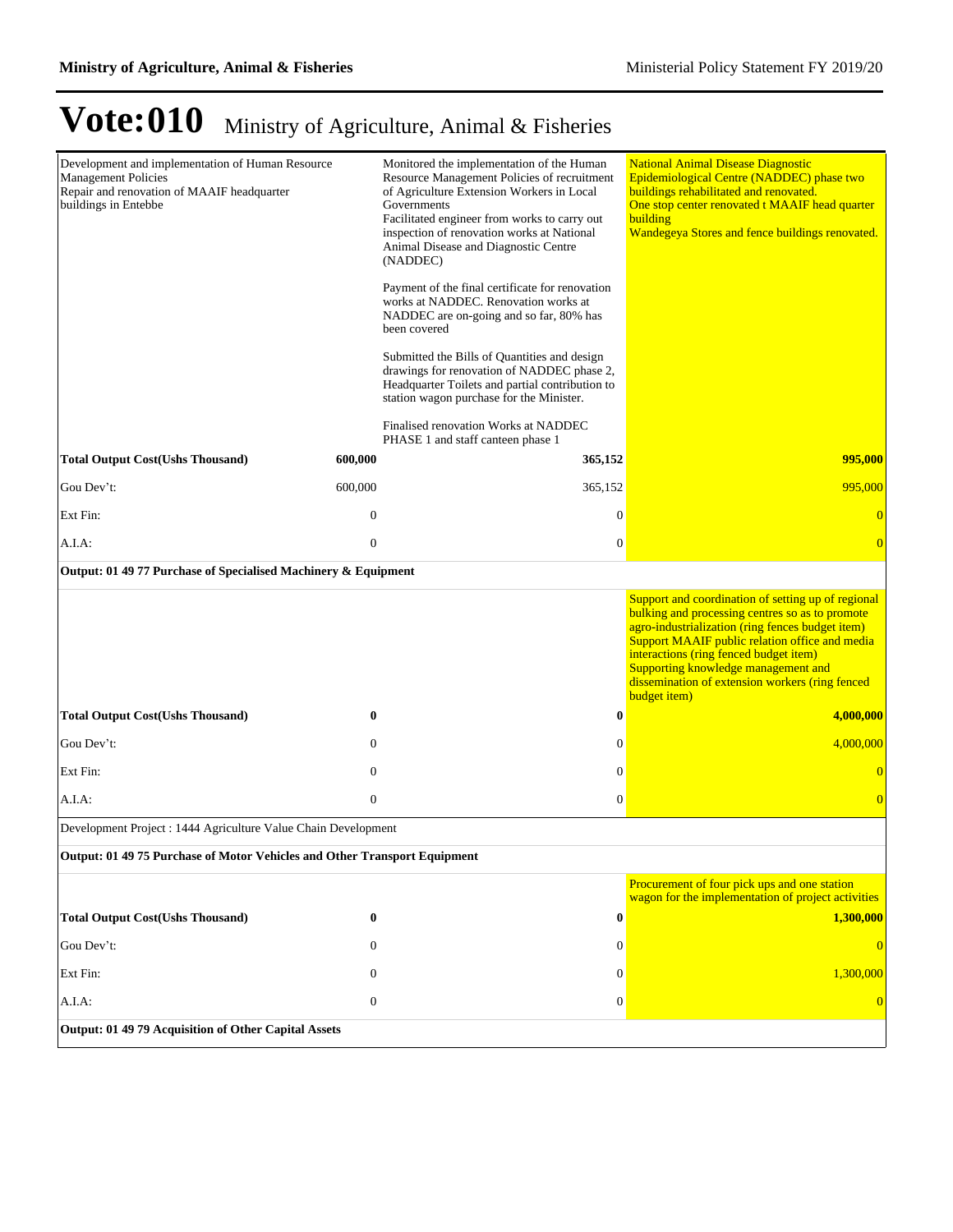|                                                                |              |                                                                                                                                          | Procurement of project start up equipment (GPS<br>machines, Projectors, Office furniture, Laptops,<br>hand cameras, Heavy duty photocopier) for<br>project implementation<br>Rehabilitation of mini irrigation system<br>Rehabilitation of NSCS HQ at Kawanda - office<br>furniture, space for temporary inspectors<br>Rehabilitation of semen laboratory |
|----------------------------------------------------------------|--------------|------------------------------------------------------------------------------------------------------------------------------------------|-----------------------------------------------------------------------------------------------------------------------------------------------------------------------------------------------------------------------------------------------------------------------------------------------------------------------------------------------------------|
| <b>Total Output Cost(Ushs Thousand)</b>                        | 0            | 0                                                                                                                                        | 4,000,000                                                                                                                                                                                                                                                                                                                                                 |
| Gou Dev't:                                                     | $\theta$     | $\Omega$                                                                                                                                 |                                                                                                                                                                                                                                                                                                                                                           |
| Ext Fin:                                                       | $\theta$     | 0                                                                                                                                        | 4,000,000                                                                                                                                                                                                                                                                                                                                                 |
| A.I.A.                                                         | $\theta$     | $\Omega$                                                                                                                                 |                                                                                                                                                                                                                                                                                                                                                           |
| Output: 01 49 82 Construction of Irrigation Schemes            |              |                                                                                                                                          |                                                                                                                                                                                                                                                                                                                                                           |
| complete designs for the irrigation scheme in Sironko district |              | The Terms of reference for the consultant to<br>review and update the designs were completed<br>and submitted to the contracts committee | complete designs and start construction works for<br>the irrigation scheme in Sironko district                                                                                                                                                                                                                                                            |
| <b>Total Output Cost(Ushs Thousand)</b>                        | 600,000      | 200,000                                                                                                                                  | 8,552,120                                                                                                                                                                                                                                                                                                                                                 |
| Gou Dev't:                                                     | 600,000      | 200,000                                                                                                                                  | 1,645,083                                                                                                                                                                                                                                                                                                                                                 |
| Ext Fin:                                                       | $\Omega$     | $\theta$                                                                                                                                 | 6,907,038                                                                                                                                                                                                                                                                                                                                                 |
| A.I.A.                                                         | $\mathbf{0}$ | 0                                                                                                                                        |                                                                                                                                                                                                                                                                                                                                                           |

### **X. Vote Challenges and Plans To Improve Performance**

### **Vote Challenges**

Lack of enough quality seed at farm level to be accessed by all farmers.

Low productivity mainly caused by depleted soils

Lack of adequate extension services

Emerging pests and diseases mainly caused by climatic changes and poor agronomic practices

Low value addition mainly caused by lack of adequate financial services to smallholder farmers.

ANIMAL RESOURCES Lack of improved animal breeds

Escalation of vectors and animal diseases

Lack of adequate pasture

Lack of sufficient access water for the livestock

Lack of sufficient financing to farmers to operate in a business EXTENSION SERVICES Low technology uptake

Insufficient numbers of extension workers

Lack of sufficient facilitation for extension workers

Low capacity of the Government extension workers to new and emerging production, productivity and market challenges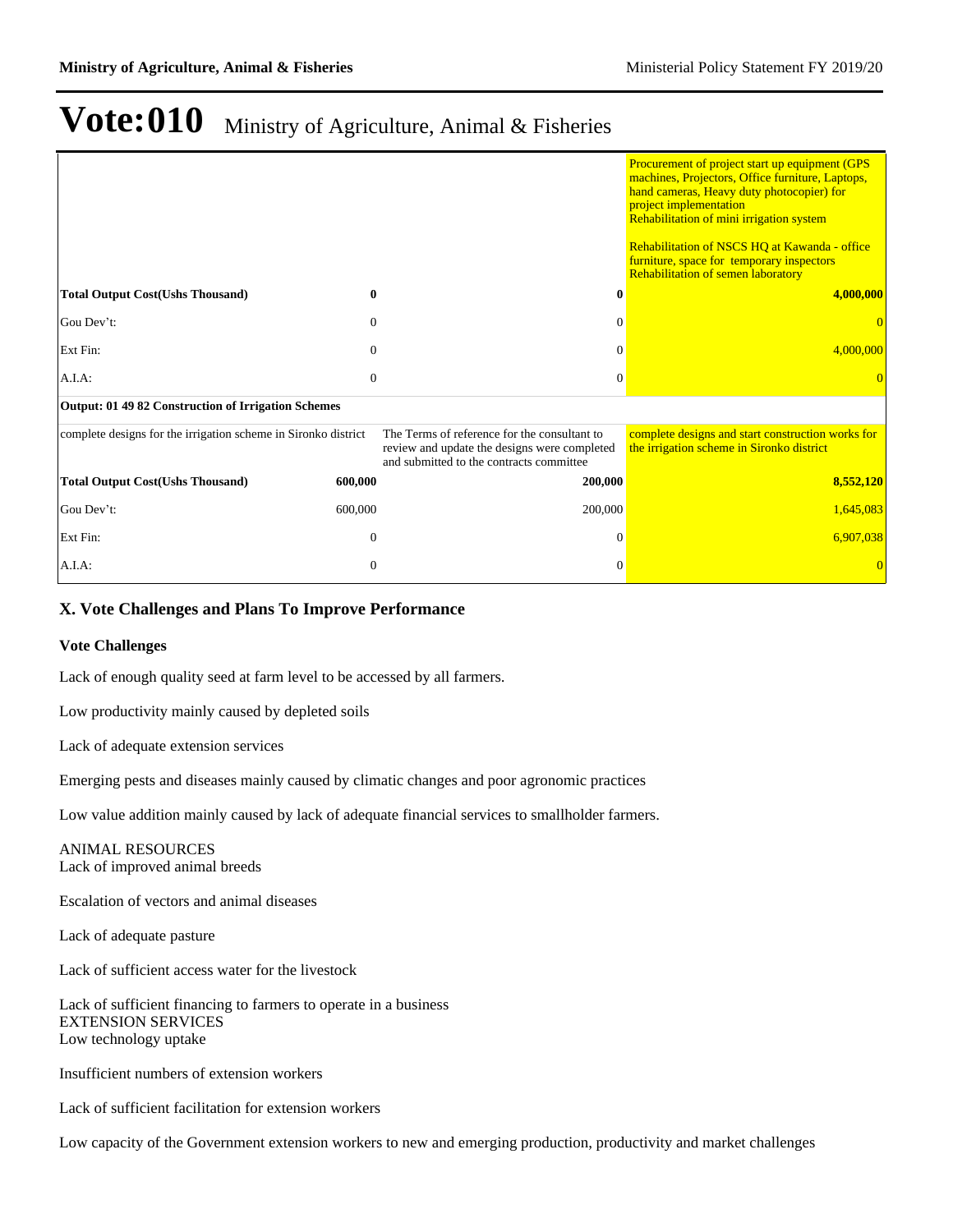### FISHERIES

Continued use of illegal fishing gears/methods causing an economic loss of US \$ 429.6M annually

Declining stocks of large commercial fish species - N. perch stock on L. Victoria alone reduced from 1.3 M tones in 1999 to 300,000 in 2008, representing a decline in value of US\$ 1.9 billion = Fisher loss of income of 75% o

Limited capital – Aquaculture park development requires big capital investments

Lack of quality inputs (Quality fish feed and seed)

Limited infrastructure and technologies for value addition i.e. the number of existing drying racks are not commensurate to catches landed for small fish species

Limited knowledge by farmers on aquaculture

#### INFRASTRUCTURE SERVICES

Lack of enough capital/agriculture financing to farmers to acquire labour saving farm equipment and post harvesting and value addition machinery.

Fragmentation of farm land makes it difficultly to apply tractorisations in many parts of the country Lack of enough artisans maintain the existing farm machinery Lack of enough farm machinery operators in the country

Majority of farmers lack financial resources and financing packages to acquire basic water for agriculture infrastructure and equipment for increased production.

Farmer ignorance of the importance of irrigation for increased production and productivity in many farming communities.

### SUPPORT SERVICES

Old and outdated policies and laws in the agriculture sector that make the MAAIF mandates of regulation difficult

Low level of implementation of sector policies due to general under funding of the Ministry and low private sector investments in the agriculture sector.

Lack of adequate agriculture financing framework makes it difficult for the majority of farmers to access agriculture credit services.

Lack of adequate financial resources to undertake comprehensive monitoring and evaluation of sector activities.

Lack of adequate agriculture data makes it difficult to make evidence based policy decisions for agriculture sector development.

#### **Plans to improve Vote Performance**

Create an enabling environment for farmers to access crop finance through creation of an enabling environment in FY 2019/20. The Ministry will also engage stakeholders to come up with an Agriculture Insurance Strategy and harmonization of other efforts by other MDAs to create an efficient early warning system which is critical for Agriculture Insurance.

Low Productivity: Undertake National Soil suitability Mapping Exercise and promote the use of fertilizers through appropriate technologies and promote the distribution and use of fertilizers through the E-Voucher System.

Pest and diseases: Improve farmers agronomic practices through training of extension workers, conducting farmer field schools and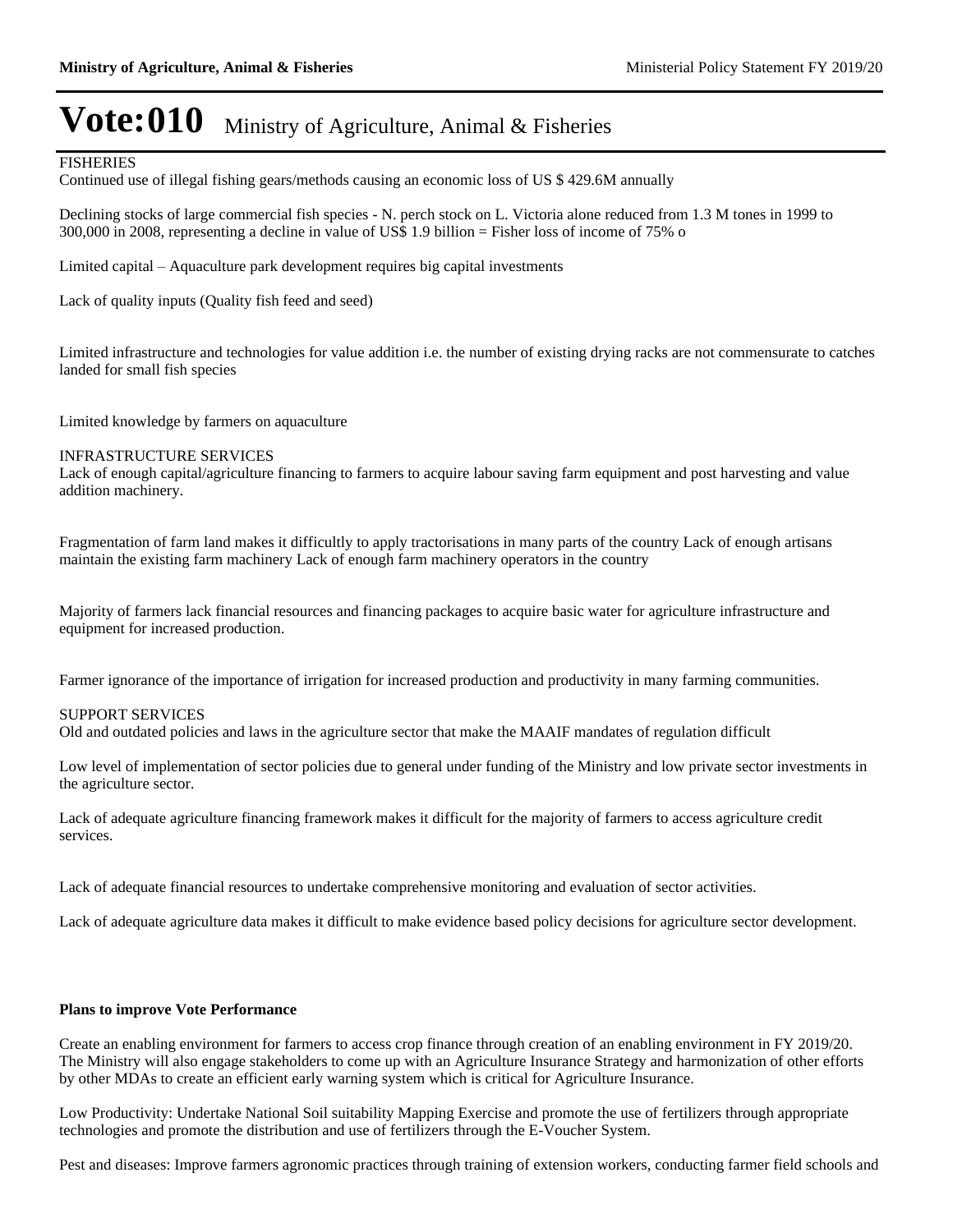training of farmers. Explore PPPs with investors who can produce Pesticides at prices that are affordable to farmers.

Low value addition: Engage private sector through PPPs to set up regional processing and storage centres in a phased manner over a five year period.

The Ministry will facilitate importation of semen for improved breeds and facilitate uptake of better breeding technology through Artificial insemination and embryo transfer.

The Ministry will formulate relevant laws and bi-laws to control movement of animals; enforce the Regional/ East African laws regarding movement of animals across borders; support research into animal drugs, vaccines and acaricides that are adaptive to Ugandan conditions; support the in-country manufacture of the animal drugs and vaccines to ensure affordable and effective access by our farmers.

The Ministry will enhance research into pasture varieties and create an enabling environment to manufacture the required quality and quantity of animal Feeds.

The Ministry will also scale up public sensitisation on how to grow, maintain and store pasture through the Public Agriculture Extension System. The

Ministry will continue to supplement the digging of water harvesting infrastructure within the cattle corridor in water stricken areas and among poor farmer groups.

#### EXTENSION SERVICES

The Ministry will strengthen the Research – Extension – Farmer linkages first at zonal level and then to the lower local Governments. The Ministry will also strengthen commodity platforms to include the relevant stakeholders, mainly researchers, extension workers, processors, farmer organizations/ Cooperatives and policy makers.

The Ministry will create an enabling environment to tap into the private extension workers services basing on specific value chain requirements.

The Ministry will lobby for increased budgetary extension to public extension work services both at the districts and in the Local Governments.

The Ministry will scale up capacity building activities, including mainstreaming the use of Information Education and Communication (IEC) technologies and tools to expose the Government extension workers to the new and emerging challenges and opportunities in Agriculture.

#### FISHERIES

Need for a permanent institutional framework for fisheries enforcement supported with defined legal framework to curb illegal fishing practices.

Need to attract robust public and private sector investments into modern fishing methods, fish value addition, fish feeds manufacturing and provision of aquaculture extension services

#### INFRASTRUCTURE SERVICES

Need to create sustainable farmer financing legal and institutional frameworks to ensure easy access adequate financing for farmers to acquire water for agriculture infrastructure and equipment; labour saving equipment; and post-harvest and processing equipment.

Refining the extension system to support farmers in technology uptake of on farm labour saving technologies and water for production technologies.

Proving more attractive concessions to the private sector to invest in farm labour saving technologies and services; and to deal in irrigation equipment at prices affordable to the majority of the farmers.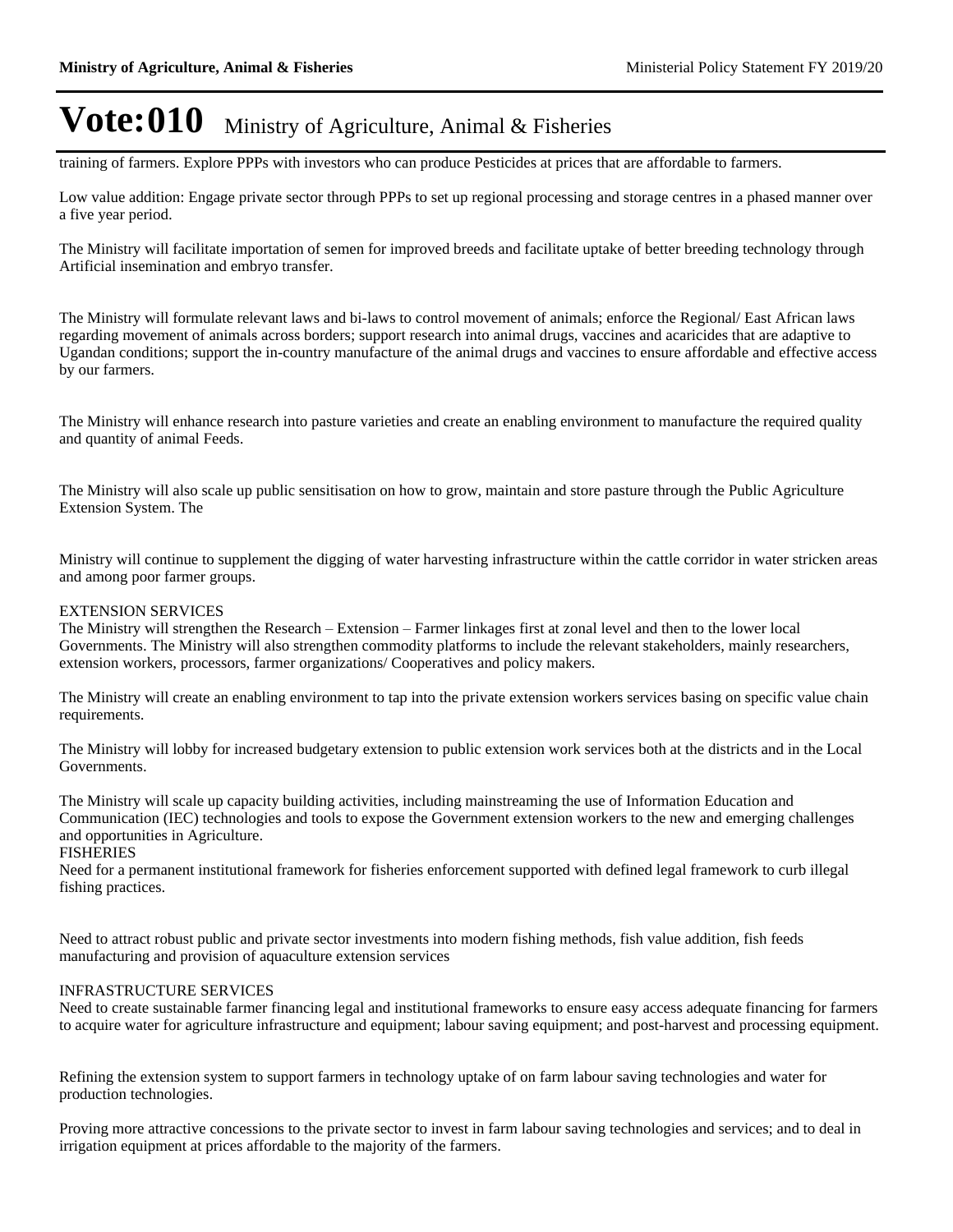### SUPPORT SERVICES

More focus is being put on revising of policies and presetting new bills to Parliament;

Continued lobbying of increased funding to the sector and also continues strategic approach of developing comprehensive project proposals to fund the Agriculture Sector Strategic Plan Undertakings.

The Ministry is also pursuing the implementation of regional undertaking to develop agriculture through the CAADP and Malabo declarations.

The Ministry in partnership with MFPED, BoU and the civil society is developing a comprehensive Agriculture Financing Policy; which will articulate institutional and structural requirements to ensure availability of adequate agriculture financing facilities to farmers.

The Ministry has refined and profiled the Sector indicators at all levels including the Malabo undertakings level indicators, the NDP implementation indicators, the ASSP implementation indicators and other important administrative data indicators.

The improved MAAIF M&E framework will continue to be vigorously implemented in FY 2019/20 and in the medium term.

The Ministry also beginning FY 2018/19 started undertaking baseline studies for the 12 national priority commodities; and this will be further pursued in FY 2019/20.

### **XI Off Budget Support**

### **Table 11.1 Off-Budget Support by Sub-Programme**

N/A

### **XII. Vote Cross Cutting Policy And Other Budgetary Issues**

### **Table 12.1: Cross- Cutting Policy Issues**

**Issue Type: HIV/AIDS**

| $155\mu\text{C}$ , $19\mu\text{C}$  | шт <i>ер</i> о                                                                                                                                      |
|-------------------------------------|-----------------------------------------------------------------------------------------------------------------------------------------------------|
| Objective:                          | To reduce HIV/AIDS prevalence among the farming community in order to avert its likely effects<br>on agriculture production.                        |
| <b>Issue of Concern:</b>            | High prevalence of HIV/AIDS among some farming communities which is affecting agriculture<br>production                                             |
| <b>Planned Interventions:</b>       | Undertake comprehensive HIV/AIDS prevention sensitization in the different farming<br>communities; and through the use of local media               |
| <b>Budget Allocation (Billion):</b> | 5.000                                                                                                                                               |
| <b>Performance Indicators:</b>      | Number of farmers that have accessed information on HIV/AIDS prevention and control                                                                 |
|                                     | Number of HIV/AIDS awareness campaigns                                                                                                              |
| <b>Issue Type:</b>                  | Gender                                                                                                                                              |
| Objective:                          | To ensure the participation of vulnerable groups such as the women, youths and the disabled at the<br>various stages of the production value chains |
| <b>Issue of Concern:</b>            | Low involvement of the youths in agriculture                                                                                                        |
| <b>Planned Interventions:</b>       | Implement programs that attract the women and youths to participate in the different stages of the<br>production value chains                       |
| <b>Budget Allocation (Billion):</b> | 4.000                                                                                                                                               |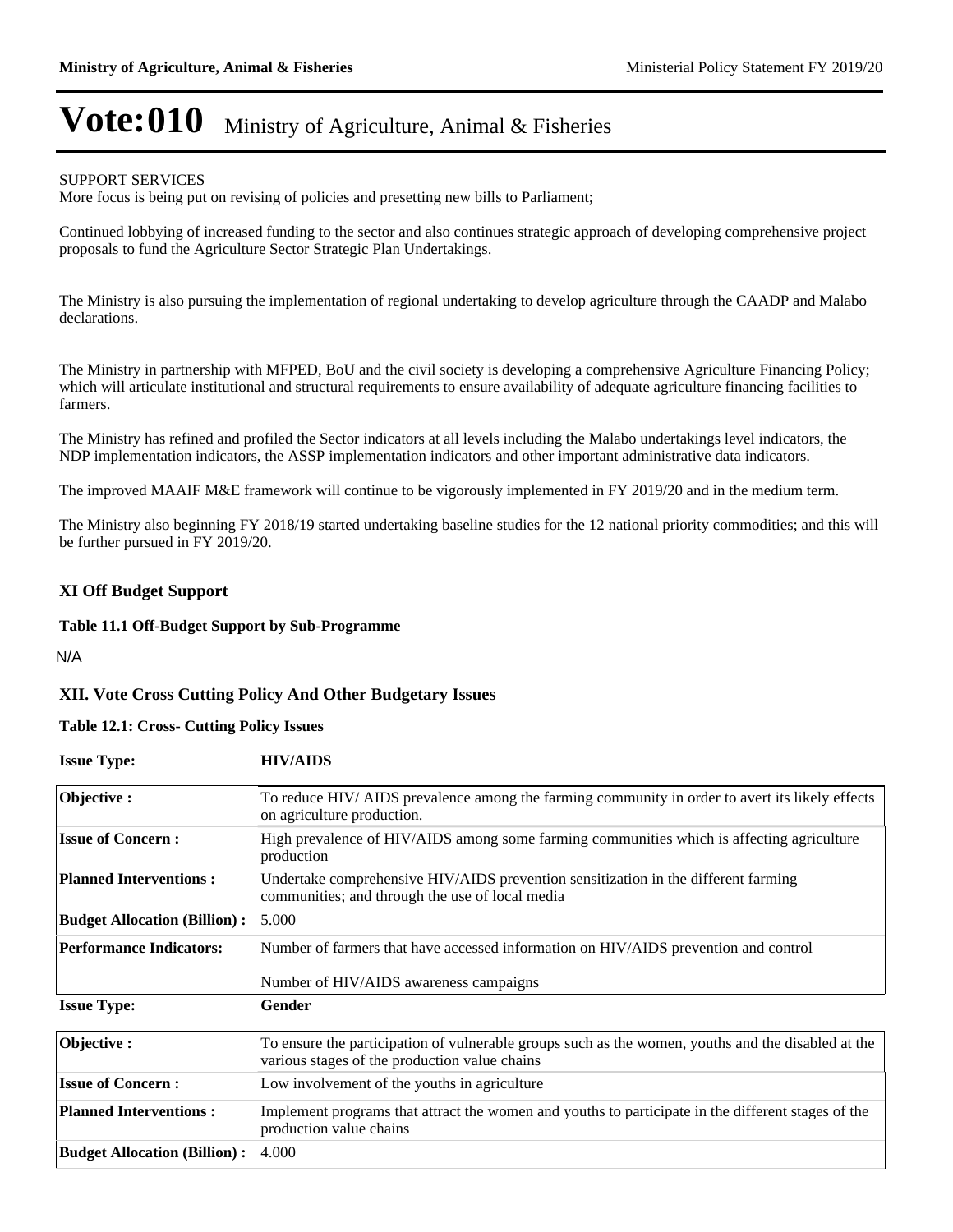| <b>Performance Indicators:</b>      | Number of youths taking up agriculture enterprises                                                                                                       |  |  |  |  |
|-------------------------------------|----------------------------------------------------------------------------------------------------------------------------------------------------------|--|--|--|--|
|                                     | Number of female headed agribusinesses                                                                                                                   |  |  |  |  |
|                                     | Number of youths and women in leadership positions among the cooperatives/ farmer groups                                                                 |  |  |  |  |
| <b>Issue Type:</b>                  | <b>Enviroment</b>                                                                                                                                        |  |  |  |  |
| Objective:                          | To ensure that the national objective of transforming agriculture from subsistence to commercial is<br>attained in an environmentally sustainable manner |  |  |  |  |
| <b>Issue of Concern:</b>            | Depletion of the arable soils and increased deforestation because of increased agriculture activities                                                    |  |  |  |  |
| <b>Planned Interventions:</b>       | Promotion of climate smart agriculture practices in crop husbandry, livestock farming and<br>aquaculture                                                 |  |  |  |  |
| <b>Budget Allocation (Billion):</b> | 6.000                                                                                                                                                    |  |  |  |  |
| <b>Performance Indicators:</b>      | Number of farmers that have been trained in Climate Smart Agriculture                                                                                    |  |  |  |  |
|                                     | Area under conservation tillage                                                                                                                          |  |  |  |  |
|                                     | Area under reforestation                                                                                                                                 |  |  |  |  |

### **XIII. Personnel Information**

### **Table 13.1 Staff Establishment Analysis**

| <b>Title</b>                 | <b>Salary Scale</b> | <b>Number Of Approved Positions</b> | <b>Number Of Filled Positions</b> |
|------------------------------|---------------------|-------------------------------------|-----------------------------------|
| Commissioner                 | U1SE                | 2                                   | 0                                 |
| P.A.O                        | U <sub>2</sub>      | 3                                   | $\overline{c}$                    |
| P.E (Sericulture)            | U <sub>2</sub>      | $\overline{2}$                      | $\mathbf{1}$                      |
| Princ. Engineer              | U2                  |                                     | 0                                 |
| <b>PVI</b>                   | U2                  | $\overline{2}$                      |                                   |
| Cartographer                 | U <sub>3</sub>      |                                     | $\vert 0 \vert$                   |
| S. F. I                      | U <sub>3</sub>      | 26                                  | 12                                |
| <b>S.A. O</b>                | U <sub>3</sub>      | 4                                   | $\boldsymbol{2}$                  |
| S.A.I                        | U <sub>3</sub>      | 48                                  | 10                                |
| S.A.O                        | U <sub>3</sub>      | 8                                   | 6                                 |
| Sen. Economist               | U <sub>3</sub>      | 6                                   | $\mathbf{1}$                      |
| Sen. Engineer                | U <sub>3</sub>      | 6                                   | 4                                 |
| Sen. Entomologist            | U <sub>3</sub>      | $\overline{c}$                      | $\boldsymbol{0}$                  |
| Senior Information Scientist | U <sub>3</sub>      | 7                                   | 0                                 |
| Senior Personal Secretary    | U3                  | 1                                   | $\vert 0 \vert$                   |
| SVI                          | U <sub>3</sub>      | 61                                  | $42\,$                            |
| H.R.O                        | U <sub>4</sub>      |                                     | $\boldsymbol{0}$                  |
| Statistician                 | U <sub>4</sub>      | 13                                  | 7                                 |
| Lecturer                     | U4(SC)              | 13                                  | $8\,$                             |